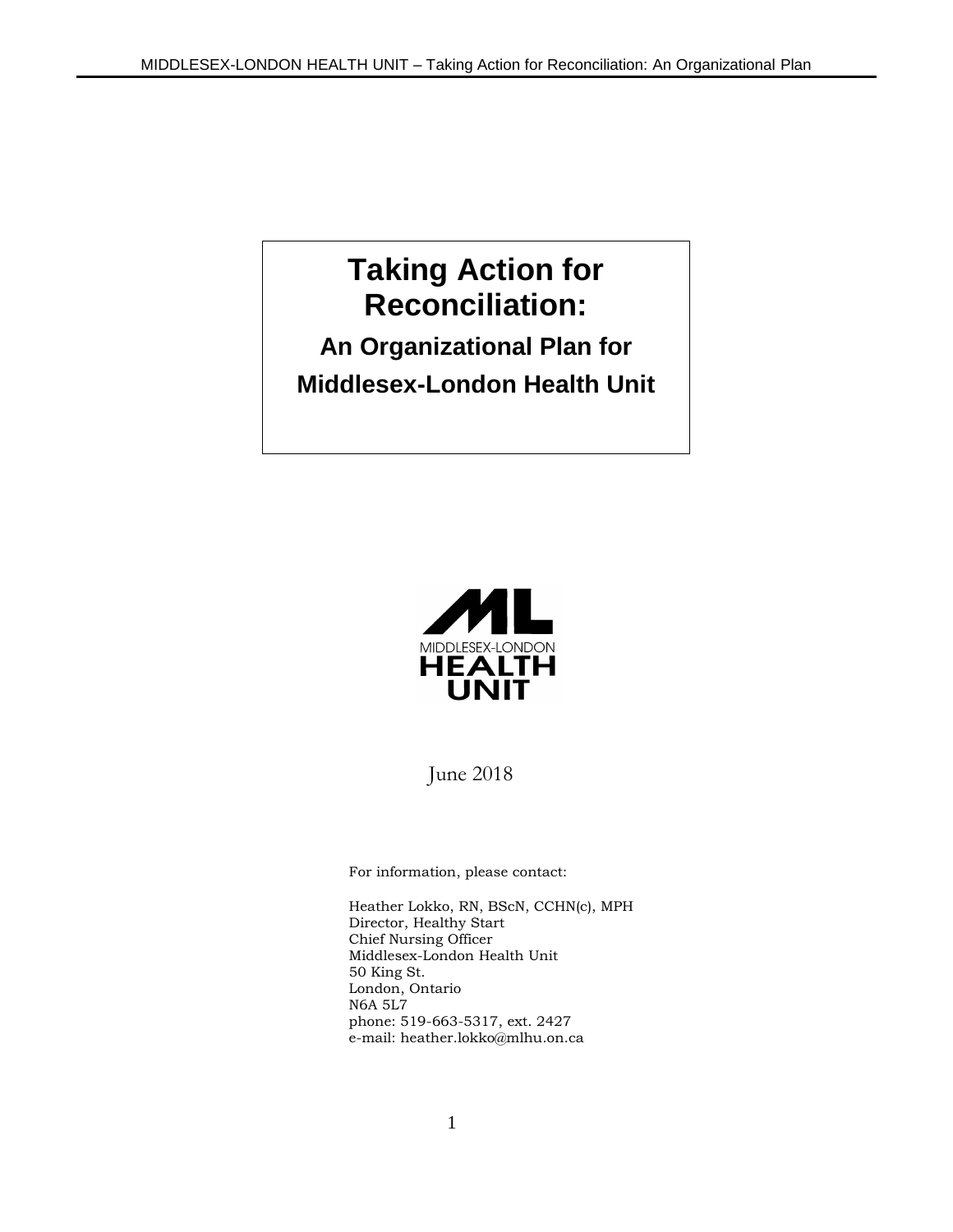© Copyright 2018 Middlesex-London Health Unit 50 King Street London, Ontario N6A 5L7

Cite reference as: Middlesex-London Health Unit (2018). Taking Action for Reconciliation: An Organizational Plan for Middlesex-London Health Unit London, Ontario: Author.

All rights reserved.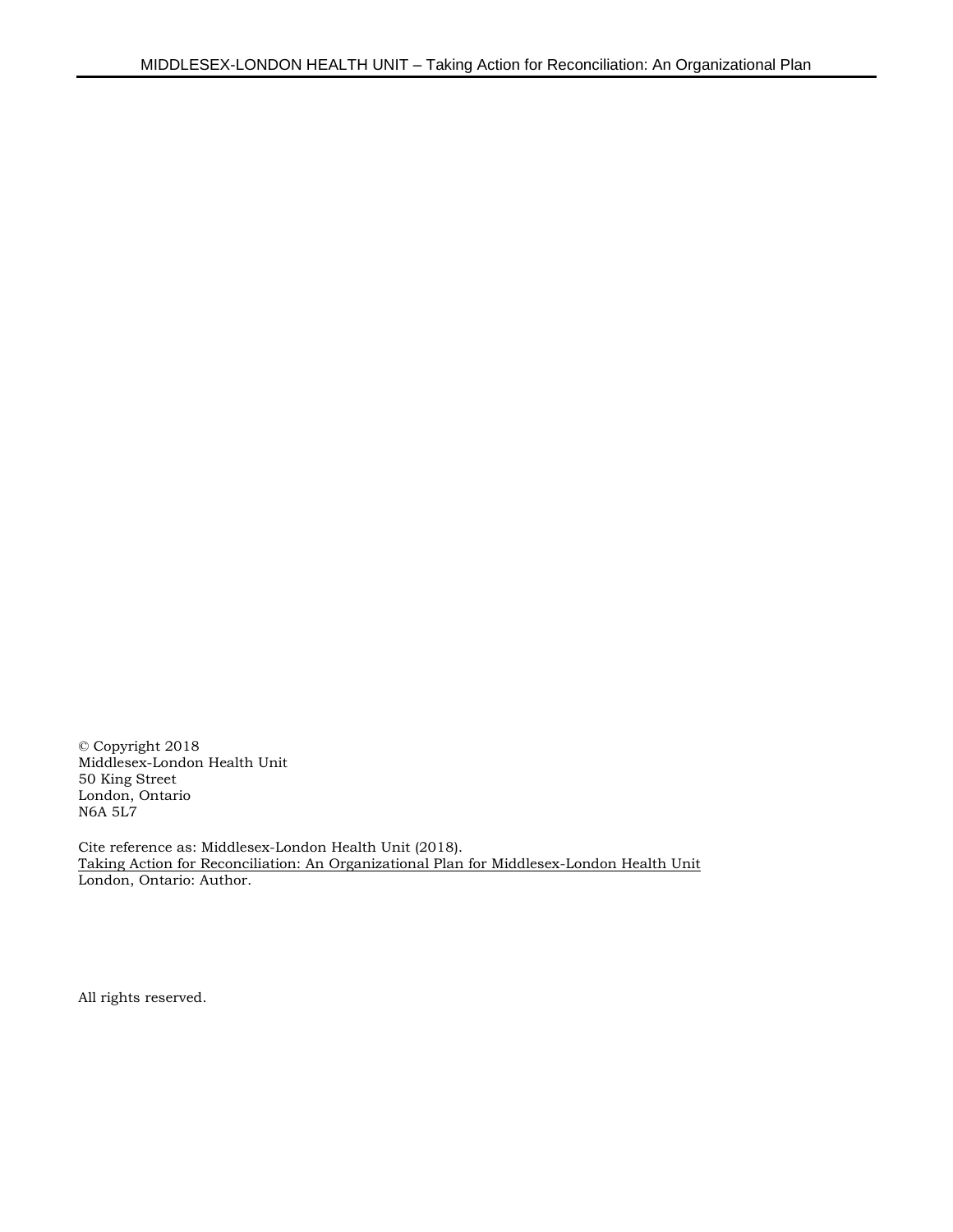## **Table of Contents**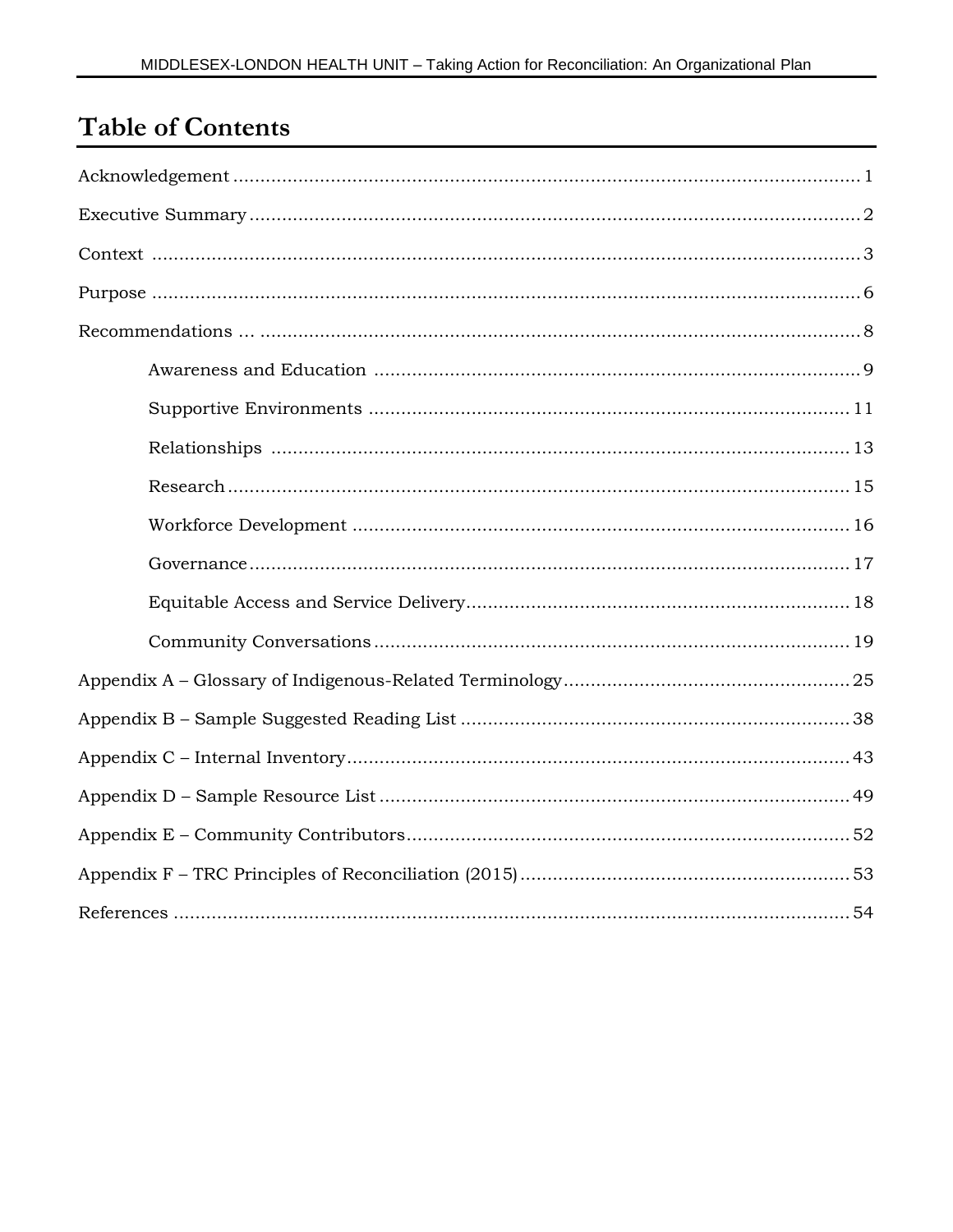### **Acknowledgement**

*We acknowledge that the Middlesex-London Health Unit, in which we operate, is on Indigenous land that has been inhabited by Indigenous peoples since time immemorial.*

*As settlers, we're grateful for the opportunity to be here and we thank all the generations of people who have taken care of this land - for thousands of years.*

*Long before today, there have been the first peoples of Turtle Island who have been the stewards of this place. In particular, we acknowledge the traditional territory of the Anishinaabeg, Haudenosaunee, Attawandaron (Neutral), and Wendat peoples. This area was originally governed by the Three Fires Confederacy consisting of the Odawa, Pottawatomi, and Ojibway. We recognize and deeply appreciate their historic connection to this place. This territory is covered by the Upper Canada Treaties.*

*It later became home to other nations who now call this place home. Considering this, we also recognize the contributions of Métis, Inuit, and other Indigenous peoples have made, both in shaping and strengthening this community in particular, and our province and country as a whole. As settlers, this recognition of the contributions and historic importance of Indigenous peoples must also be clearly and overtly connected to our collective commitment to make the promise and the challenge of Truth and Reconciliation real in our communities.* 

*(adapted from Traditional Territory Acknowledgements in Ontario, Ontario Federation of Labour, 2017)* 

With respect and appreciation, we extend thanks to the following individuals who shared their expertise and perspective to support the development of this organizational plan for reconciliation.

*Liz Akiwenzie, Cultural Consultant, Traditional Facilitator, and Cultural Keeper*

*Vanessa Ambtman-Smith, Indigenous Health Lead, South West LHIN*

*Joe Antone, Urban resident, Member of Oneida Nation of the Thames*

*Ida Cornelius, Health Administrator, Oneida Nation of the Thames*

*Al Day, Executive Director, N'Amerind Friendship Centre*

*Laurel Day, Life Long Care Support Worker, N'Amerind Friendship Centre*

*Raymond Deleary, Executive Director, Atlohsa Native Family Healing Services*

*Brian Dokis, Chief Executive Officer, Southwest Ontario Aboriginal Health Access Centre*

*Kimberly Fisher, Health Director, Chippewas of the Thames First Nation*

*Shauna Kechego-Nichols, Urban resident, Member of Chippewas of the Thames First Nation*

*Diane Smylie, Provincial Director, Ontario Indigenous Cultural Safety Program*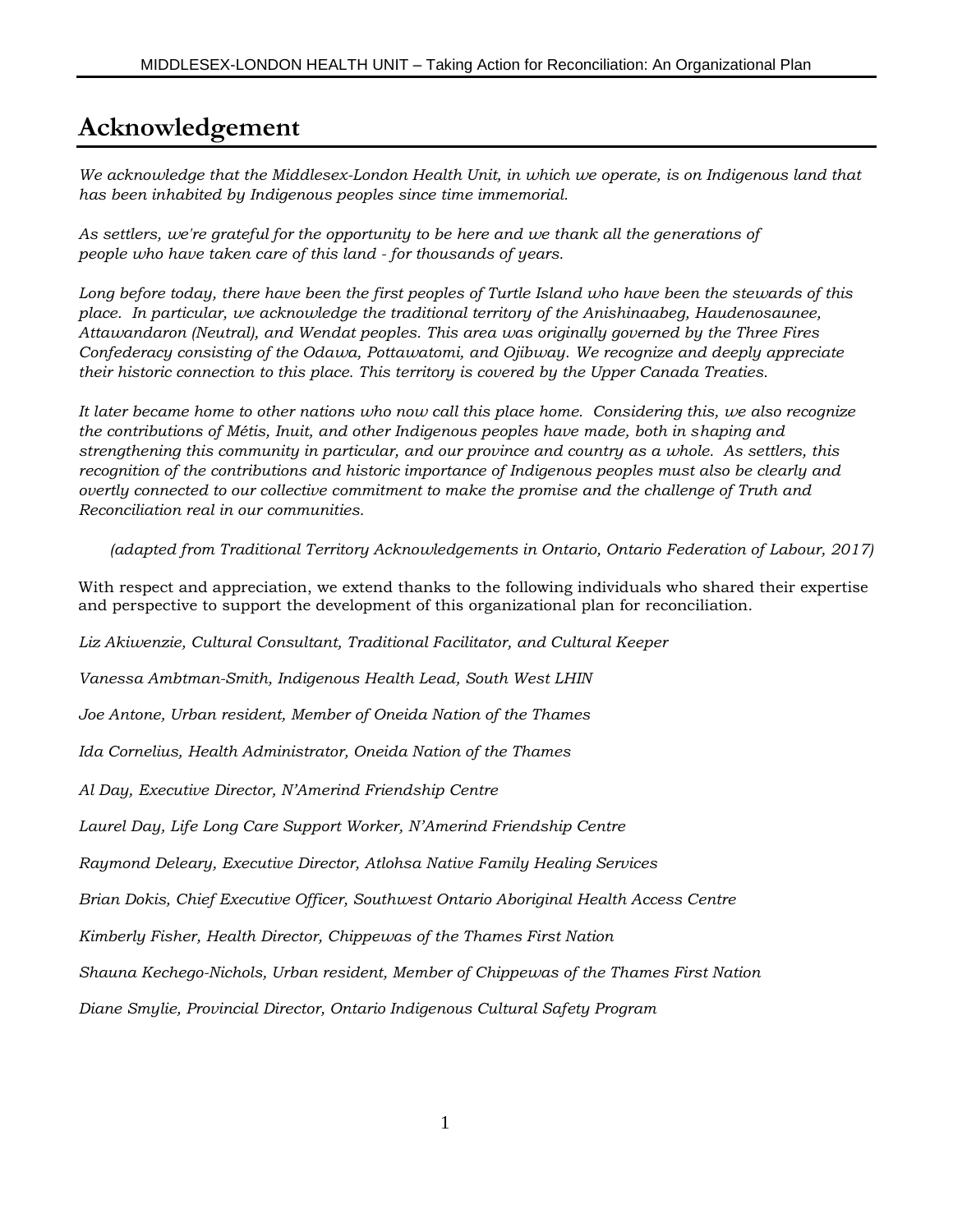## **Executive Summary**

The Truth and Reconciliation Commission of Canada provides 94 "calls to action" that lay the groundwork for how all sectors, including health, in what is now known as Canada can move forward in addressing systemic inequities and work towards reconciliation with Indigenous Peoples. In response to these calls to action, an organizational plan for Middlesex-London Health Unit (MLHU) for reconciliation requires a focus not only on health and public health issues, but an understanding and appreciation of the long-term impacts of colonization and racism that continue to exist today. As both an individual and collective process, reconciliation for public health necessitates a plan that looks beyond to the much larger societal context.

Within the current context, all MLHU staff are expected to be able to engage and work with Indigenous populations. Learning about Indigenous history, including colonialism and racism, is a necessary step to understand the current situation related to Indigenous health issues. Given that staff are almost exclusively settlers, topics of ongoing colonization, racism, power and privilege can be expected to be uncomfortable, and may result in resistance. Beyond learning, public health practitioners need a supportive internal environment to process, reflect, and increase their depth of understanding, so that they can move past resistance. As a result, the recommendations in this plan emphasize actions for awareness, reflection, education, and a supportive environment as precursors and an underlying base for further reconciliation actions.

Recommendations within this plan have been compiled from the literature, including a range of best practices and wise practices. Local context and perspective, from conversations and dialogue with representatives of local Indigenous-led organizations and individuals, was significant in the resulting recommendations for MLHU. It is essential that a fulsome collaborative approach with Indigenous organizations and neighbouring First Nations communities continues in order to build and strengthen existing relationships before implementation of actions. As such, the recommendations contained in this plan are to be considered preliminary and evolving.

The recommendations are on a continuum of simple to complex, and from those already in process to those that may be considered aspirational. They have been clustered into themes of:

- o Awareness and Education
- o Supportive Environments
- o Relationships
- o Research
- o Workforce Development
- o Governance
- o Equitable Access and Service Delivery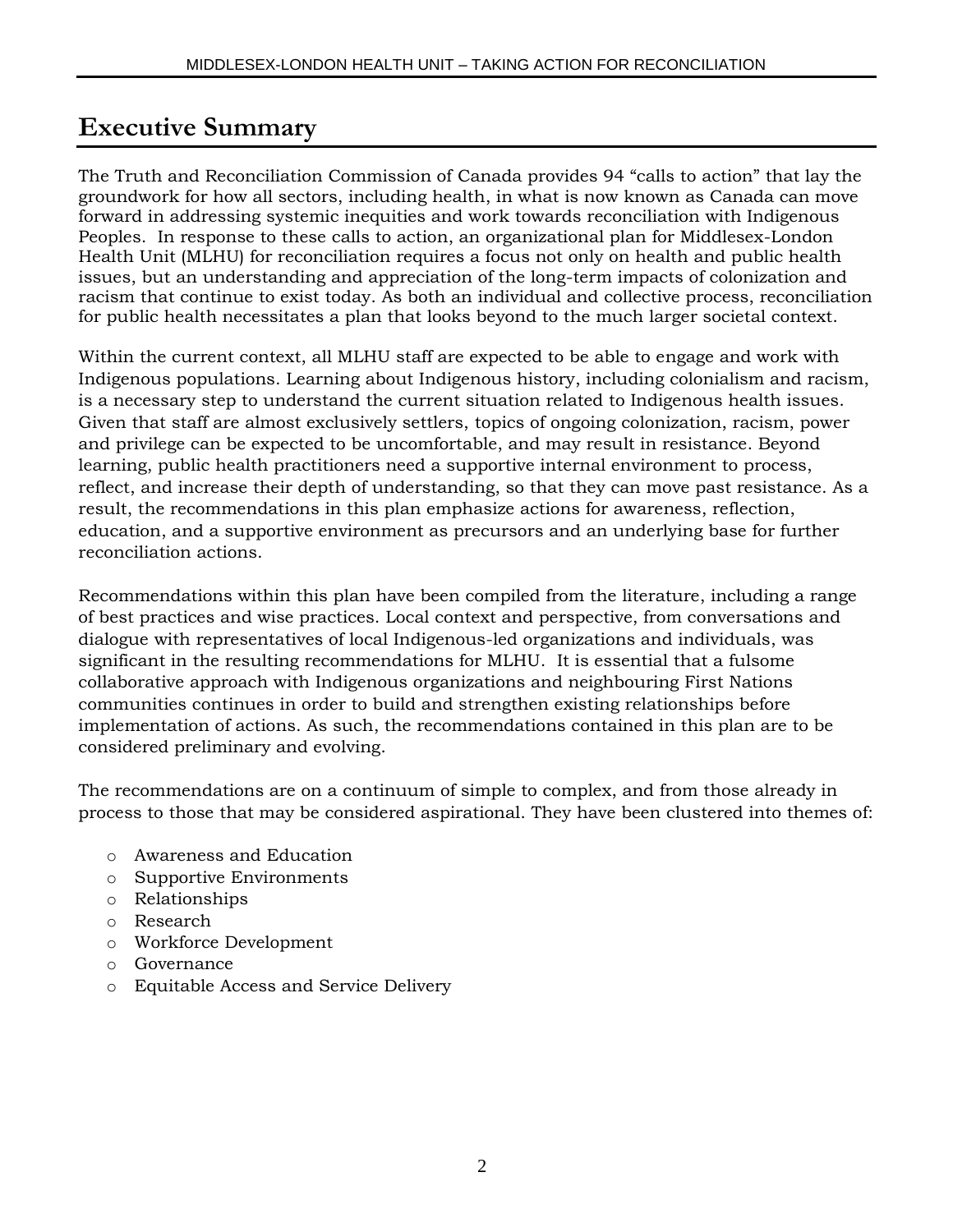## **Context**

"Achieving genuine reconciliation between Aboriginal and non-Aboriginal peoples in Canada is a responsibility we all share."

*Jean-Paul Restoule, Associate Professor of Aboriginal Education at OISE/University of Toronto and a member of the Dokis First Nation (Anishinaabe)*

The *Two Row Wampum Belt* is representative of two distinct nations, Indigenous and European, who ventured by way of a Ship and a Canoe. These boats are journeying down the waterways alongside each other. It is an agreement that reminds all of us that we would peacefully share the land and respect each other's space, never infringing upon the others' way of life. Over time, the respect of traditions and formal agreements were breached. Now, the Wampum Belt reminds us that we are on a path to reconciliation and it is up to Indigenous and non-Indigenous allies to uphold these values and prior agreements to get to a place of active reconciliation.

In April 2016, a Two-Row Wampum Belt was given as a gift from The Chippewas of the Thames First Nation in the presence of the Oneida Nation of the Thames to the City of London Council. "It is on display in the Mayor's Office as a reminder of the deep and abiding friendship and of the mutual duty to respect the lasting principles of the pledge made long ago." (Pathways to Reconciliation, 2016). As such, we are all treaty people with rights, roles, and responsibilities regarding reconciliation.

An organizational plan for reconciliation with Indigenous Peoples for Middlesex-London Health Unit requires a focus not only on health and public health issues, but an understanding and appreciation of the long-term impacts of colonization and racism that continue to exist today. Reconciliation is an individual and collective process that is ongoing and will continue to be so for generations ahead. For those reasons, an organizational plan for reconciliation for a public health unit requires attention to the much larger context beyond health.

The need for reconciliation has been established for decades, but increased attention on the issue has resulted since the release of the United Nations Declaration on the Rights of Indigenous Peoples (2007), and in Canada, particularly since the establishment of the Truth and Reconciliation Commission of Canada (TRC) (2008) and the release of its "Calls to Action" (2015).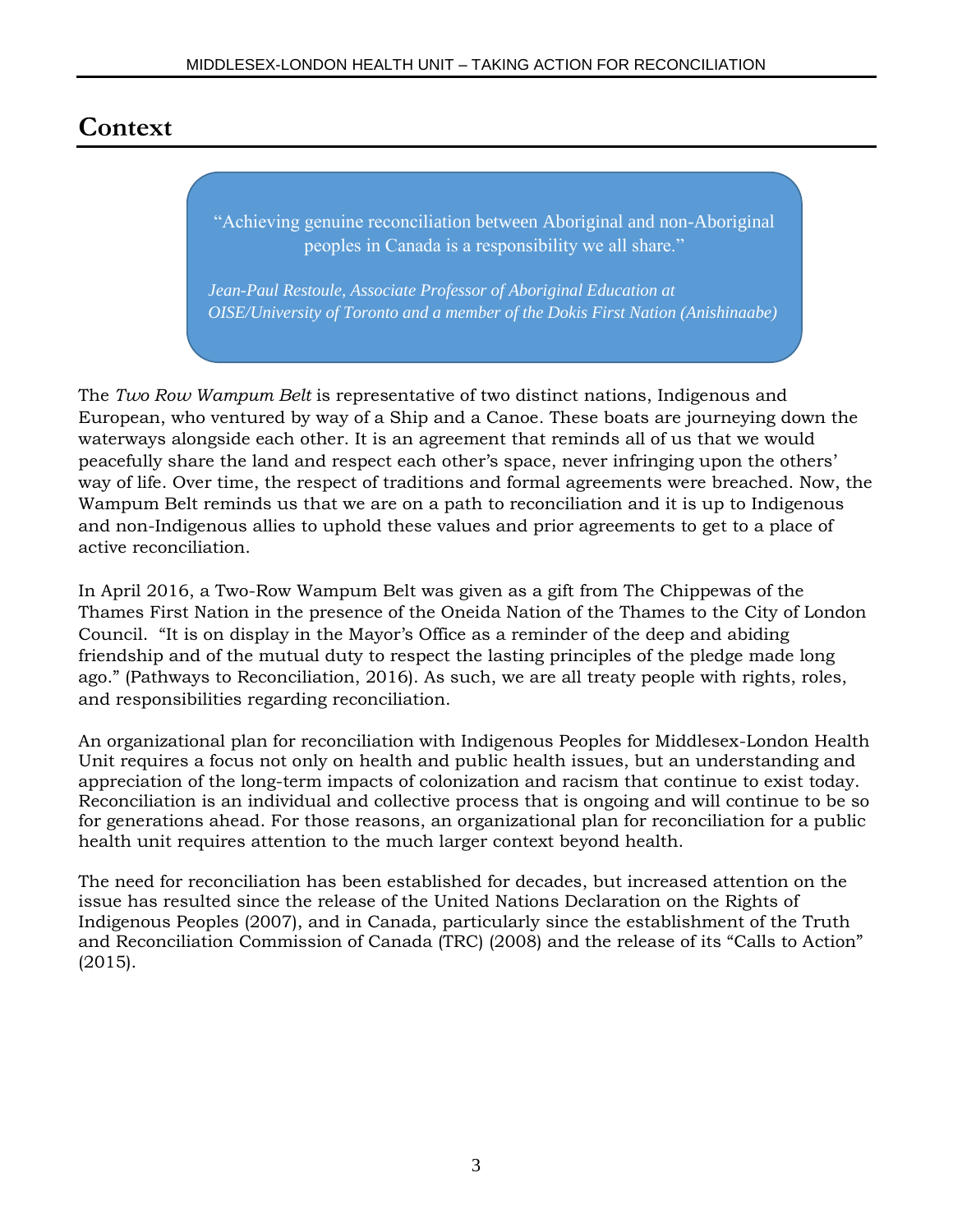The United Nations Declaration on the Rights of Indigenous Peoples (UNDRIP) provides internationally recognized principles for the treatment of Indigenous peoples around the world. It is based on the principles of self-determination and participation, and respect for the rights and roles of Indigenous peoples within society. Canada supported UNDRIP in 2010 but without full endorsement and described it as an "aspirational" document. It is important to note that Canada did not become a full supporter without qualification until May 2016. This brings into sharp focus the political aspects and nuances related to reconciliation at the national level.

The Truth and Reconciliation Commission of Canada's Calls to Action outlines actions for reconciliation that are pertinent to all sectors within society. They aim to address the root causes of Indigenous health and social inequities, including societal attitudes and systemic racism. Many of the calls are directed at federal, provincial, territorial and Aboriginal governments, but the calls go beyond those governments to all sectors and individuals. Calls to Action #18-#24 are specific to health. Because the work of public health includes multisector collaboration along with the goal of achieving health equity for all, consideration of the calls beyond those that are health-specific is essential.

The provincial government is strongly committed to reconciliation with Indigenous Peoples, as evidenced by their report, *The Journey Together: Ontario's Commitment to Reconciliation with Indigenous Peoples* (2016). This report restates the government's "…commitment to continue the journey of reconciliation, through specific initiatives designed to bring meaningful change to the lives of Indigenous people and communities. We will continue to walk hand-in-hand with Indigenous partners, and build trusting, respectful and mutually beneficial relationships."

The Ontario Public Health Standards (2017) within the program outcomes and requirements of the Health Equity Standard explicitly state that "relationships between boards of health and Indigenous communities and organizations need to come from a place of trust, mutual respect, understanding, and reciprocity" (p. 21). This requires the establishment and building of meaningful relationships, engagement, and collaborative partnerships.

A support document for the Health Equity Standard, *Relationship with Indigenous Communities Guideline, 2018,* "…provides boards of health with the fundamentals to begin forming meaningful relationships with Indigenous communities…" (p. 3) and further emphasizes the importance of concepts outlined in the Health Equity standard. In addition to Ontario-specific information related to governing bodies, urban Indigenous organizations, and Aboriginal Health Access Centres, the guideline outlines principles that will underpin engagement approaches when applying the Standards to work with Indigenous populations.

The Middlesex-London Health Unit Strategic Plan 2015-2020 with its vision, mission and values provides an overarching framework to achieve improved health outcomes for all community members, including those of neighbouring First Nations and Indigenous individuals living in urban settings.

- Vision: People Reaching Their Potential
- Mission: To promote and protect the health of our community
- Values: collaboration, integrity, empowerment, striving for excellence, health equity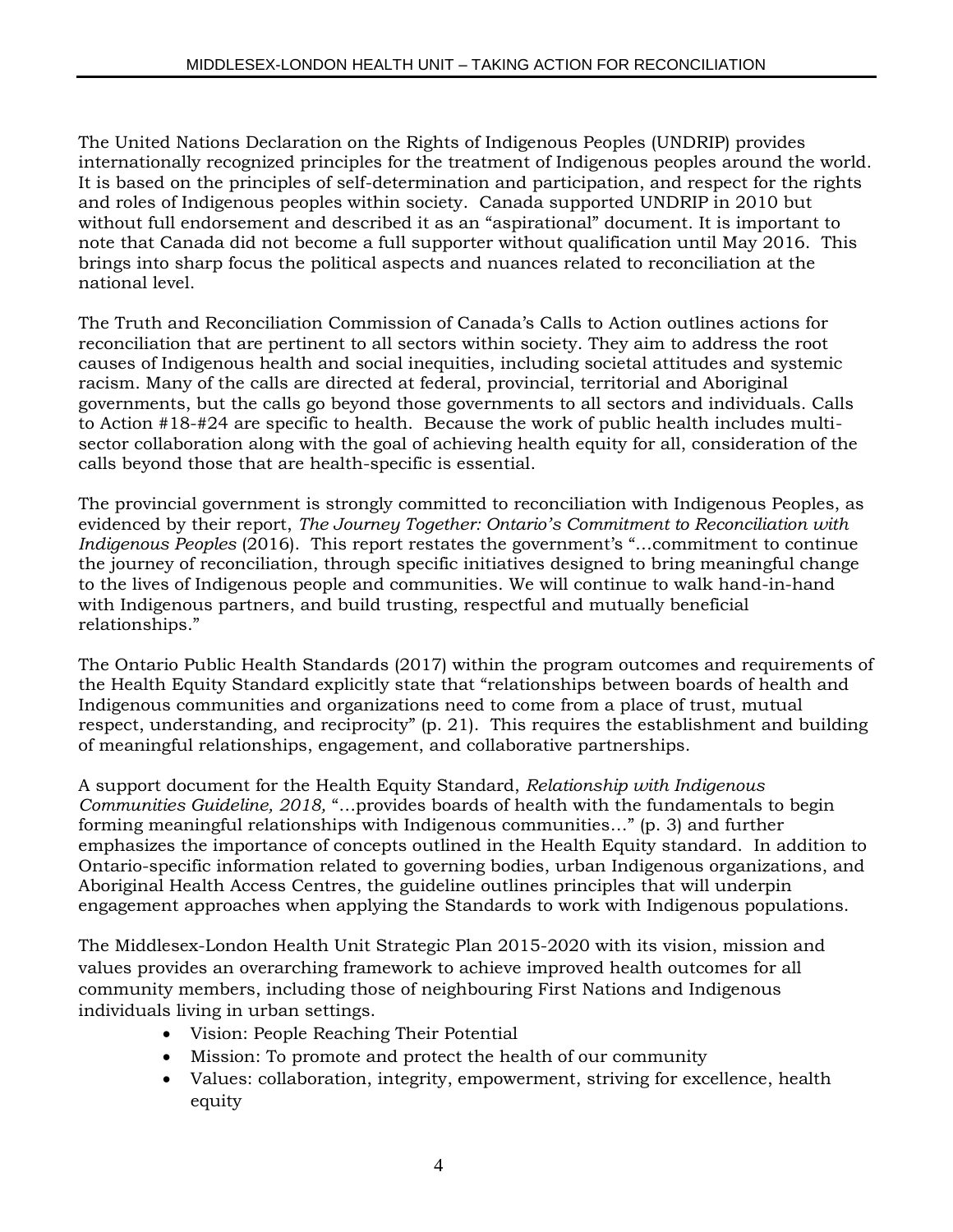Additionally, the Health Unit has developed a plan for health equity staff capacity building (2017-2020) which includes the domain of "Indigenous Public Health Practice". A Health Unit organizational plan for reconciliation will further demonstrate commitment to the ongoing process.

Ultimately the goal of public health is about the health of the community which includes recognition that Indigenous Peoples and Nations have the right to self-determination, including the right to the enjoyment of the highest attainable standard of wholistic health based on distinct political, social and cultural structures.

For that reason, it is imperative to recognize that colonialism is the over-riding determinant of health for Indigenous Peoples. The National Collaborating Centre for Aboriginal Health (NCCAH) "recognizes that colonization and colonialism cross-cut and influence all other social determinants of health of First Nations, Inuit and Métis individuals, families and communities. We also know that the health disparities and inequities experienced by Aboriginal peoples are rooted in racism and marginalization, dislocation, and social exclusion." (NCCAH, n.d.). For public health to decrease existing health inequities, an understanding of the full context of Indigenous experiences of trauma and oppression over generations is needed.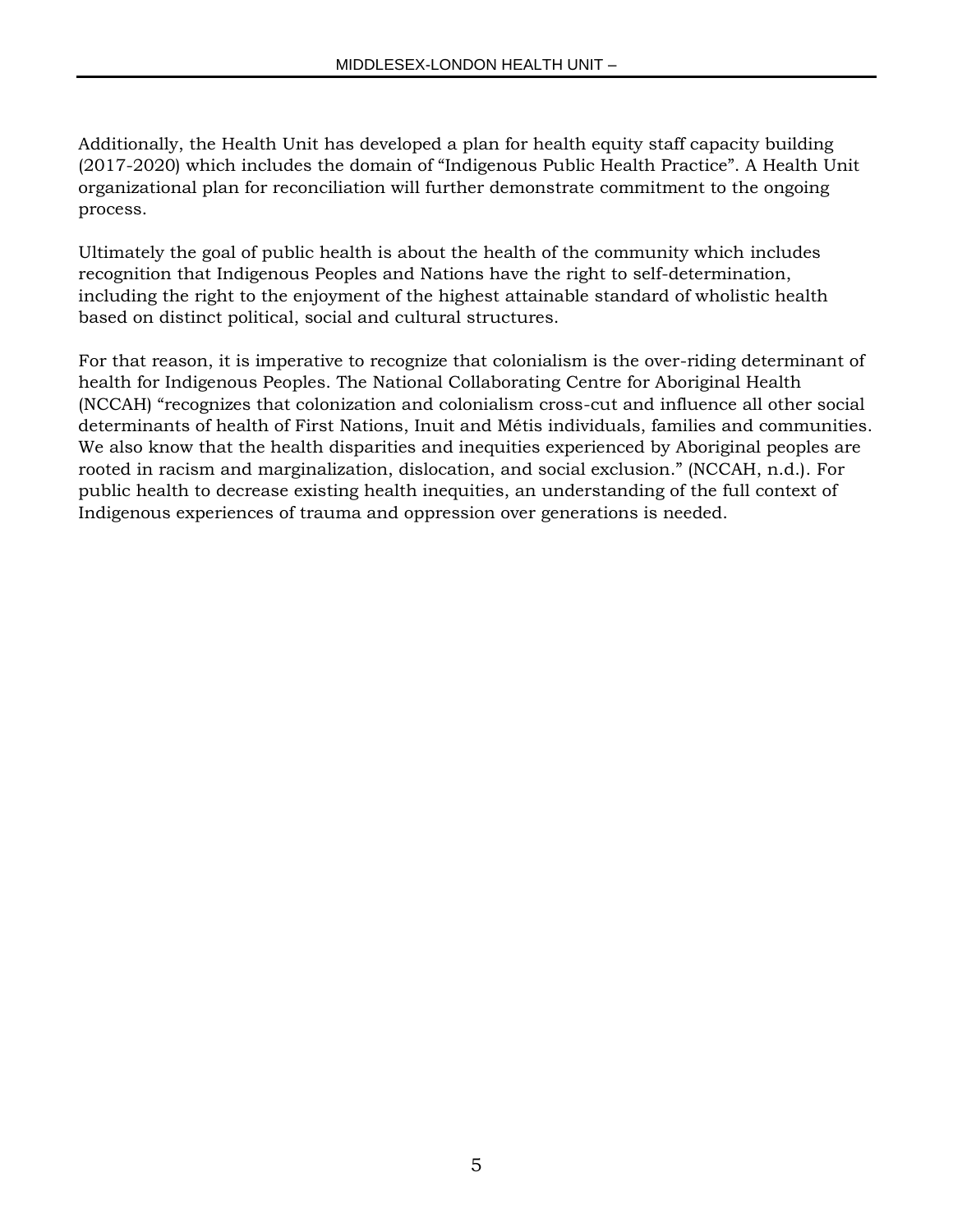## **Purpose**

An organizational plan for reconciliation can support several purposes by outlining mechanisms that:

- demonstrate commitment to addressing the Truth and Reconciliation Commission of Canada's Calls to Action, particularly those related to health
- provide a supportive environment for reflection, increased knowledge and skill building
- serve to disrupt ongoing colonial practices related to health that are part of the organization
- enhance organizational capacity to address racially-based health inequities
- enhance ability to build relationships and meaningful engagement with Indigenous communities and organizations

Reconciliation is an "…ongoing process of establishing and maintaining respectful relationships" (Truth and Reconciliation Commission of Canada, 2015). It is also recognized that reconciliation can have different meanings for people and that it is important to respect these different understandings. Respecting different ways of understanding and living is a core tenet of reconciliation (Smylie, 2015).

Additionally, reconciliation has elements of truth, justice, forgiveness, healing, reparation, and love, but as a process, the end point of "reconciliation" cannot be guaranteed (Reconciliation Australia, 2017).

"The river is the river and the sea is the sea. Salt water and fresh, two separate domains. Each has its own complex patterns, origins, stories. Even though they come together they will always exist in their own right. Our hope for Reconciliation is like

that."

*Patrick Dodson (Indigenous Australian Parliamentarian)*

One of the TRC's guiding principles is that reconciliation requires "…constructive action on addressing the ongoing legacies of colonialism that have had destructive impacts…". Embedding respect into relationships and actions in all that we do is extremely complex and that complexity should not be underestimated (Smylie, 2015).

Reconciliation cannot be addressed without acknowledging colonization and racism. Experiences of colonization and racism are closely intertwined. Colonial history includes actions of forced relocation of peoples from their traditional territories, the imposition of the Indian Act, Residential School System, Indian Hospitals, and the Sixties Scoop. The impacts of these experiences continue today as evidenced by health outcomes and intergenerational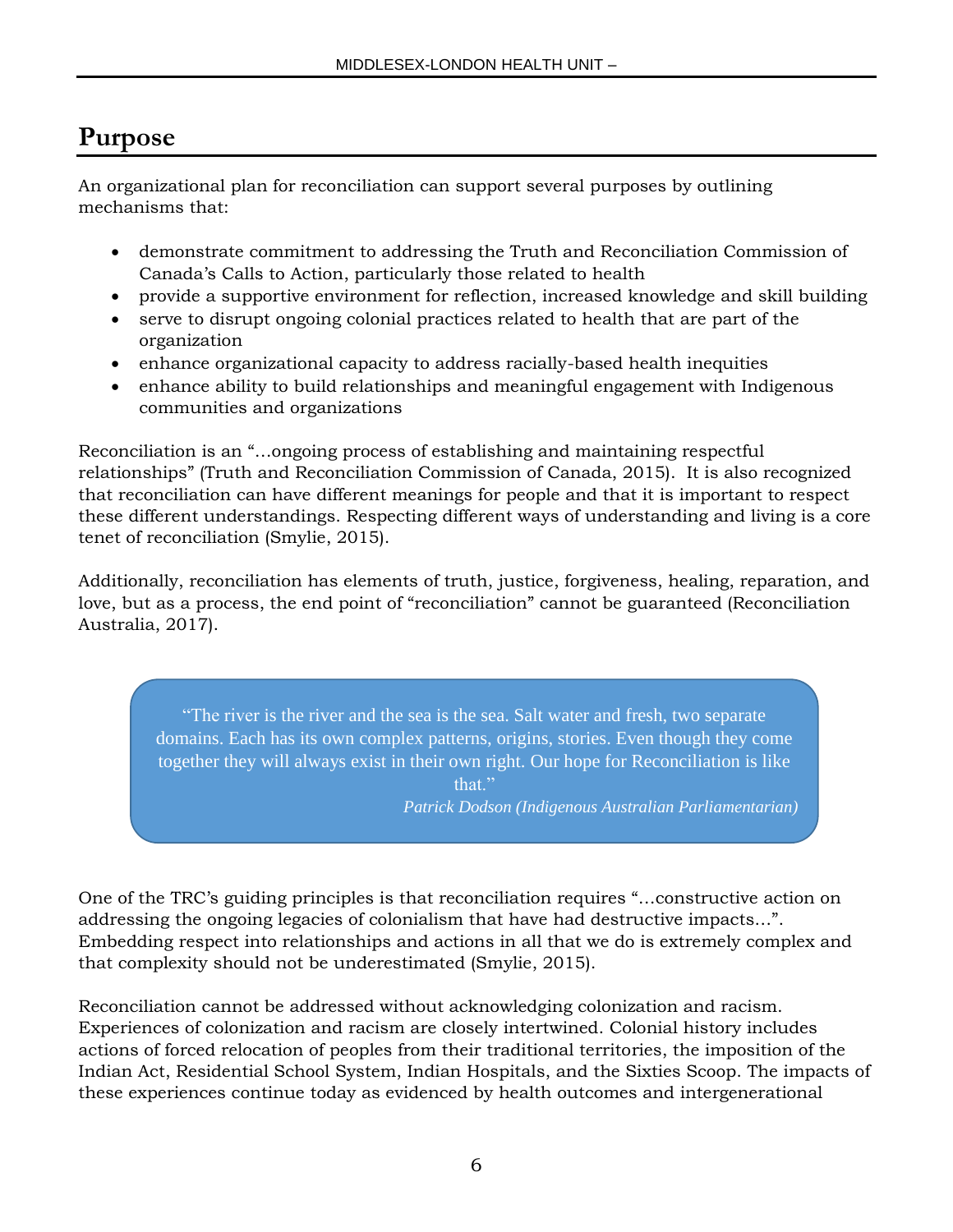trauma (Health Council of Canada, 2012). The "Millennium Scoop" can be interpreted as evidence that colonialism is an ongoing process; it refers to the fact that there are more First Nations children in care now than at the height of the residential school system (Canadian Press, 2011). Specifically, Aboriginal children account for 41%-56% of foster children, depending on the age group, yet they only represent about 7% of all children in each of the age groups (Statistics Canada, 2016). Despite such evidence, a common narrative about Indigenous people is that colonization is in the past and so 'they just need to move on'.

Within the current Health Unit context, all staff are expected to be able to engage and work with Indigenous populations. Given that staff are almost exclusively settlers, topics of ongoing colonization, racism, power and privilege can be expected to be uncomfortable. Not only will open and honest dialogue be uncomfortable, it may cause defensiveness, resistance, and even denial. Learning about Indigenous history, including colonialism and racism, is a necessary step to understand the current situation related to Indigenous health issues. Beyond learning, public health practitioners need a supportive internal environment to process, reflect, and increase their depth of understanding, so that they can move past denial and resistance. As a result, the recommendations in this plan emphasize actions for awareness, reflection, education, and creating a supportive environment as precursors and an underlying foundation for further reconciliation actions.

> "Reconciliation is almost like a philosophy. In the indigenous worldview, it would be focused on building a relationship between people that doesn't have any differences attached to it. People would have a common vision of the world that they would want to live in. The first thing that we share as people is that we have a responsibility to make Creation a healthy, livable place. Then we would realize that we all have a responsibility for Creation. …Secondly, reconciliation is a human process. There are elements to that process of building relationship that reflects reconciliation such as the mutual acknowledgement that we are working together for the good of future generations. …Reconciliation is a human movement that is action oriented. Reconciliation is good for all people and for the country. It fulfills a worldview where all of us, regardless of our colour, our race or creed, can make a difference that affects the future. Our country would be a better place. Our world would be a better place."

> > *Malcolm Saulis, Elder and university professor, quoted in The Ottawa Citizen, July 1, 2017,*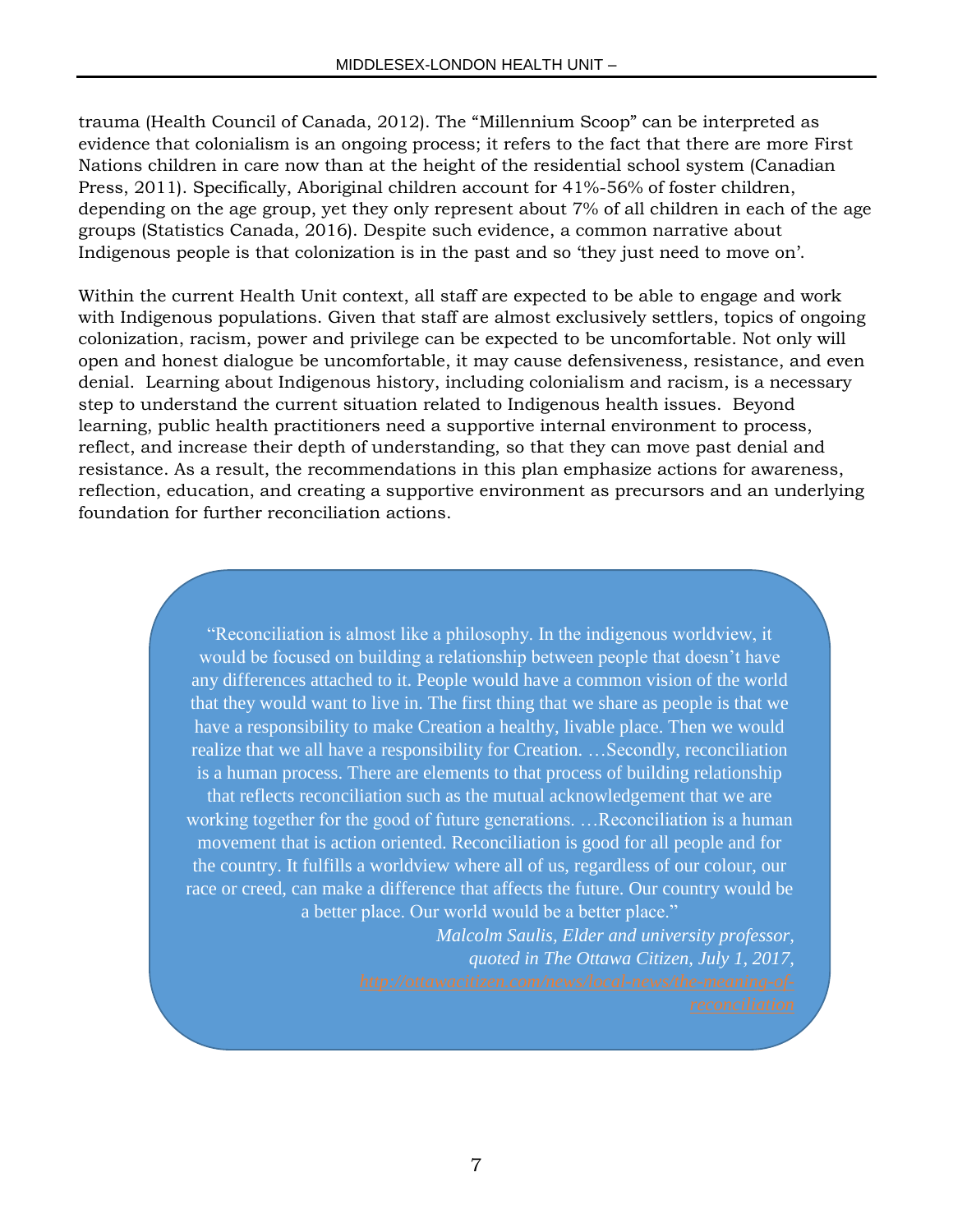## **Recommendations**

The following recommendations for inclusion within an organizational plan for reconciliation have been compiled from the literature, including a range of best practices and wise practices, and from perspective-sharing by representatives of local Indigenous-led organizations and individuals.

Health professionals are not expected to be cultural experts for all Indigenous Peoples. It is not possible for individuals to fully understand all the multi-faceted cultural components and nuances of multiple First Nations, Inuit and Metis communities. Rather it is important that professionals operate from the underlying principle of cultural humility which is a life-long learning journey that includes comfort with not knowing, openness to learning, and selfreflection.

Additionally, it is important to note that while the work and voice of health professionals (whether non-Indigenous or Indigenous) have value, it cannot be assumed that this perspective fully represents Indigenous people, families, and communities.

It needs to be emphasized that there is no homogenous Indigenous "community", but rather there are multiple unique Nations and communities (i.e., each with its own ancestral heritage, processes, protocols, culture, and language). During local conversations, that diversity was reflected in the perspectives and experiences that were shared.

An implementable action plan requires activities with timelines, outcomes and indicators. After review and approval of this initial plan, a sequence for implementation based on a logic model that includes timelines, outcomes and indicators can be developed.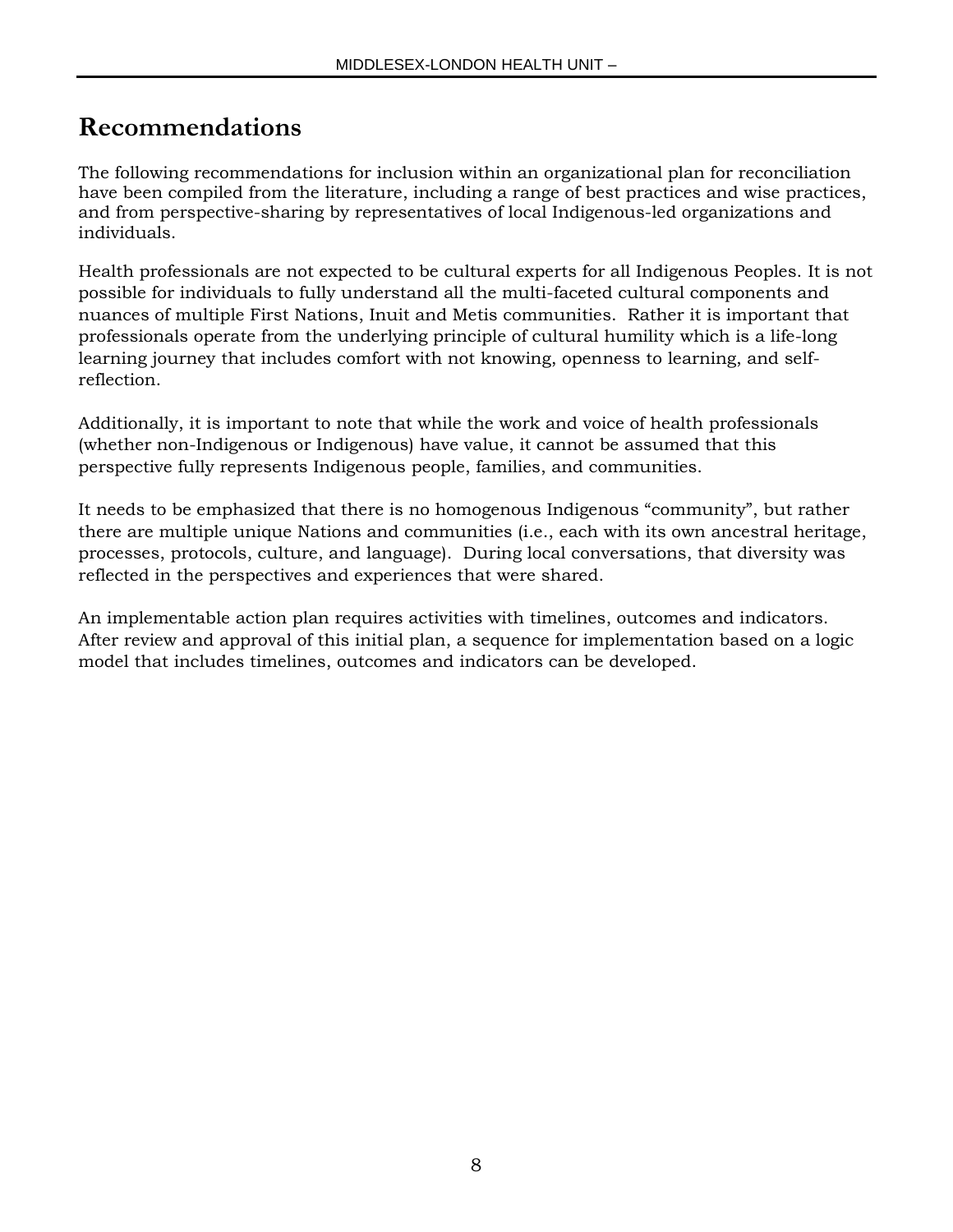### **Awareness and Education**

The awareness and education activities are intended to develop individual skills for engagement and work with Indigenous populations, and also to support individual and organizational capacity building. In and of itself, participation in education does not lead to full competency for Indigenous-related public health practice, rather there is a need to understand and appreciate that knowledge as a precursor to any engagement activities. This requires ongoing education, reflection, and skill-building as part of a comprehensive plan, not one-time events. The basis of knowledge is truth, and the majority of Canadians have not been educated about the truth of colonial systems and structures, including the extensive impacts on Indigenous Peoples.

#### **Activity**

Ensure that staff development activities are based on the "wise practices" for Indigenous-specific cultural safety training. e.g. Practice #3: "Focus on power, privilege, & equity. Ground it in decolonizing & anti-racist pedagogy. Use principles of transformative education theory." (Churchill, et.al., 2017).

Provide learning opportunities for all levels of staff, including senior leadership, related to cultural competency, human rights, and anti-racism (TRC Calls to Action #23.iii. and #57). Additionally, offer education to members of the Board of Health.

Continue staff capacity building activities for Indigenous Public Health Practice as outlined in the approved Health Equity Staff Capacity Building Plan 2017-2020 (with ongoing adaptation as needed).

Provide learning opportunities for staff that extend beyond basic foundational learning, for example, the See Me Exhibit (an art installation related to Murdered and Missing Indigenous Women and Girls).

Include the principles of trauma and violence-informed care within learning opportunities.

Promote the use of culturally appropriate language and terminology (see Appendix A).

Promote public acknowledgement of traditional territories in a range of venues, e.g. at all HU-wide events, as part of email signatures, with a sign in Health Unit lobbies, on the home page of the MLHU website.

Encourage individual action to learn about Indigenous history broadly (e.g. reading of the TRC's Calls to Action) and locally (e.g. Mount Elgin Residential School, the three neighbouring First Nations). An example of individual action would be reading Indigenous authors as one way to expand perspective. A sample reading list is in Appendix B.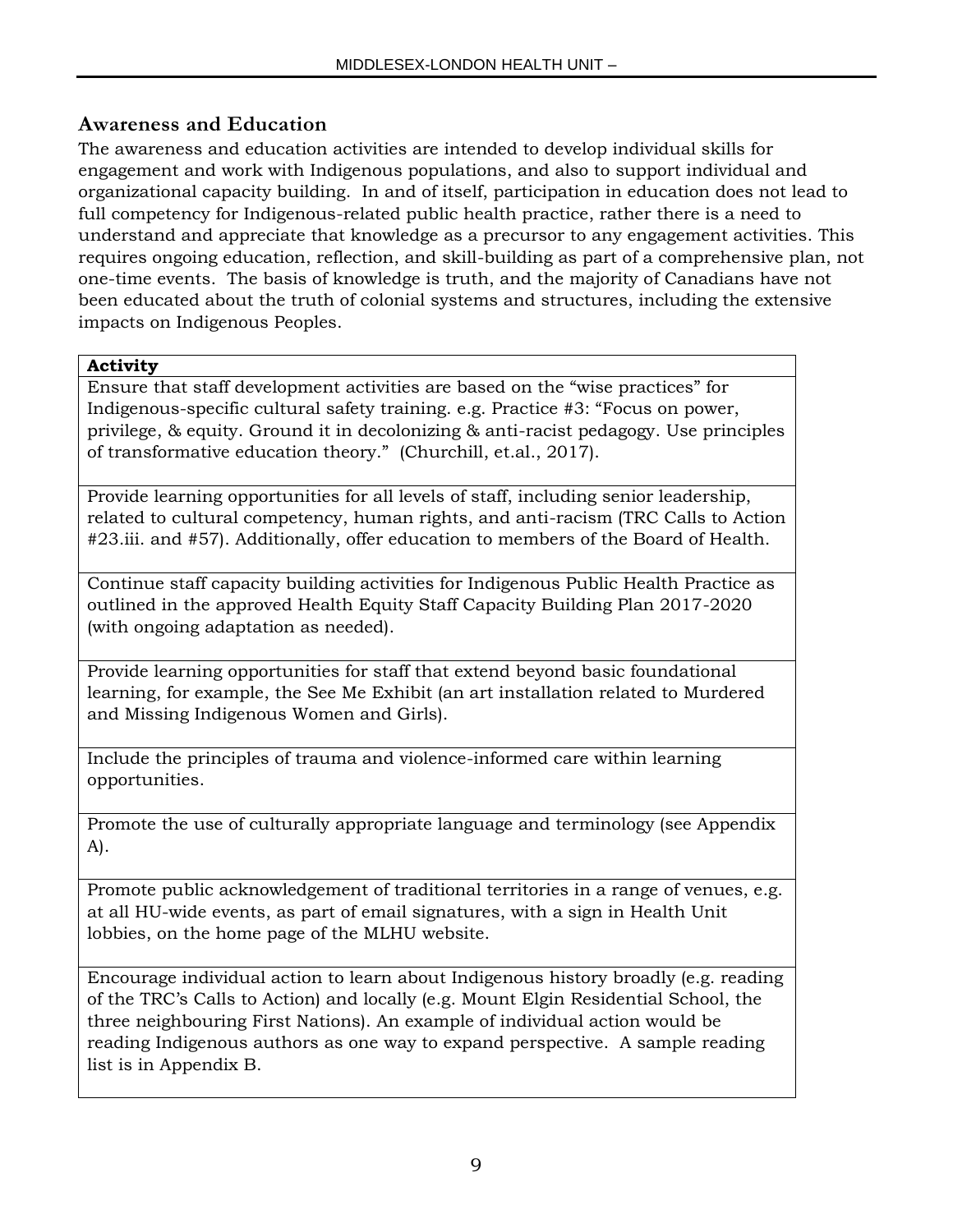Promote ongoing reflection on Indigenous concepts of well-being and worldview, as well as self-reflection to further develop cultural humility as an approach to incorporate into practice.

Develop reciprocal training, orientation, and/or knowledge sharing activities with Indigenous organizations and/or neighbouring First Nations, as relevant.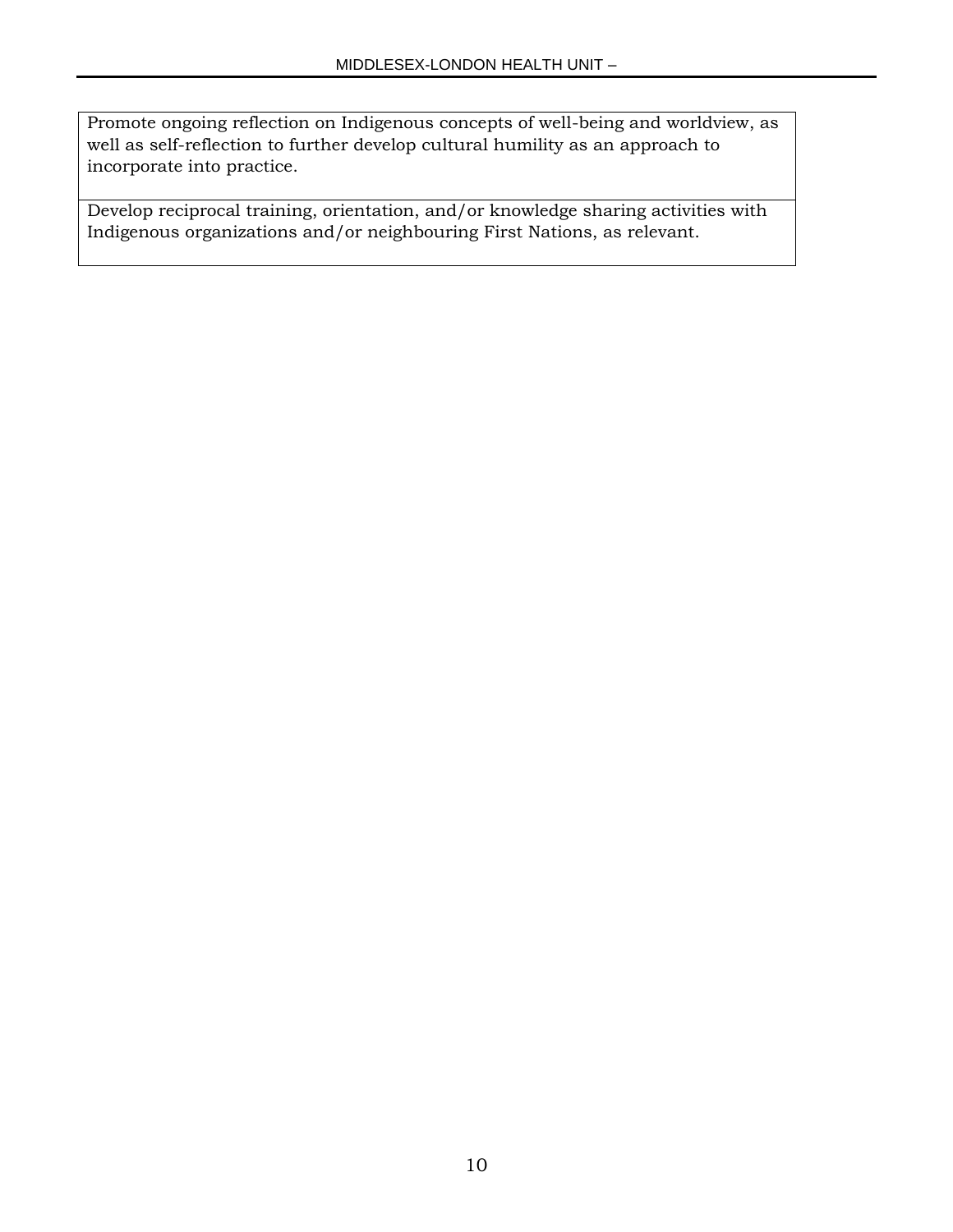### **Supportive Environments**

Cultural safety training programs cannot work in isolation; system level support is required for accountability and organizational transformation (Churchill, et.al., 2017). To that end, leadership plays a key role in the development of supportive environments so that staff can work towards the reduction of health inequities within Indigenous populations. In addition, a supportive environment includes the provision of a welcoming atmosphere to all people entering the Health Unit buildings. This is primarily achieved through the development of skills and capacity in Health Unit staff (see above); one recommendation (as an example) related to creating a physical space which is "welcoming" is provided here.

#### **Activity**

Develop a MLHU vision that is specific to reconciliation.

Develop a framework and/or guiding principles as a basis for developing and practising respect and understanding; acknowledge that each First Nation may have its own process and protocol for engaging and working with HU staff.

Develop explicit and intentional plans based on the above vision, framework and principles to guide staff in relationship-building and engagement activities. Include Indigenous worldview and knowledge through the support of local Elders, Healers, Knowledge Keepers, and Cultural Teachers. Identify key supporters for specific actions contained within the recommendations.

Develop an internal inventory to increase awareness and understanding of existing work with Indigenous populations and to promote connections between teams and divisions (see Appendix C).

Support the development of internal partnerships (when/as appropriate) to address identified prioritized issues and to improve program and service delivery.

Develop and maintain a repository of resources for posting on the HUB (see Appendix D as a sample).

Encourage and support attendance and/or participation at local Indigenous-led events (e.g. National Indigenous Peoples Day-June 21, Orange Shirt Day-September 30, Missing and Murdered Indigenous Women and Girls Memorial-February 14).

Ensure that opportunities for reflective practice related to Indigenous Public Health Practice are incorporated into regular supervision meetings and team meetings.

Develop and maintain a community of practice, such as a "white settler" community of practice. This would promote enhanced sharing and reflection related to racism, colonialism, power and privilege in a safe space.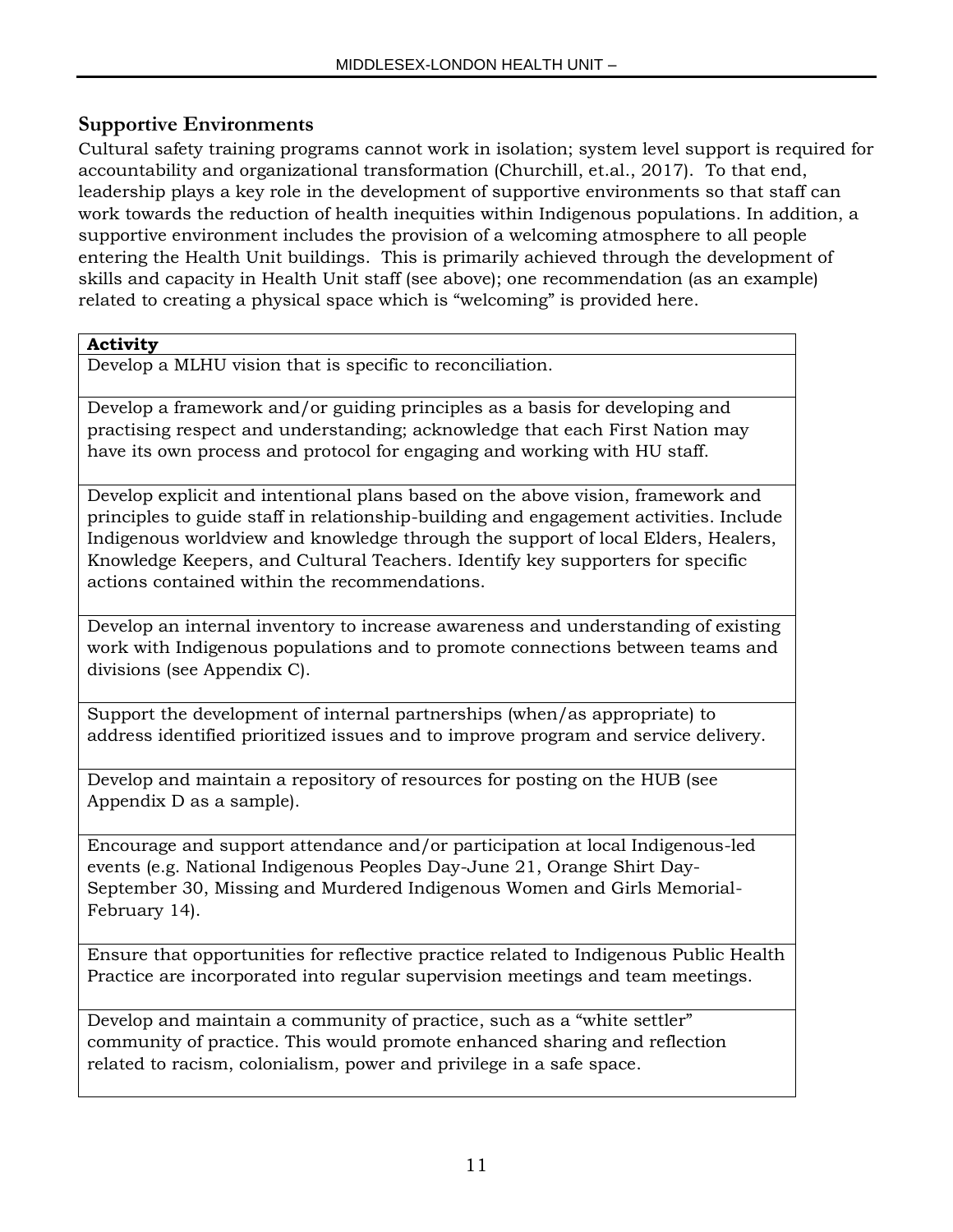Develop a "reconcili-ACTION" group, as referenced by the TRC. Such a group could act as a working group with a core function of building and maintaining momentum for reconciliation over time.

Continue to promote and provide client-centred care, which is inclusive of the principles of trauma and violence-informed care.

Continue to provide adequate funding and resources for the development and maintenance of activities to support cultural safety and cultural humility.

Establish and implement policies to sustain a supportive environment, as required, related to the identified recommendations.

Build cultural safety and cultural humility principles into all communications messages. This includes the use of culturally respectful, audience-identified terminology.

Include artwork/posters, produced by local Indigenous artists and photographers, within the lobbies and hallways of Health Unit sites.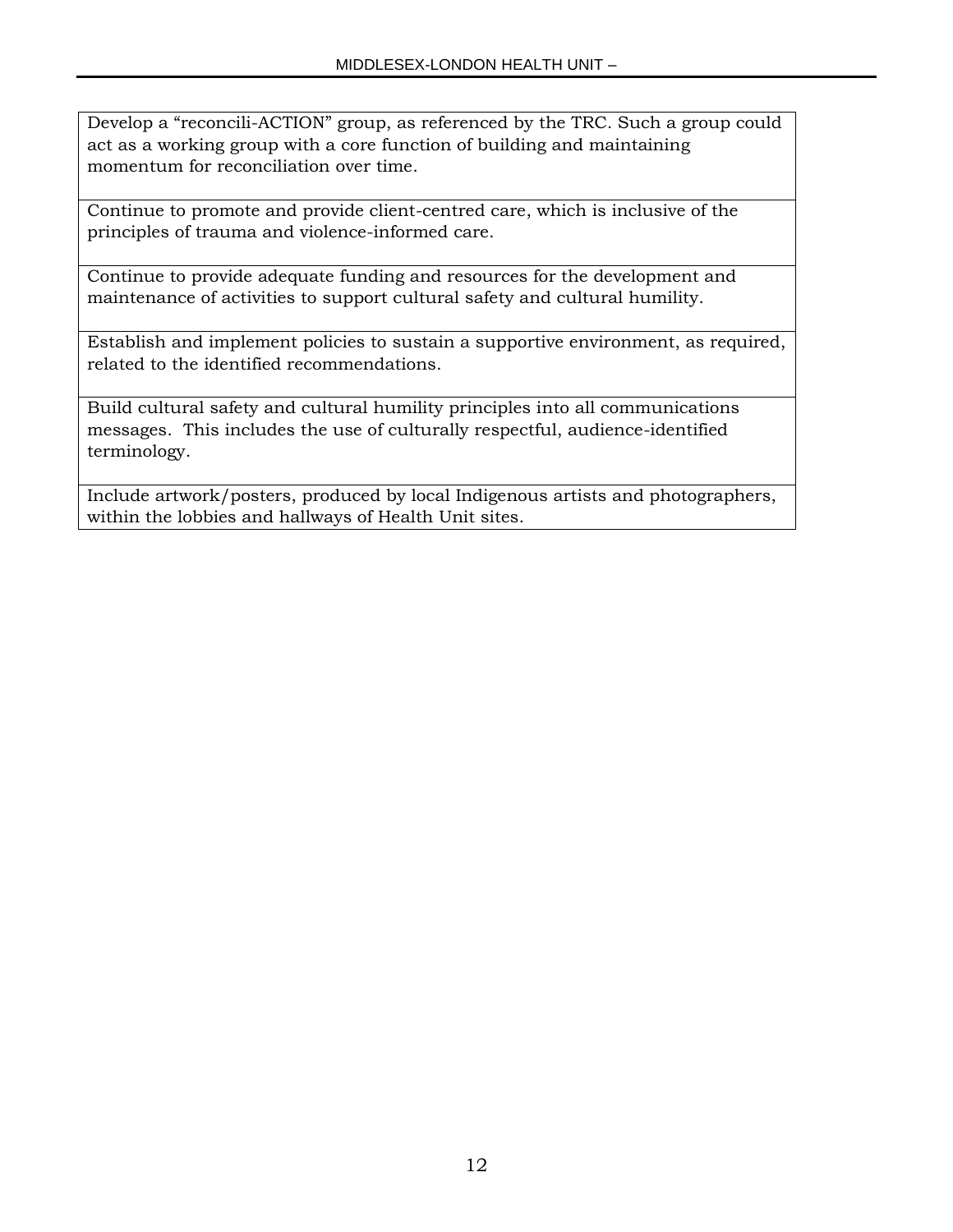### **Relationships**

Establishing effective and respectful relationships is fundamental to reconciliation efforts and to improve health-related outcomes. Relationships are built on connections and the development of trust within First Nations communities and with Indigenous-led organizations working with individuals and communities. The importance of taking time, not rushing, and not jumping to premature action is frequently mentioned, both in the literature and by local community members.

Understanding Indigenous cultural protocols so that they can be put into action is a key principle of respectful relationships (Social Compass, 2016).

#### **Activity**

Work towards having an honest and authentic presence in a First Nation and/or Indigenous-led organization(s). This includes being upfront about intentions and getting to know a community or organization on a deeper level, moving past the barrier of "professionalism" that may impede relationship building.

Ensure that communication includes: an open and respectful style, time for listening and meaningful discussion, face-to-face dialogue, community visits, cultural protocol for meetings.

Incorporate strategies and recommendations from the *Relationship with Indigenous Communities Guideline, 2018* (Population and Public Health Division, Ministry of Health & Long-Term Care), as appropriate to MLHU context.

Develop guiding principles for ongoing and future engagement beyond what is contained in the *Relationship with Indigenous Communities Guideline, 2018*  document to be specific to MLHU context, with direction from local Indigenous representatives.

When collaborating with and/or seeking direction from Indigenous communities or organizations, incorporate flexible timeframes with the recognition that there may be competing priorities and limited resources, and that consultations and approvals contained within internal processes may take time.

Develop and maintain a contact list of people, communities and organizations that are willing to collaborate with the Health Unit in the reconciliation process; this should be reciprocally- based and may require the strengthening and/or expansion of relationships.

Recognize and acknowledge resiliency and existing strengths within Indigenous communities.

Provide dedicated funding to respect and honour Indigenous protocols and traditions (e.g. Elder honoraria, gifts, traditional tobacco).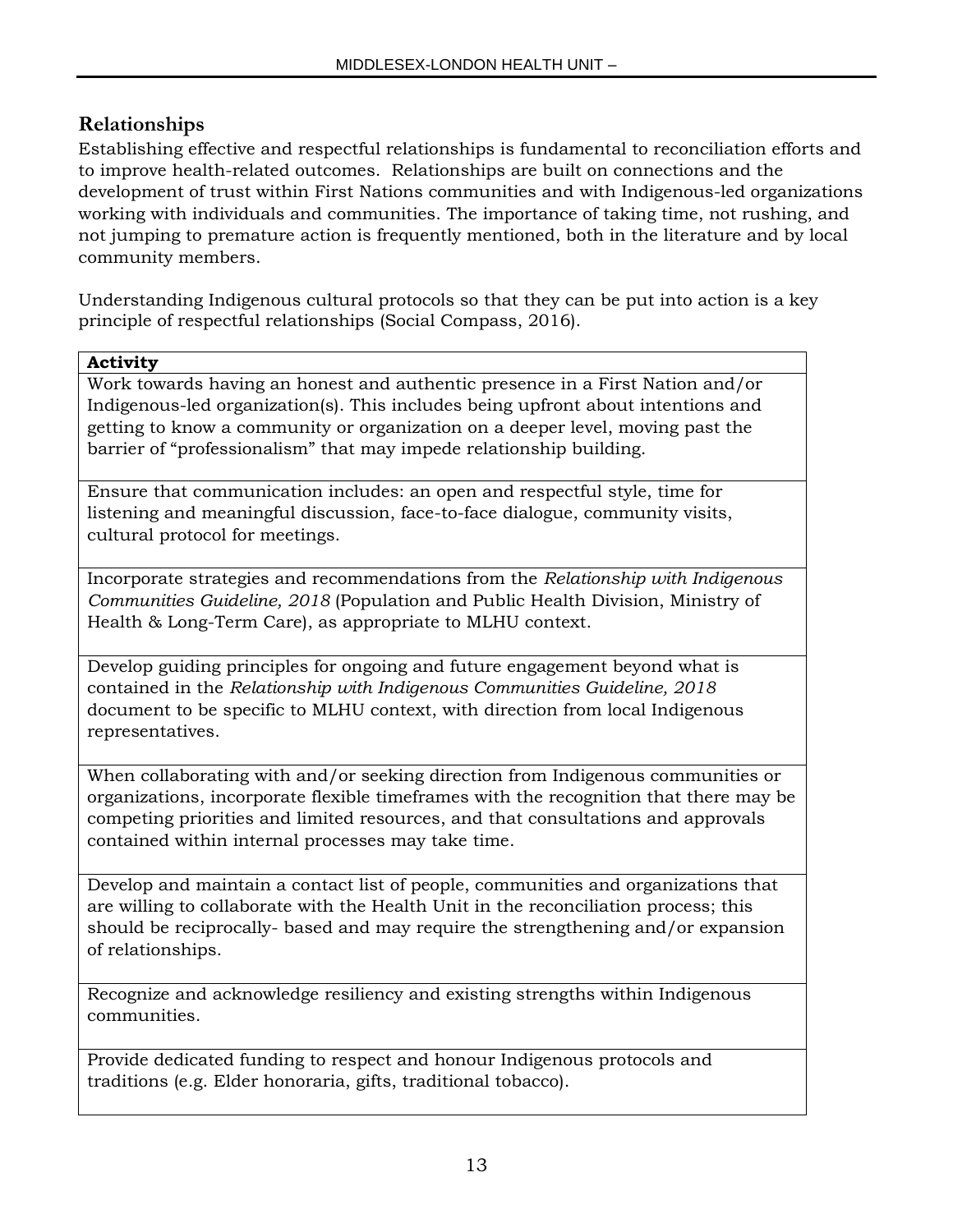Use validation processes to ensure a more holistic view from multiple and diverse perspectives.

Strengthen and further develop relationships with the Local Health Integration Network, Indigenous Health Lead, to explore and/or deepen connections between public health and the LHIN and to avoid duplication (e.g. Indigenous roadmap for renewal and reconciliation, Indigenous Health Committee).

Explore the development of a community advisory board (e.g. Indigenous Health Advisory Circle (Toronto) which is a permanent, community-led health advisory circle). As the LHIN already has an Indigenous Health Committee, this requires further information in relation to purpose, potential overlap, and other factors.

Establish connections with the Indigenous Health Policy and Stakeholder Relations Lead (a position within the Indigenous Primary Health Care Council, a new Indigenous-governed, culture-based, and Indigenous-informed organization).

Consider the development of a Middlesex-London Indigenous Health Strategy. This would require participation with municipalities, First Nations, and other community partners. Multiple factors need to be considered including purpose, benefits, and whether the Health Unit should be positioned as a participant or lead.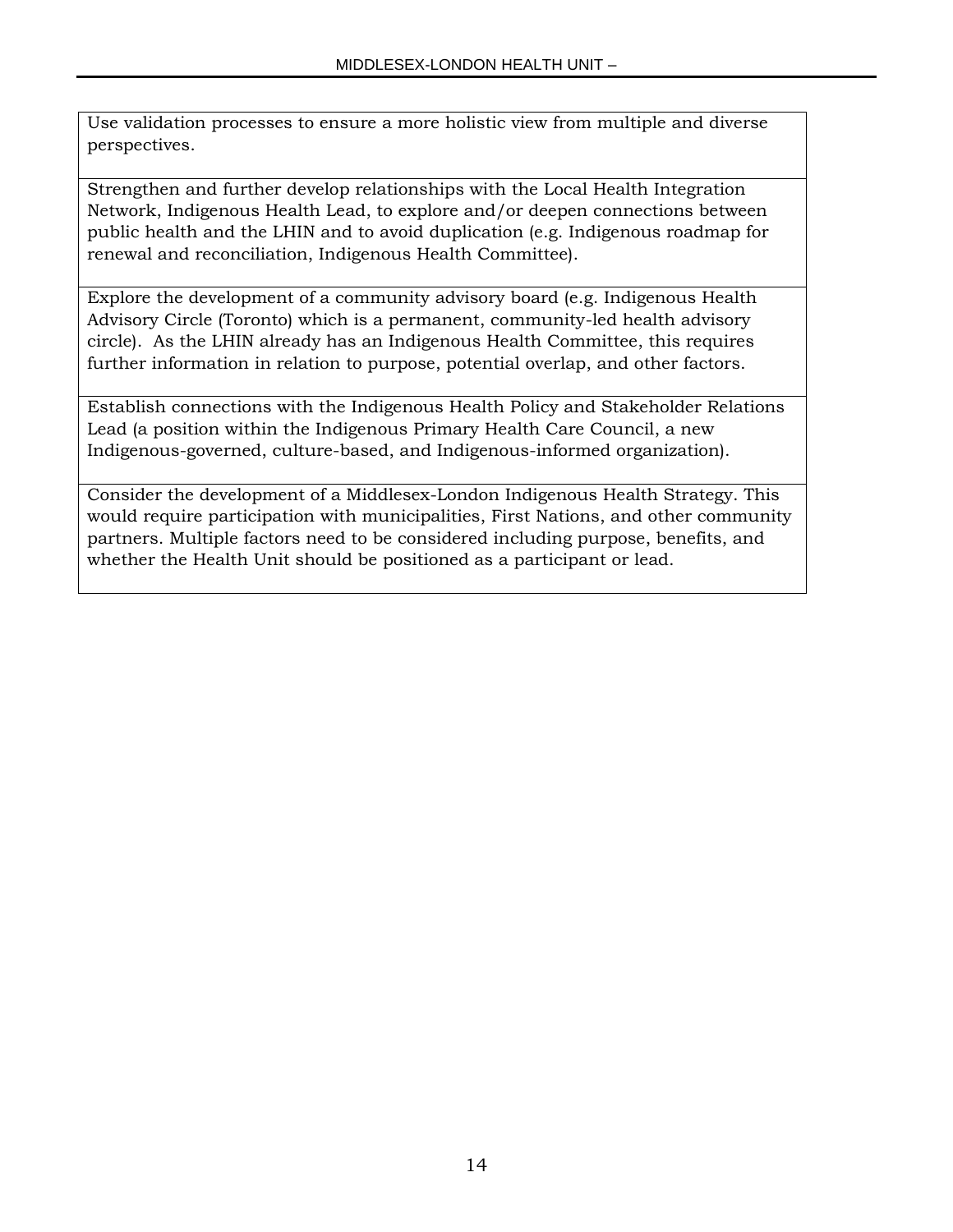### **Research**

Indigenous Peoples have a history of being subjected to traumatizing and dehumanizing research practices throughout the colonization process. Existing Indigenous methodologies, knowledge, and protocols have not been considered "legitimate" based on the predominant Western perspective. The focus on Western-based research means that significant evidence has been and can be overlooked.

These recommendations are intended to change the focus of any Health Unit data collection and/or research to recognize the primacy of self-determination for Indigenous populations.

#### **Activity**

Respect principles of OCAP® (ownership, control, access, possession) regarding "how First Nations data should be collected, protected, used, or shared. They are the *de facto* standard for how to conduct research with First Nations." (First Nations Information Governance Centre).

Review the 15 recommendations from the Provincial "Three Ribbon" Expert Consensus Panel for consideration into MLHU evaluation activities.

Establish and monitor health indicators as identified by TRC Calls to Action #19 and #55iv, in order to determine progress in closing the gap between Indigenous and non-Indigenous communities (i.e., infant mortality, maternal health, suicide, mental health, addictions, life expectancy, birth rates, infant and child health issues, chronic diseases, illness and injury incidence, availability of appropriate health services) as appropriate to public health and population health.

Respect Indigenous approaches to knowledge and learning. Identify potential opportunities for MLHU to participate in building on the existing evidence base, and ensure MLHU uses and supports approaches that work for improving health outcomes for Indigenous Peoples.

Develop communication protocols, based on direction from involved Indigenous partners, for ways of reporting to communities. Include how the community can access any Indigenous health data that the Health Unit may be holding.

Use and incorporate findings of the "Our Health Counts" project (specific to London site) as it becomes available.

Use a collaborative, rather than consultative, approach if/when decisions are made to conduct research; include acknowledgement of previous adverse research experiences, including history of "being done onto rather than done with".

Develop measures to assess cultural safety and humility across the Health Unit, as part of quality improvement. This can be an inclusive process that includes mixed method approaches to evaluation. A potential tool for further exploration is the Waawiyeyaa Evaluation Tool.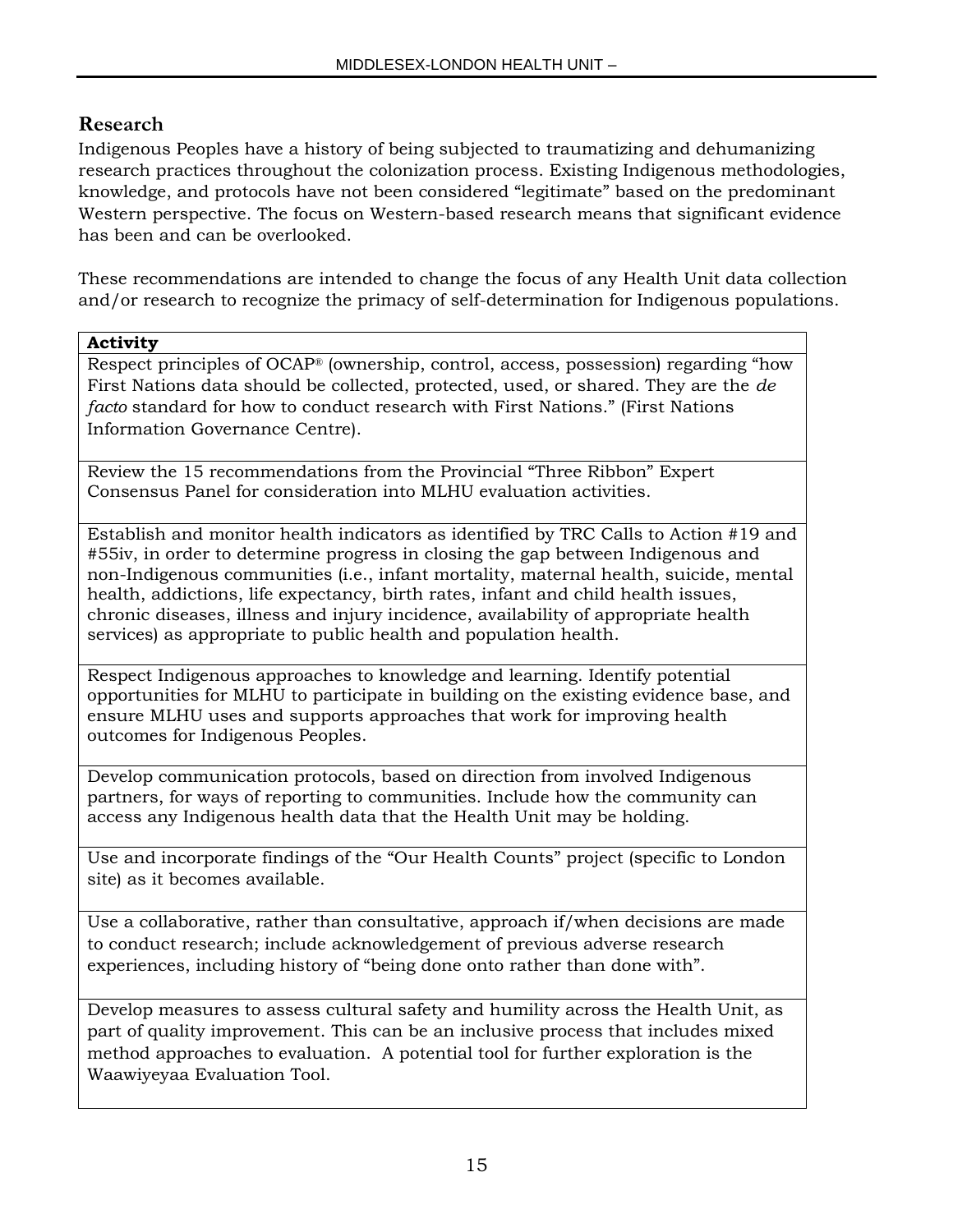### **Workforce Development**

Recommendations for workforce development relate to two aspects, those related to existing staff, and those that are focused on increasing the diversity of staff to a more proportionate representation of Indigenous populations.

#### **Activity**

Develop initiatives and establish policies to support the recruitment and retention of employees that identify as Indigenous at all levels, including administrative and senior levels within the organization (related to TRC Calls to Action #23i). For example, recruitment can make use of the "recruiting pipeline" through universities and colleges.

Include mandatory education as part of the orientation process for all new hires.

Incorporate completion of education components into performance management. Include cultural safety and humility indicators within performance appraisals.

Offer mentorship opportunities by Indigenous people with non-Indigenous staff to support culturally safe practices.

Consider having a dedicated position to advance the approved recommendations and activities of the organizational reconciliation plan. This would include consideration of the best placement of the role within the organizational structure, and the need for supporting infrastructure for the role.

When developing and reviewing internal policies, seek out Indigenous perspectives.

Develop an anti-racism and discrimination policy. Consider an accompanying "whistle-blower" policy. A "whistle-blower" policy can support those who are in the position of observing discriminatory and/or racist actions, but are not comfortable interrupting the situation. Such discomfort may be related to power differentials and the policy would serve a protective function.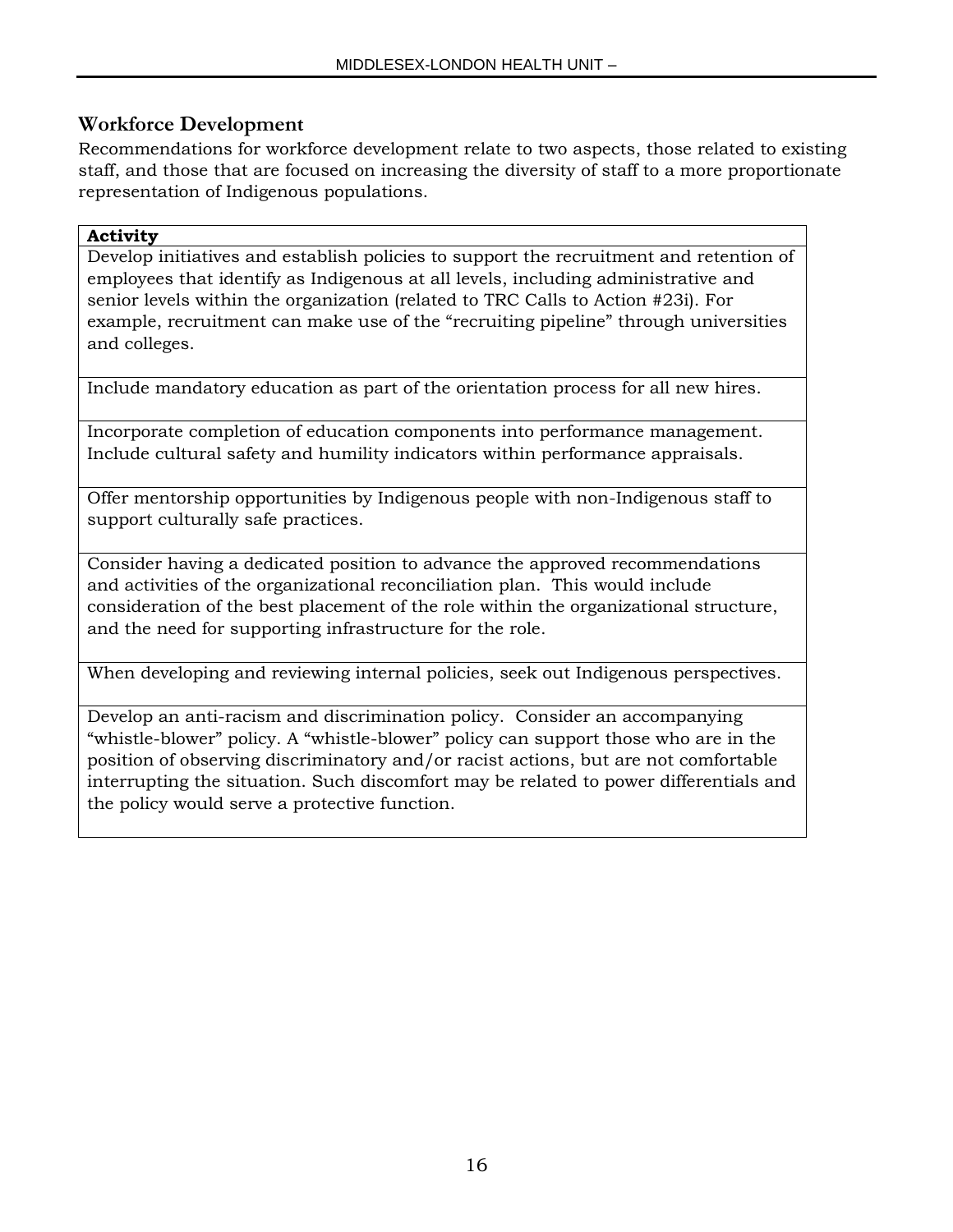### **Governance**

The Government of Ontario and the Chiefs of Ontario signed a Political Accord in 2015 that affirms that First Nations have an inherent right to self-government. Related to health, the Minister of Health in February 2018 stated that the "…ultimate goal is a health-care system where these decisions are no longer made by the provincial government" and that this is expected to happen within a matter of years. The goal of self-determination and sovereignty may be defined differently by individual First Nations and Indigenous-led organizations. Formal models of working together, such as Memos of Understanding and Section 50 agreements, are possibilities for further exploration.

The recommendations provide options to support self-determination as much as possible while this shift is occurring.

#### **Activity**

Follow any formal protocols existing within First Nations and Indigenous-led organizations (e.g. when building relationship, when working in partnership).

Identify informal opportunities to support the principle of self-determination (i.e. partnerships to be beneficial to Indigenous organizations/communities and Indigenous-driven).

Develop mutual accountability agreements, as appropriate for any jointly planned and developed programs and services.

Develop a Health Unit position statement to publicly acknowledge support for the Truth Reconciliation Commission's Calls to Action, and the related resolutions by the Ontario Public Health Association (OPHA) and the Association of Local Public Health Agencies (alPHa).

Engage with Board of Health members to increase their understanding of the TRC's Calls to Action, including roles for public health (i.e. becoming allies).

Initiate process to explore interest in the development of Health Promotion and Protection Act Section 50 agreements.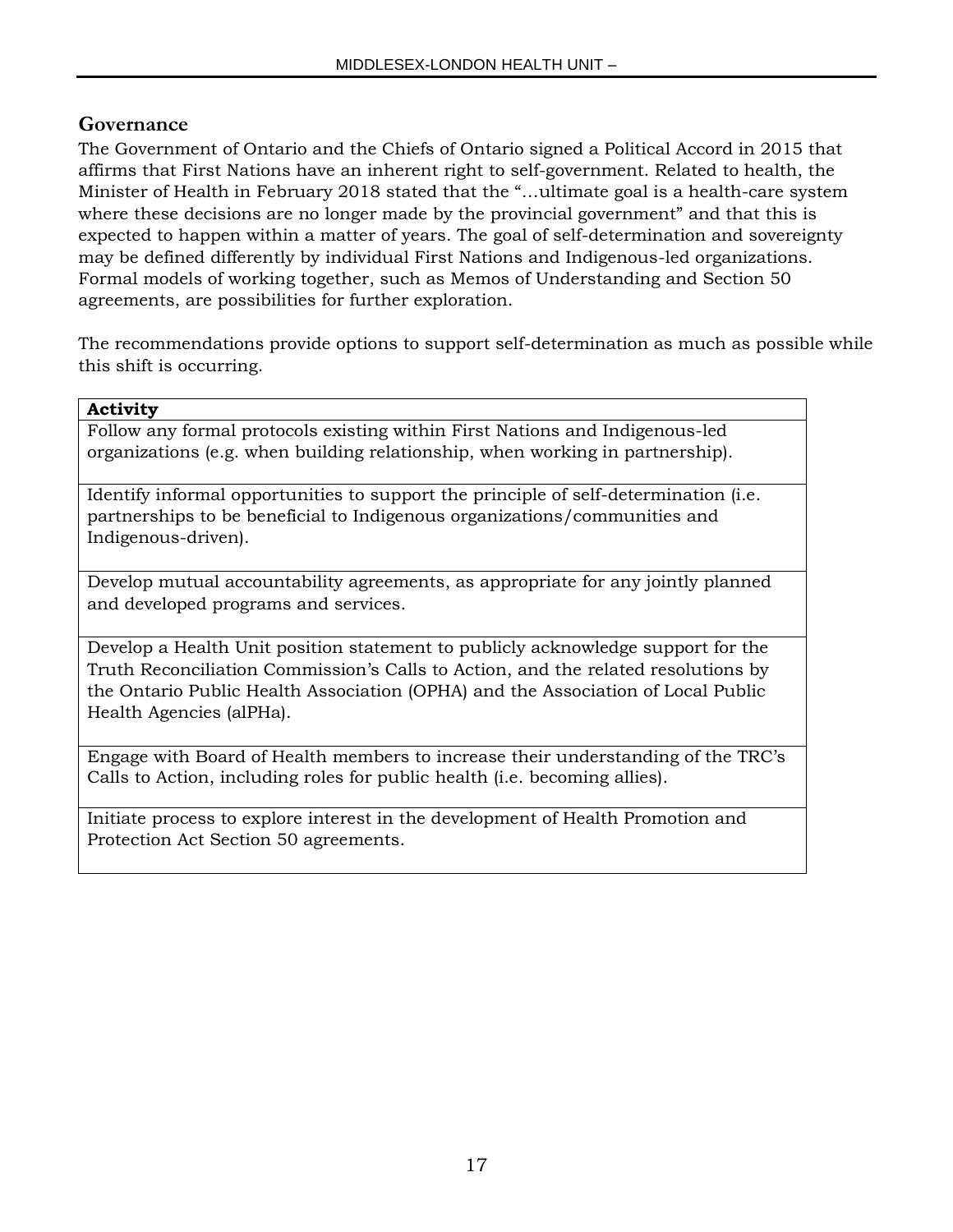### **Equitable Access and Service Delivery**

There are multiple stories about experiences in the local health care system that illustrate negative assumptions, stereotyping, and racism directed towards Indigenous Peoples. Previous negative hospital experiences and historical trauma have contributed to mistrust of the health system. There is ongoing ambiguity around jurisdictional issues, and there can challenges related to jurisdiction between urban organizations and First Nations.

The funding structure for public health may not be clearly understood by local First Nations and Indigenous-led organizations, in that there can be perceived competition for money from the Indigenous "funding pot".

#### **Activity**

Develop Indigenous-specific programs and/or services, using a co-creation process, with Indigenous-led organizations and First Nations communities, if and when such programming is desired and deemed appropriate by these organizations and/or Nations.

Clarify all funding sources during the development process for collaborative Indigenous-related programs and/or services. Transparency about funding and operational expenses is important to the relationship-building process.

Take visible action, specifically the clear identification of an agency response through the use of policy, to engage and confront racism in demonstrable ways. Ensure that each instance of stereotyping, discrimination and racism within the organization receives an appropriate response.

Develop culturally-safe complaints processes.

Integrate processes related to complaints into quality improvement and accreditation processes.

Explore additional frameworks and approaches to address gaps in health disparities, e.g. "Indigenizing Psychology and Western Medicine", which uses working in a collaborative approach to provide services and resources for Indigenous people effectively and efficiently.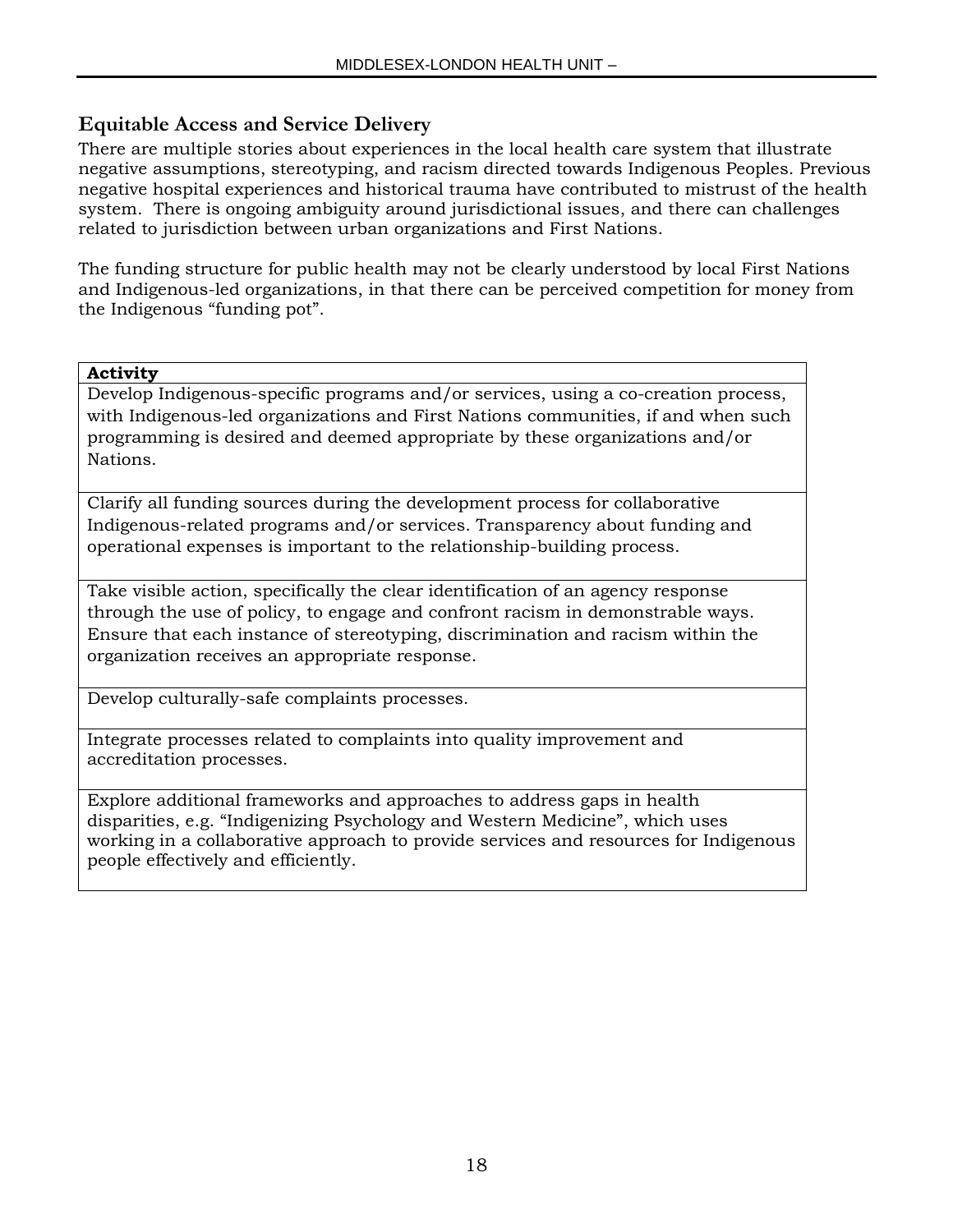### **Community Conversations**

Listening to the perspectives of local First Nations, Indigenous-led organizations, and individuals is an essential component to the development of any organizational plan for reconciliation. Throughout the course of unstructured one-to-one conversations with local individuals, extensive experiences and diverse thoughts were shared related to the Health Unit's intent to develop such a reconciliation plan.

Some larger contextual perspectives and questions which were shared included the following:

- a culture shift is needed first and it takes significant time to make such a shift
- there is a need to incorporate flexibility within timelines for both the overall plan development and any recommendations; "things" will emerge as the process develops and there needs to be the ability to respond and adjust the plan and recommendations to those changes
- there have been experiences of not being listened to during consultation processes; consultation should not be a "one-time thing"
- there is considerable value in the co-creation of an organizational plan, particularly in terms of any resulting actions to be developed
- using a collaborative model supports communities and organizations who expressed a need for allies, including those with institutional power
- how Indigenous health equity is framed is important. Step back and ask such questions as: "Why are we in such a position today with such great disparities in health between Indigenous and non-Indigenous peoples?" "Why has nothing changed given the amount of investment in resources?"
- continue to ask about unintended consequences when trying to change the system

Shared local perspectives were frequently aligned with the direction found within the TRC's Calls to Action, and findings in both research and grey literature. The above recommendations incorporate these shared perspectives. The diversity and depth of these local perspectives, as outlined below, expands further on the identified themes.

#### **Awareness and Education**

The acknowledgement of "truth" needs to come before anything else. Such truth includes education about what has happened and what continues to happen, not what has been taught in the provincial education system. Acknowledging truth requires a willingness to go deep into the reality of Canada and its founding. Education is foundational, and focusing on education first is considered an excellent approach so that individuals have a strong understanding as a basis for further learning. It was expressed that the on-line *Core Online Indigenous Cultural Safety Training* is considered to be an emerging best practice. Other modules and workshops from the Ontario Indigenous Cultural Safety Program, such as *Roots of Tolerance,* are available for consideration.

There were consistent comments that though on-line learning platforms are a positive starting point, learning by experiential learning and meaningful conversations is needed to deepen empathy, as well as understanding and appreciation of colonial structures and systems and their impact. It was noted that one-time education sessions are not enough, and since single sessions cannot be comprehensive, they may in fact contribute to resistance. Getting all of senior leadership and the Board of Health educated is a valuable first step to increase support and decrease any potential resistance at a staff level. Education is important before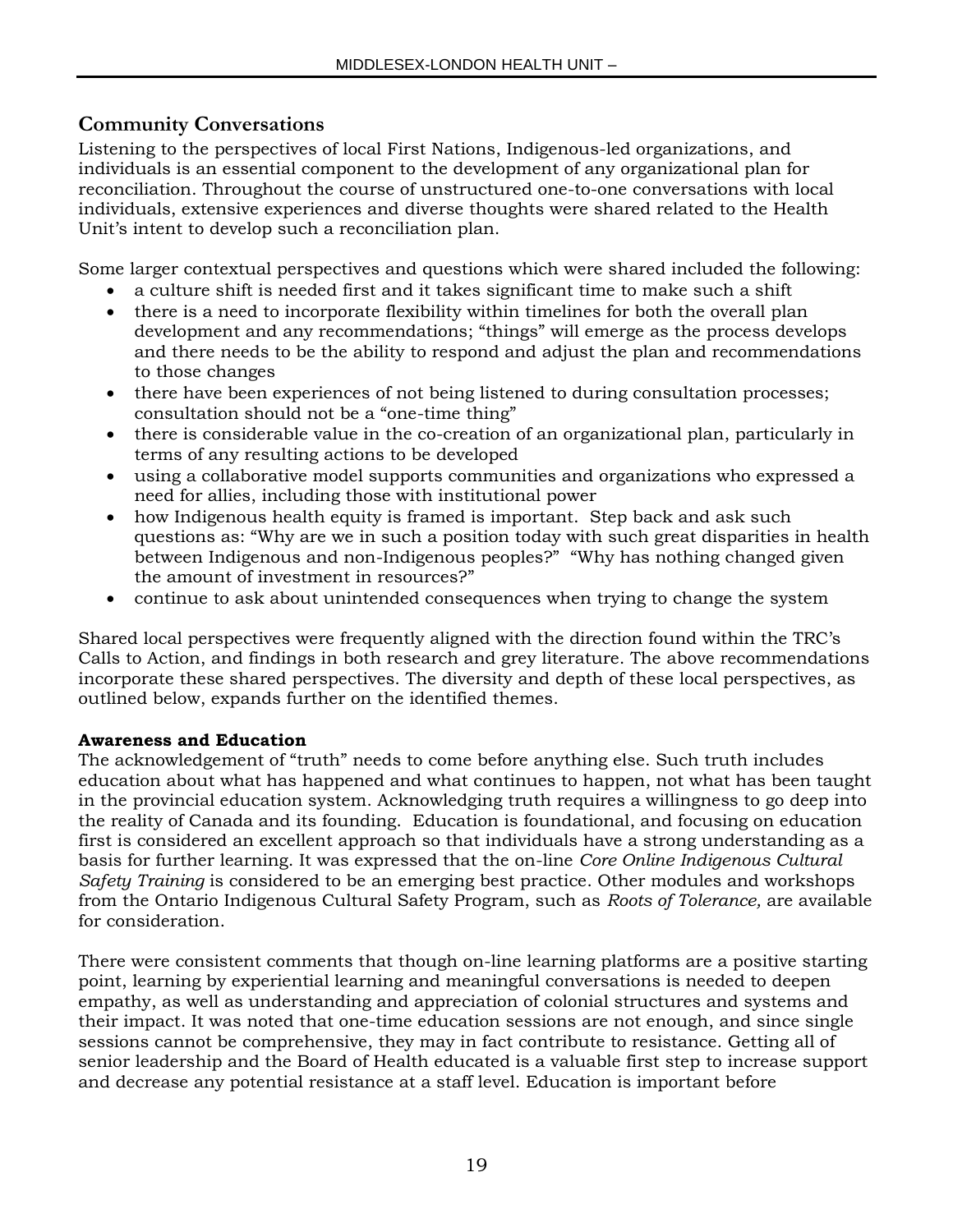approaching organizations and/or communities for engagement; otherwise the Indigenous person is put in the position of having to do that education before anything else can happen.

Even after individuals become more aware and educated, complacency can develop, so there is a need for ongoing work related to learning in order to achieve a true shift in support of reconciliation. Knowledge progression can occur from the completion of a core module (i.e., ICST) to then include local cultural knowledge and context. It was recommended to get to critical mass or a "tipping point" before moving beyond the core ICST module to other education interventions.

Throughout the conversations, specific suggestions were made as to what should be part of offered education, such as:

- extending the focus of understanding to beyond the impact of residential schools to include the resiliency and vibrancy that Indigenous communities offer
- providing content that leads to a full understanding of what happened at residential schools (e.g., nutrition experiments) and the ongoing impact of those experiences, including intergenerational pain and trauma
- including "real history" that is frank, open, and honest, and brings forward the underlying issues prior to the time of Confederation
- the understanding of protocols, such as protocols with elders and differing protocols of Nations
- deepening the understanding of the diversity between and within the several hundred First Nations that are part of what is now Canada. This is needed to move away from the stereotypical images and beliefs of the "pan-Canadian Indian".
- the value and importance of compassion, including that compassion may get lost due to Western teachings that emphasize professionalism
- the importance of "meeting a person's needs where they are at" when working with individuals and families
- the acknowledgement of the privilege that settlers have and have benefitted from
- how the colonial system, based on power and control, has created a system of dependency and co-dependency; change the focus to empowerment when working with individuals and consider "how are we going to empower?"
- the recognition that previous generations did not have a voice. Some Indigenous people have a voice now, but as a population, Indigenous Peoples continue to tend to be invisible.
- considering and including factors of why there is mistrust in the current health system
- include concepts about health, that health is mind, heart, spirit and body; food and ceremony are medicines. The Western system has strongly focused on the body and is resistant to the Indigenous health system.
- that disconnection from the earth, from themselves, and from each other all contribute to sickness, as does pain and trauma. Symptoms of disconnection are then passed along to the next generation.

### **Supportive Environments**

The importance of visible leadership support at every level within the organization is necessary for the organization to make progress. Additionally, it must be recognized that the constraints of organizational structures can potentially impede the work of any staff who are practising and/or advancing culturally-safe practice; trying to work within the mainstream system to reverse colonial practices can present many challenges.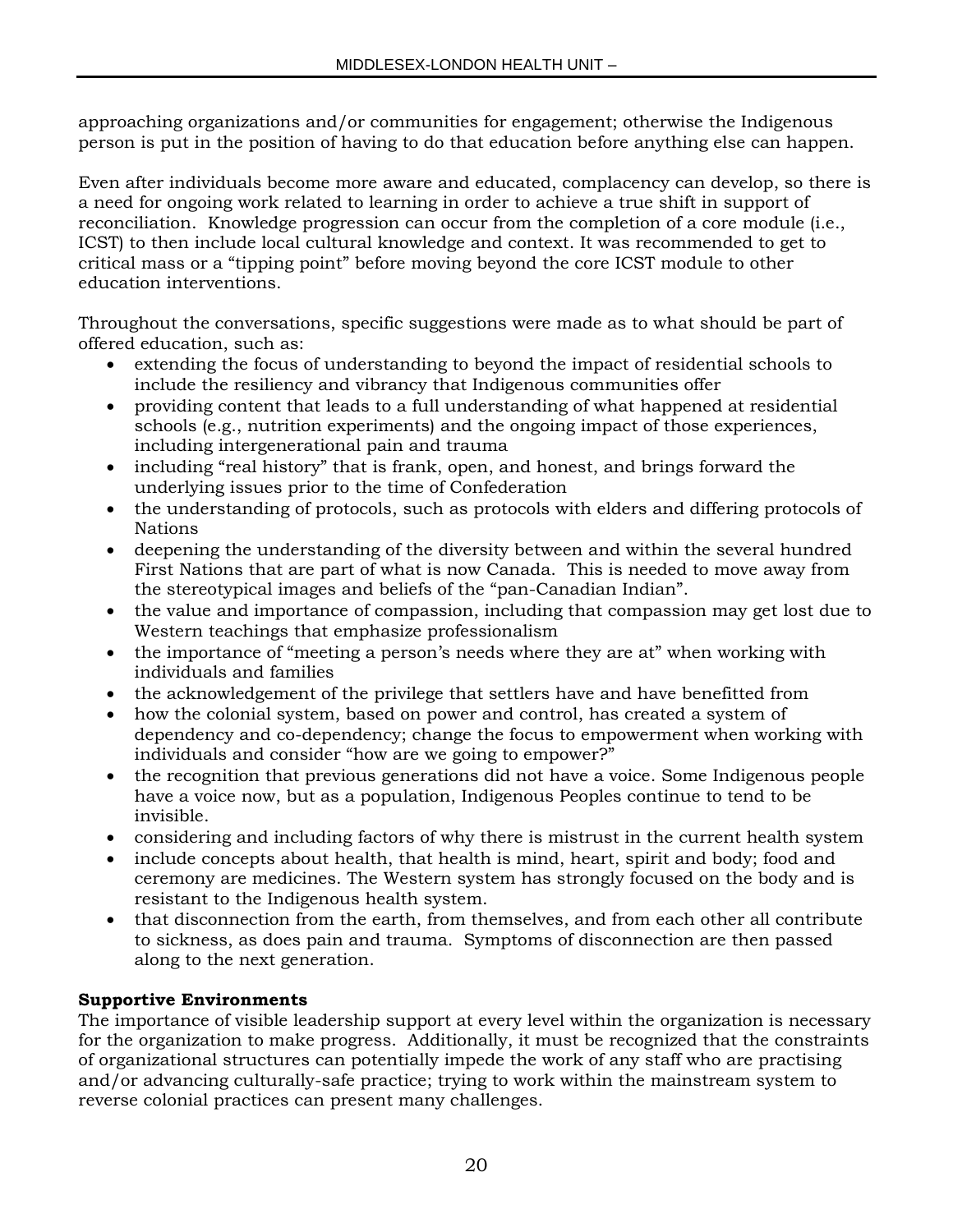Identifying key supporters of specific activities and actions related to the recommendations can help to advance the process. The provision of time and removing barriers to completion of education and awareness-raising components in the plan is also key. Some concern was expressed that recommendations can end up "sitting on a shelf" with no resulting actions, and that it is important not to let this happen.

#### **Relationships**

Time is needed for relationship development and the process cannot be rushed; caution about moving too fast was expressed frequently. It is important to get to know the community first when wanting to approach it and its members (e.g., have current knowledge of who are the Chief and Council members). As part of getting to know the community, there should be the development of knowledge and understanding of existing working relationships between and among each other (First Nations and urban organizations).

Being open to talking, listening and learning from each other are all part of developing a comfort level and the building of trust. Colonial practice is normative so there can be assumptions that Indigenous Peoples don't know what they need. Whoever is involved with engagement activities needs to be well-versed (i.e., humble, respectful, a listener who is willing to spend time without pushing their own agenda). Rebuilding of relationship and taking action means taking responsibility for the systems and conditions that we create and perpetuate.

There needs to be a purpose for the relationship, not just because a relationship is mandated. True commitment to relationship-building requires an honest approach; the community knows who is real and who is without true and deep understanding. An approach without real commitment leads to loss of credibility at the time as well as going forward. A strong(er) relationship can be the by-product of a tangible meaningful project and/or proposal. Cocreation is an important element for the building of relationship.

Several examples of positive relationships and successful partnerships with the Health Unit were provided, such as the establishment of the dental clinic at the 50 King Street site; collaboration around the set-up of the Temporary Overdose Prevention Site (TOPS) and the proposed Supervised Consumption Facilities (SCF); responsiveness of the Health Unit when called upon related to communicable disease follow-up, Naloxone training, immunization, and presentations at health fairs. Interest was expressed in working together more, potentially in areas of chronic disease prevention; support for capacity-building around evaluation components; and support for knowledge and skills development, especially in relation to mental health. Sharing information about relevant in-services and resources available from the Health Unit can be supportive to relationship building and maintenance. There is openness to support from the Health Unit on the basis of "if and when" it is asked for.

Two resources of potential use for the reconciliation plan were suggested: i) the Chiefs of Ontario annual reports address work being done by them, including relationship with public health, and ii) a document currently in development about relationship and working with Aboriginal Access Health Centres for public health.

Three of the recommendations mention the South West Local Health Integration Network (SW LHIN) specifically. Conversation with the Indigenous Health Lead noted that the opportunities for collaboration are very strong. As the Indigenous Health Lead is in process of leaving the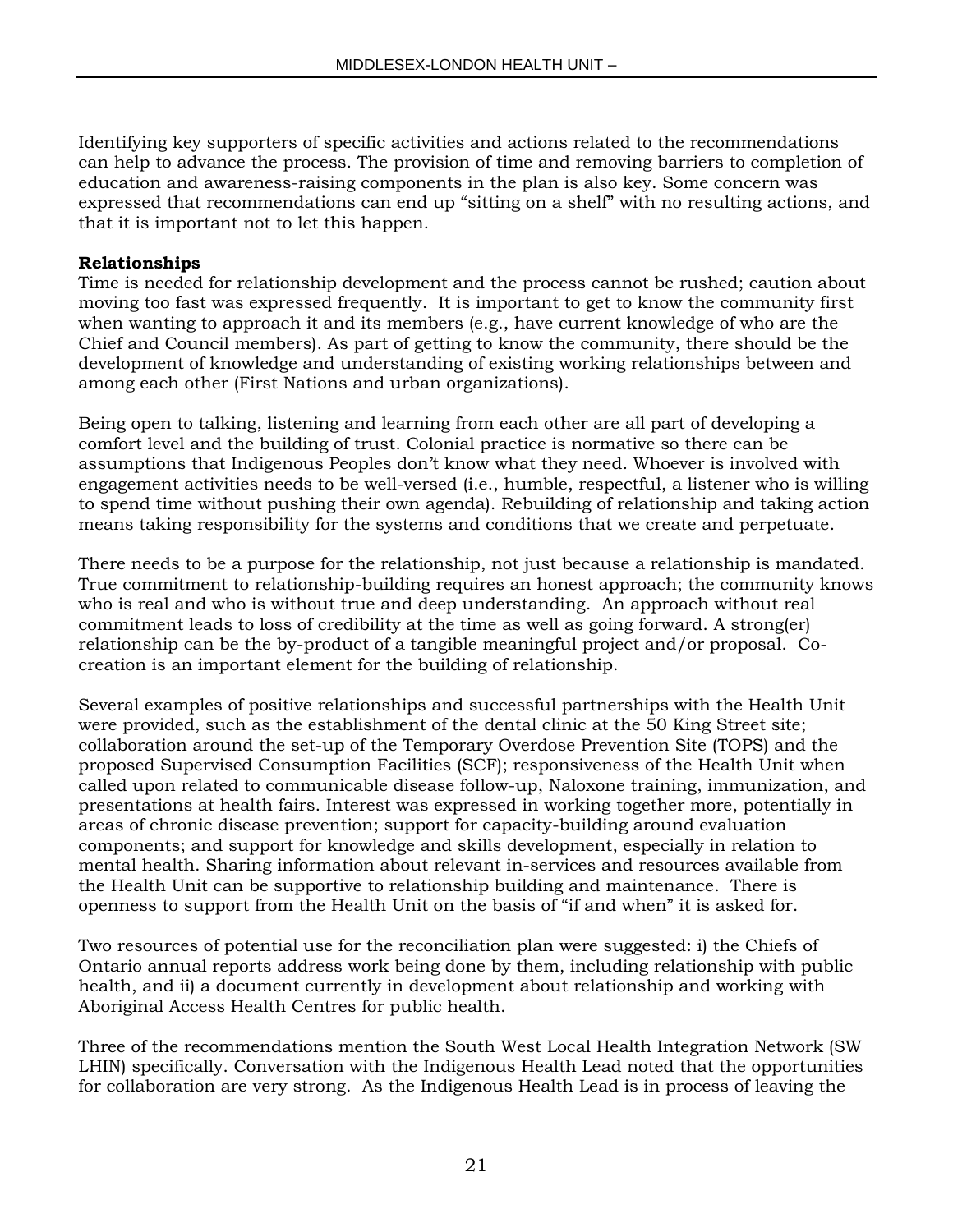SW LHIN, this requires further exploration when a new lead has been identified and established.

#### **Research**

Health and health care are strongly evidence-based. When the focus is on Western-based research, significant evidence can be missed, so it is important to consider "whose evidence is this?" Scholars are speaking now of Indigenous determinants of health, whereas what has previously been missing is the colonial context and the presence of anti-Indigenous racism in health care. There are almost no "best practices" from a Western perspective, but there are emerging practices.

The *Our Health Counts* project (London site) and the EQUIP study were mentioned as sources of data and evidence. It is anticipated that the *Our Health Counts* project will be releasing selected findings and data in the near future that will be helpful for planning and more accurate understanding of local populations.

Interest was expressed in mutual sharing (e.g., survey results) and learning from each other. The principles of OCAP (ownership, control, access, possession) are to be respected.

#### **Workforce Development**

Barriers to post-secondary education were noted as one area that impacts the potential number of Indigenous health professionals. For those who do pursue higher education in the health field, there can be resulting challenges related to maintaining Indigenous identity while working within the existing colonial teachings and structures of "health".

A practical strategy of using the "recruiting pipeline" within universities was suggested, as was the need for awareness and understanding of unconscious bias during the hiring process.

Overall workforce development needs to be addressed from a structural level. An organizational plan and resulting actions do not necessarily need to be solely Indigenous-led. The overarching goal is to deepen understanding and actions regardless of who is leading. A collaborative model for change recognizes an expressed need for allies, including those with institutional power.

As well as having the lead role appropriately placed within the organization structure, such a dedicated position requires supporting infrastructure. An example of a common mistake is the placement of an Indigenous person in a strategy lead role, but then placing that individual in a junior role without authority. That person can become caught between the community and organizational requirements and demands. Other staff may feel that they do not need to do anything themselves if actions are seen as the responsibility of the lead role. As well, staff may wait for the Indigenous person to always speak up first and to do most of the speaking. Even if this is coming from good intentions with a belief of being respectful, everyone has a responsibility to speak and act as an ally. Planning is needed to prevent such a lead role from devolving into one person being responsible for "all things Indigenous". "Burnout" can more easily happen when the lead is in a junior role. There are better results if such a role is a senior position; if the opportunity for the position to be at that level currently does not exist, serious consideration should be given to capacity building to achieve that end. Two frameworks related to workforce development were suggested for review: the NUKA framework from Alaska, and one from the Centre for Addiction and Mental Health (CAMH).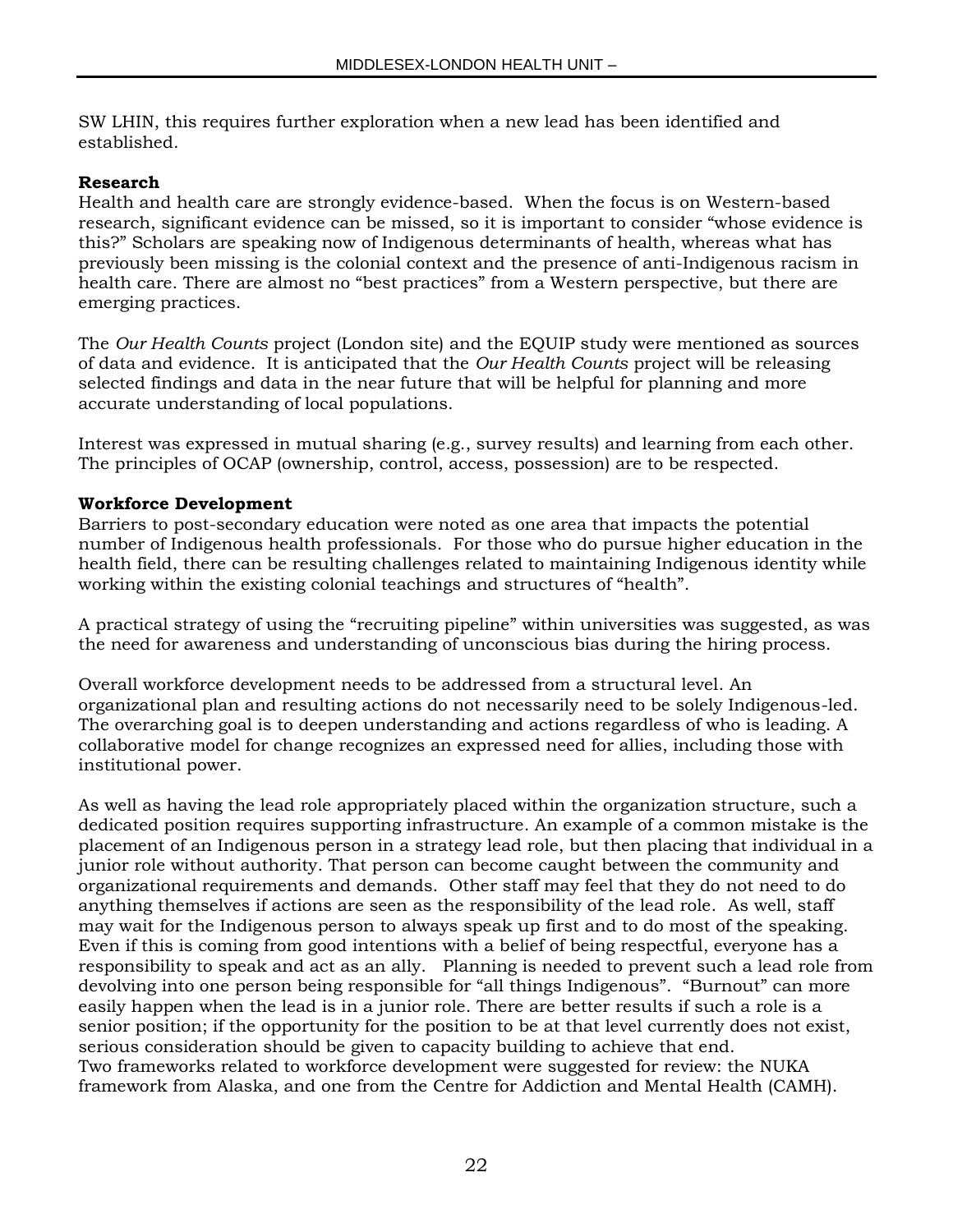#### **Governance**

High level political aspects cannot be overlooked when developing a reconciliation plan. The goal of self-determination and sovereignty may be defined differently by different First Nations. The following points were shared to illustrate further contextual aspects in relation to governance and potential impacts on thinking about reconciliation.

- Think about true self-determination in relation to traditional forms of government. The current on-reserve governance structure of elected Chief and Council have been imposed by the Indian Act
- A Nation-to Nation relationship is direct between Canada and the various First Nations with co-governance as a goal
- First Nations governments' goal is to reach complete autonomy and are not interested in devolving that authority to anyone else. This involves the unravelling of the current constitutional framework
- The lengthy oppression of South Africa and resulting governmental changes is an example of reconciliation that could be examined
- There are negative perceptions (i.e., seen as too much talking and not enough action) for some grassroots Indigenous community members around the Chiefs of Ontario as a political entity
- Models of working with public health can include formal Memos of Understanding between the health unit and an individual First Nation, as well as Section 50 (Health Promotion and Protection Act) agreements. A question was raised as to how existing Section 50 agreements at other Health Units have been operationalized and how well they are functioning.

#### **Equitable Access and Service Delivery**

The impacts of historical trauma, stereotyping, current negative experiences and racism within the healthcare system are major contributors to existing health disparities and inequities. Transportation and language barriers to accessing services continue to exist. It was noted that there can be confusion in primary care settings about supports available through the non-insured health benefit program which in turn can result in inconsistency in working with First Nation clients and/or health centres. There can also be confusion related to geographic boundaries as First Nations territories are not necessarily aligned with administrative boundaries of public health units. Both of these examples reinforce the need for increased knowledge and clarity when public health services are being offered.

Within First Nation communities, the building of wrap-around services for individuals can be limited by funding and human resources. Ideally, community members have options in terms of what health approach is best for them, whether a Western approach, a traditional healer and/or turning to a natural leader in the community for support. This can pose a challenge in trying to achieve balance between Western approaches and traditional approaches within a First Nation community.

It was noted that there is some ongoing ambiguity around jurisdictional issues which may include challenges within First Nations administration, as well as between urban organizations and First Nations. It was commented that the exercising of jurisdiction is of great importance as there can be too much deferral to white organizational authority.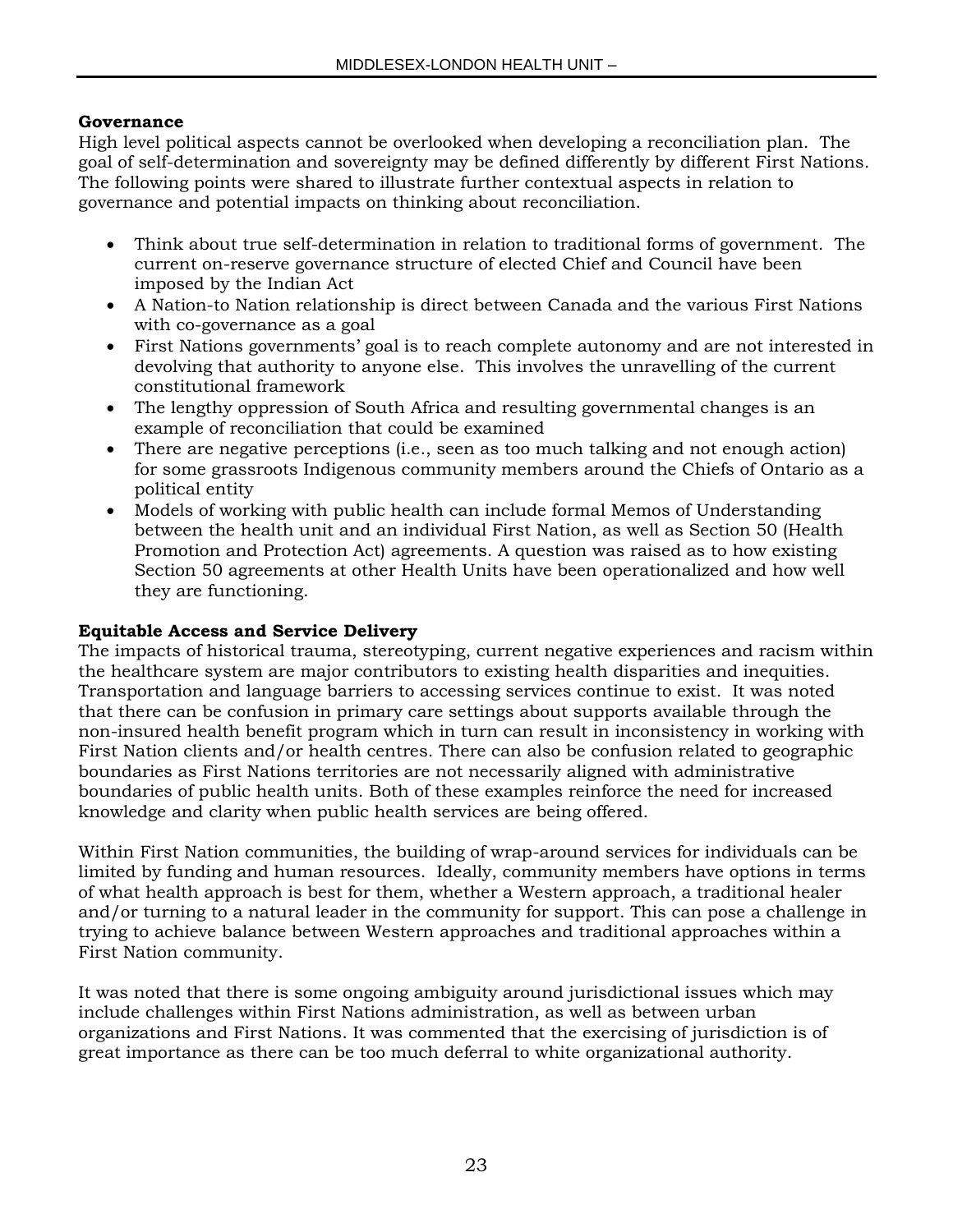The development of a palliative care team (work of the LHIN Indigenous Health Committee) was shared as an example of successful shift in the system from a service being LHIN-led to Indigenous-led (SOAHAC) that is already having visible impact.

There are examples of organizations, including health care, that have used approaches of Indigenizing Psychology and Western Medicine to address gaps in health disparities and to take a proactive approach to improving supports for Indigenous people who engage in the health system.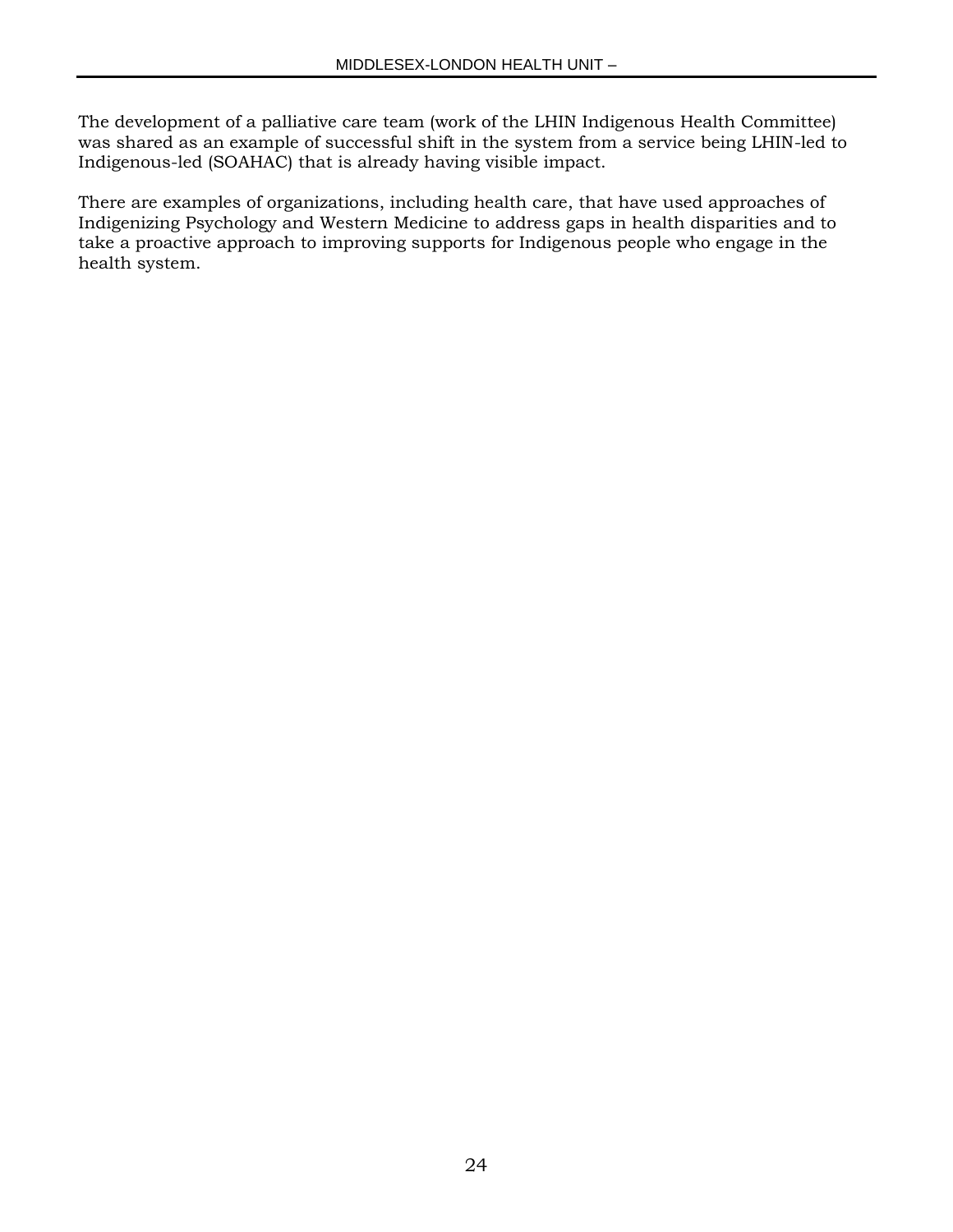## **Appendix A – Glossary of Indigenous-Related Terminology**

#### **Glossary of Indigenous-Related Terms June 2018**

Language is a powerful tool. Public health staff are in a position of power and the language that we use can, and does, impact our clients, whether at an individual or community level.

The correct use of terminology when referring to Indigenous peoples in Canada demonstrates efforts to go beyond the misrepresentations and stereotypes that have been taught over the years by mainstream institutions that have upheld oppressive systems and isolated communities. Through use of appropriate language, we begin to engage in a process of solidarity with Indigenous communities and we educate ourselves on the hundreds of nations that live and walk beside us. Many Indigenous people prefer to be called by their specific nation. For example, "I am Ojibwe from Chippewas of the Thames or Mohawk from Six Nations or Algonquian from Pikwakanagan."

When referring to nations by their proper name, we begin to breakdown generalizations, labels, and overarching terminology that further leads to the false homogeneity that has led to the "one size fits all" approach. Indigenous communities across Canada are very diverse consisting of hundreds of nations with their own distinct dialects, languages, culture, customs and spiritual practices.

As language is continually evolving, it is helpful to stop and check yourself periodically. Some phrases or words that were used to refer to or label people in the past are now considered outdated, insensitive and offensive.

There are various glossaries available from academia, Indigenous organizations, training centres, and so on related to Indigenous-related terms. This list has terminology selected primarily from the following:

- o Indigenous Peoples: A Guide to Terminology. (2015). Indigenous Corporate Training <https://www.ictinc.ca/aboriginal-peoples-a-guide-to-terminology>
- o University of Alberta Native Studies Glossary. (2015). [https://www.ualberta.ca/admissions-programs/online-courses/indigenous](https://www.ualberta.ca/admissions-programs/online-courses/indigenous-canada/glossary)[canada/glossary](https://www.ualberta.ca/admissions-programs/online-courses/indigenous-canada/glossary)
- o Terminology Guidelines. (June 2012). National Aboriginal Health Organization (NAHO)
- o City of Saskatoon Communications Guide (May 2017) [https://www.saskatoon.ca/sites/default/files/documents/community](https://www.saskatoon.ca/sites/default/files/documents/community-services/planning-development/ayisinowak_a_communications_guide_web.pdf)[services/planning-development/ayisinowak\\_a\\_communications\\_guide\\_web.pdf](https://www.saskatoon.ca/sites/default/files/documents/community-services/planning-development/ayisinowak_a_communications_guide_web.pdf)
- o Relationship with Indigenous Communities Guideline. (2018). Ministry of Health and Long-Term Care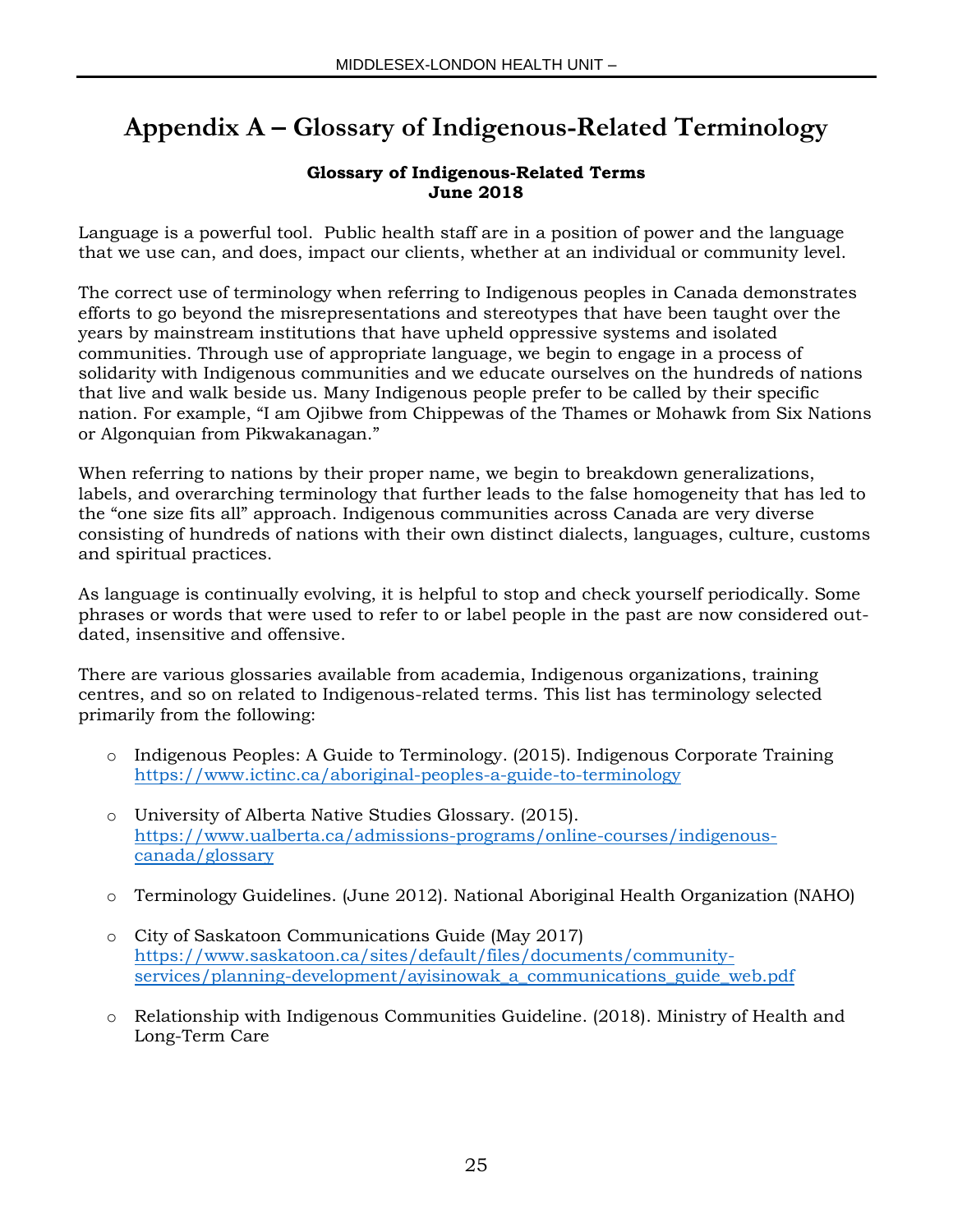Each of these glossaries in their entirety are available via the provided links with the exception of NAHO. NAHO closed in 2012 related to funding, but as part of their closure the agreement was to keep the NAHO website in place for five years. NAHO materials are no longer available online as of December 2017.

This glossary will be reviewed and revised as needed. If you have terminology that you believe should be added, please contact the Indigenous Health Coordinator, Health Equity Core Team, Office of the Chief Nursing Officer.

#### **Some general notes about terminology:**

- i. Whenever possible, try to use specific identities of Nations to more accurately capture the unique aspects of each Nation and their people.
- ii. Indigenous Peoples are heterogeneous and there is not agreement by all Nations on all of the terms below. Differing options and rationale are included as much as possible within each term.
- iii. Some of these terms are based within the legal and constitutional systems, such as the Indian Act of 1876.
- iv. Use of the term "Indian". "The term Indian is considered outdated by many people, and there is much debate over whether to continue using this term. Use First Nation instead of Indian, except in the following cases:
	- in direct quotations
	- when citing titles of books, works of art, etc.
	- in discussions of history where necessary for clarity and accuracy
	- in discussions of some legal/constitutional matters requiring precision in terminology
	- in discussions of rights and benefits provided on the basis of Indian status or
	- in statistical information collected using these categories (e.g. the census)" *(Terminology Guidelines, NAHO)* Local input has suggested an additional point to this list, which is that the use of "Indian" is also acceptable in discussions and research of treaty agreements.
- v. If any of the sourced definitions included details about grammar, punctuation or usage, this info has been included with the definition.
- vi. Multiple definitions are included with some terms so that you can see similarities and differences between them. You will also see some evolution of terminology over time. For example, in 2012, NAHO talks about "Aboriginal" as the preferred term and notes that Indigenous is not a term that is commonly used in Canada but is used more internationally. That has changed and Indigenous is the preferred term by many groups, including the federal government and the provincial government of Ontario.
- vii. Regarding punctuation, the following perspective is from *Indigenous Peoples: A Guide to Terminology.* "Always capitalize Indigenous, Aboriginal, First Nation, Inuit, Métis as a sign of respect the same way that English, French and Spanish etc. are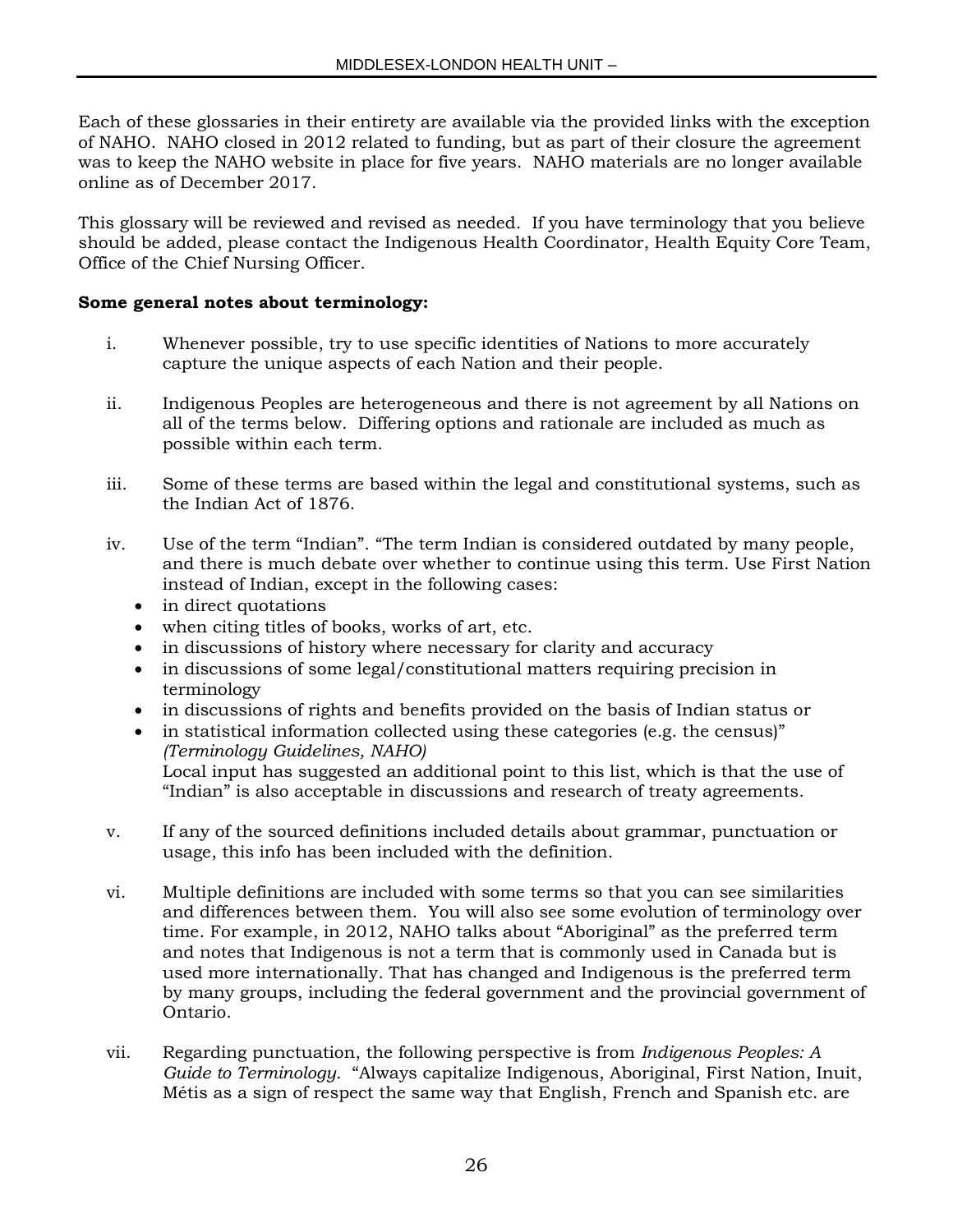capitalized. Avoid using possessive phrases like "Canada's Indigenous Peoples" or "our Indigenous Peoples" as that has connotations of ownership. Perhaps go with "Indigenous Peoples of Canada". We're not sure why, but the plural possessive for First Nations, Indigenous Peoples, Aboriginal Peoples does not generally use the apostrophe so you won't see, for example, "First Nations' land". Both Métis and Metis are in use. Go with what the people you are working with use. We harken back to our main terminology training tip here which is "always go with what people are calling themselves". It requires some research but it will be worth the effort."

viii. No culture remains static, but continually evolves over time. As Indigenous Peoples continue to decolonize their lives, they are free to choose what they would like to be called to reflect that evolving state of being. As time goes on, Indigenous Peoples are acquiring more knowledge and reclaiming their identities. Within the shifting of names, they are reinstating their freedom to choose.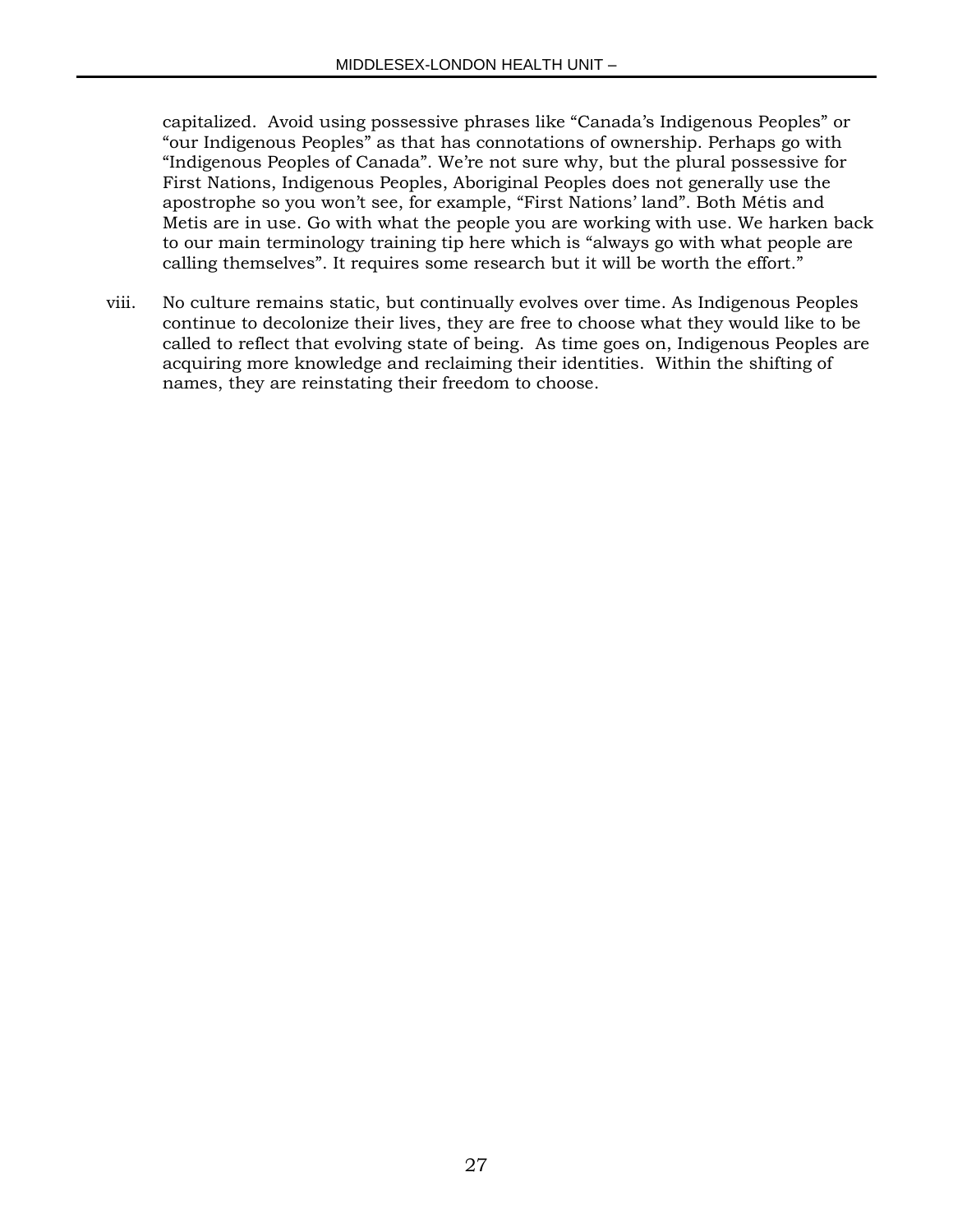### **Terminology**

**Aboriginal Peoples:** " 'Aboriginal Peoples' is a collective name for all of the original Peoples of Canada and their descendants. The Canadian Constitution Act of 1982 specifies that the Aboriginal Peoples in Canada consist of three groups: Indians (First Nations), Inuit and Metis. The term 'Indigenous' is increasingly preferred in Canada over the term 'Aboriginal'. Ontario's current practice is to use the term Indigenous when referring to First Nations, Metis and Inuit Peoples as a group, and to refer to specific communities whenever possible. *(Relationship with Indigenous Communities Guideline)*

"Aboriginal Peoples" is a collective name for all of the original peoples of Canada and their descendants. Section 35 of the Constitution Act of 1982 specifies that the Aboriginal Peoples in Canada consist of three groups - Indian (First Nations), Inuit and Metis. It should not be used to describe only one or two of the groups." *(Terminology Guidelines, NAHO)*

"The collective noun used in the Constitution Act 1982 and includes the Indian (or First Nations), Inuit and Metis Peoples so legally it will always have a place at the terminology table.

Can:

- Use interchangeably with First Peoples
- Use interchangeably with First Nations
- Use interchangeably with Indigenous Peoples

Caution: If using interchangeably with First Nations note that some First Nations prefer not to be called Aboriginal Peoples. If using this term, it should always be Aboriginal Peoples together as opposed to Aboriginal or Aboriginals." *(Indigenous Peoples: A Guide to Terminology)*

"The descendants of the original inhabitants of North America. The Canadian Constitution recognizes three groups of Aboriginal Peoples: Indian, Metis and Inuit. These are three separate peoples with unique heritages, languages, cultural practices and spiritual beliefs." *(City of Saskatoon Communications Guide)*

**Anishinaabe: "**Anishinaabe (or the pluralized term Anishinaabeg) is the name of an Indigenous cultural group consisting of Odawa, Ojibway, Potawatomi, and Algonquin Indigenous peoples. Anishinaabeg peoples' traditional territories span the geographic area of the Northeast and sub-arctic regions of Canada and the United States." *(University of Alberta Native Studies)* 

Please note that Algonquin is a language family.

**Band:** "A band is a community of Indians for whom lands have been set apart and for whom the Crown holds money. It is a body of Indians declared by the Governor-in-Council to be a band for the purposes of the Indian Act. Many bands today prefer to be called First Nations and have changed their name to incorporate First Nation…" *(Terminology Guidelines, NAHO)* Locally, preferred terminology may include Settlement or First Nation.

"A group of First Nations peoples for whom lands have been set apart and money is held by the Crown…. the members of a band generally share common values, traditions and practices rooted in their ancestral heritage….many bands prefer to be known as First Nations." *(City of Saskatoon Communications Guide)*

Additional note: Language heritage can be considered as part of ancestral heritage or noted separately and specifically. Although the loss of language due to residential schools has been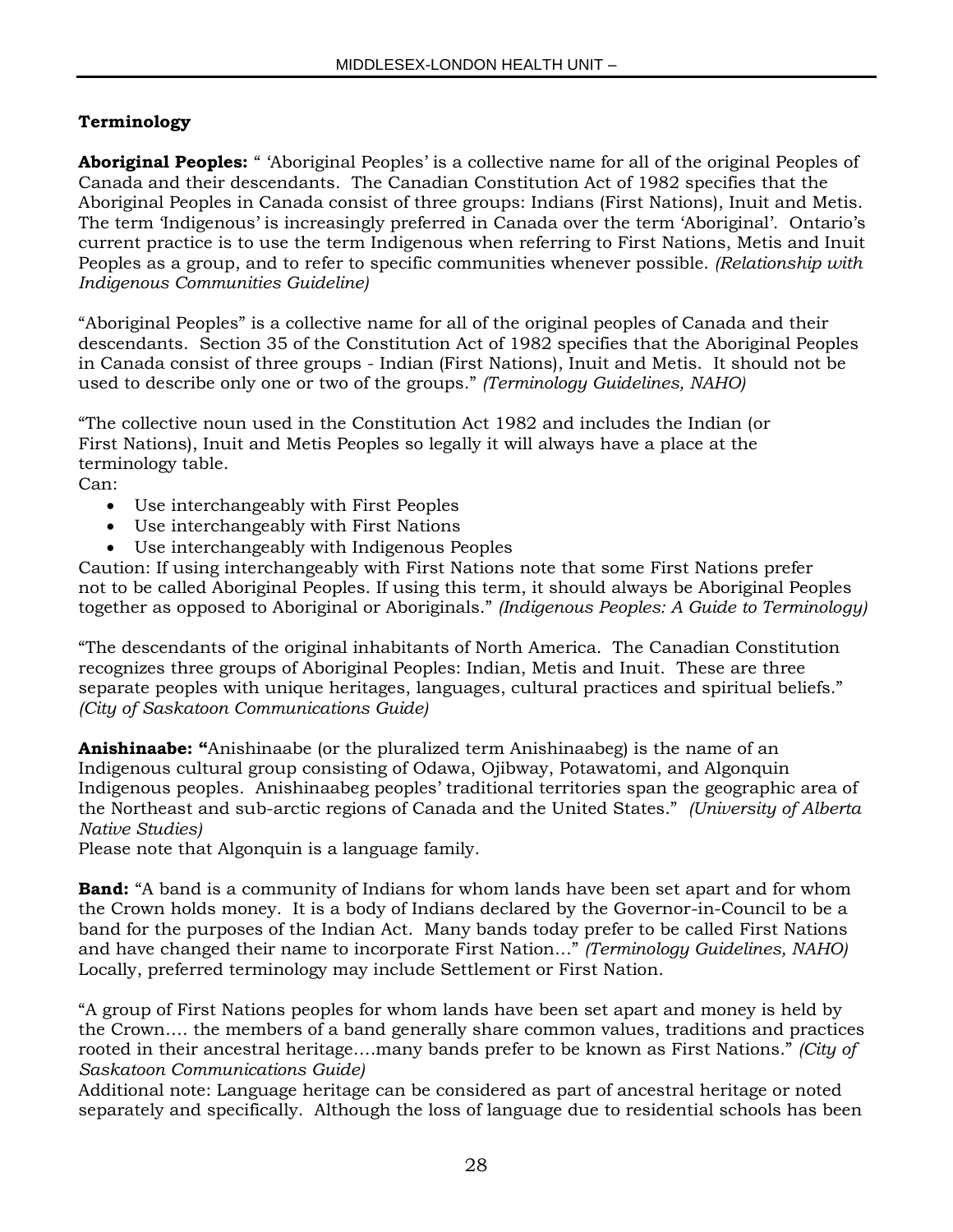significant, there are many initiatives and language revitalization efforts in place. Such revitalization needs to continue to be prioritized. The United Nations has deemed 2019 as the "Year of Indigenous Languages".

"The Indian Act defines 'Band', in part, as a body of Indians for whose use and benefit in common, lands have been set apart. Each Band has its own governing Band Council, usually consisting of a Chief and several councillors. The members of the Band usually share common values, traditions and practices rooted in their language and ancestral heritage. Today, many Bands prefer to be known as First Nations. Capitalize "Band" when it is part of a specific band, such as Osoyoos Indian Band, otherwise, use lowercase. *(Indigenous Peoples: A Guide to Terminology)*

**Band Council:** "This is the governing body for a band. It usually consists of a chief and councillors who are elected for two or three-year terms (under the Indian Act or band custom) to carry out band business, which may include education, health, water and sewer, fire services, community buildings, schools, roads, and other community businesses and services. Unless you are naming a specific band (e.g. the Bonaparte Indian Band), the word band should remain lowercase." *(Terminology Guidelines, NAHO)*

"The Band's governing body. Community members choose the Chief and councillors by election under section 74 of the Indian Act, or through traditional custom. The Band Council's powers vary with each band." *(Indigenous Peoples: A Guide to Terminology)*

**Chief: "**There are two classifications of Chief:

Band Chief: A person elected by Band members to govern for a specified term. Under the specifications of the Indian Act, First Nations must have an election every two years.

Hereditary Chief: A Hereditary Chief is a leader who has power passed down from one generation to the next along blood lines or other cultural protocols, similar to European royalty." *(Indigenous Peoples: A Guide to Terminology)*

**Collective Rights:** "Collective rights refers to the Constitutional recognition that Aboriginal peoples possess unique rights which are 'recognized and affirmed' under Section 35." *(University of Alberta Native Studies)*

**Colonization:** "The act or policy of colonizing; to bring settlers into a country; to make a country into a colony." *(City of Saskatoon Communications Guide)*

"Colonization is a process of establishing a colony in a foreign territory." *(University of Alberta Native Studies)* 

**Duties: "**Aboriginal rights possess duties such as consultation, accommodations, honour of the crown, and fiduciary that help guide legal action." *(University of Alberta Native Studies)* 

**Elder:** "Elders are recognized because they have earned the respect of their community through wisdom, harmony and balance of their actions in their teachings. Elders try to instill respect in their community members for the natural world and that the earth is their mother." *(Indigenous Peoples: A Guide to Terminology)*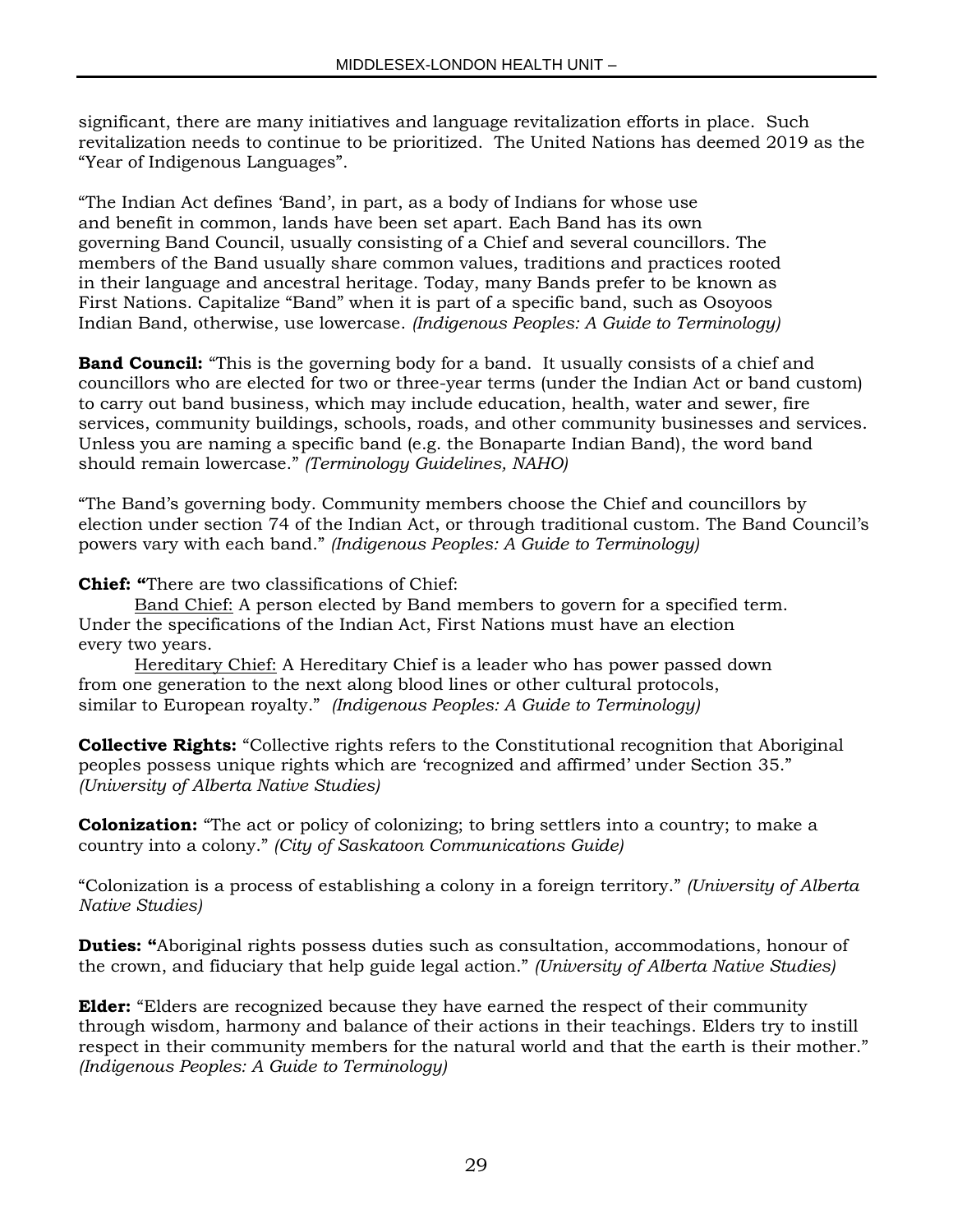"A person who has earned the right to be recognized as an Elder in his/her community and/or in other First Nations communities. Most have a variety of special gifts they have acquired and earned. These Elders have the ability to pass on traditional teachings and provide spiritual guidance." *(City of Saskatoon Communications Guide)*

**Fiduciary obligation:** "A legal duty described by the Supreme Court as the obligation of one party to look after the well-being of another. Canada has fiduciary obligations to Aboriginal people, meaning that Canada must consult and negotiate with Aboriginal people whenever their interests are concerned." *(Indigenous Peoples: A Guide to Terminology)*

**First Nations:** "This term generally applies to individuals both with or without Status under the federal Indian Act and therefore should be used carefully in order to avoid confusion. For example, when talking about a program that applies only to Status Indian youth, avoid using the term 'First Nation'. The term 'First Nation' should not be used as a synonym for Aboriginal or Indigenous people because it does not include Inuit or Metis. Some communities have adopted 'First Nation' to replace the term 'band'. Despite the widespread use, there is no legal definition for this term in Canada. There are 133 First Nation communities in Ontario, 127 of which are recognized by the federal Indian Act." *(Relationship with Indigenous Communities Guideline)*

"The term First Nations came into common usage in the early 1980s to replace band or Indian, which some people found offensive. Despite its widespread use, there is no legal definition for this term in Canada. Many people prefer to be called First Nations or First Nations People instead of Indians. The term should not be used as a synonym for Aboriginal Peoples because it doesn't include Inuit or Metis…" *(Terminology Guidelines, NAHO)*

"First Nation is a term used to identify Indigenous peoples of Canada who are neither Métis nor Inuit. This term came into common usage in the 1970s to replace the term "Indian" and "Indian band" which many find offensive. First Nations people includes both status and nonstatus Indians so there's a need to be careful with its usage, especially if in reference to programs that are specifically for status Indians. There is no legal definition for First Nation and it is acceptable as both a noun and a modifier. Can:

- Use to refer to a single band or the plural First Nations for many bands
- Use "First Nation community" as a respectful alternative phrase
- Use instead of "Indian" when referring to an individual Caution:
	- If using interchangeably with Aboriginal Peoples as some First Nations people don't like the term Aboriginal Peoples.
	- If using interchangeably with First Nations as some may have more preference for Indigenous Peoples, for example First Nation communities in Ontario have expressed publicly and politically that they prefer Indigenous Peoples" *(Indigenous*

#### *Peoples: A Guide to Terminology)*

"…Although the term 'First Nation' is widely used, no legal definition of it exists. Among its uses, the term 'First Nations peoples' refers to the descendants of the original inhabitants of Canada. The term 'First Nation' has also been adopted to replace the word 'band' in the name of communities." *(City of Saskatoon Communications Guide)*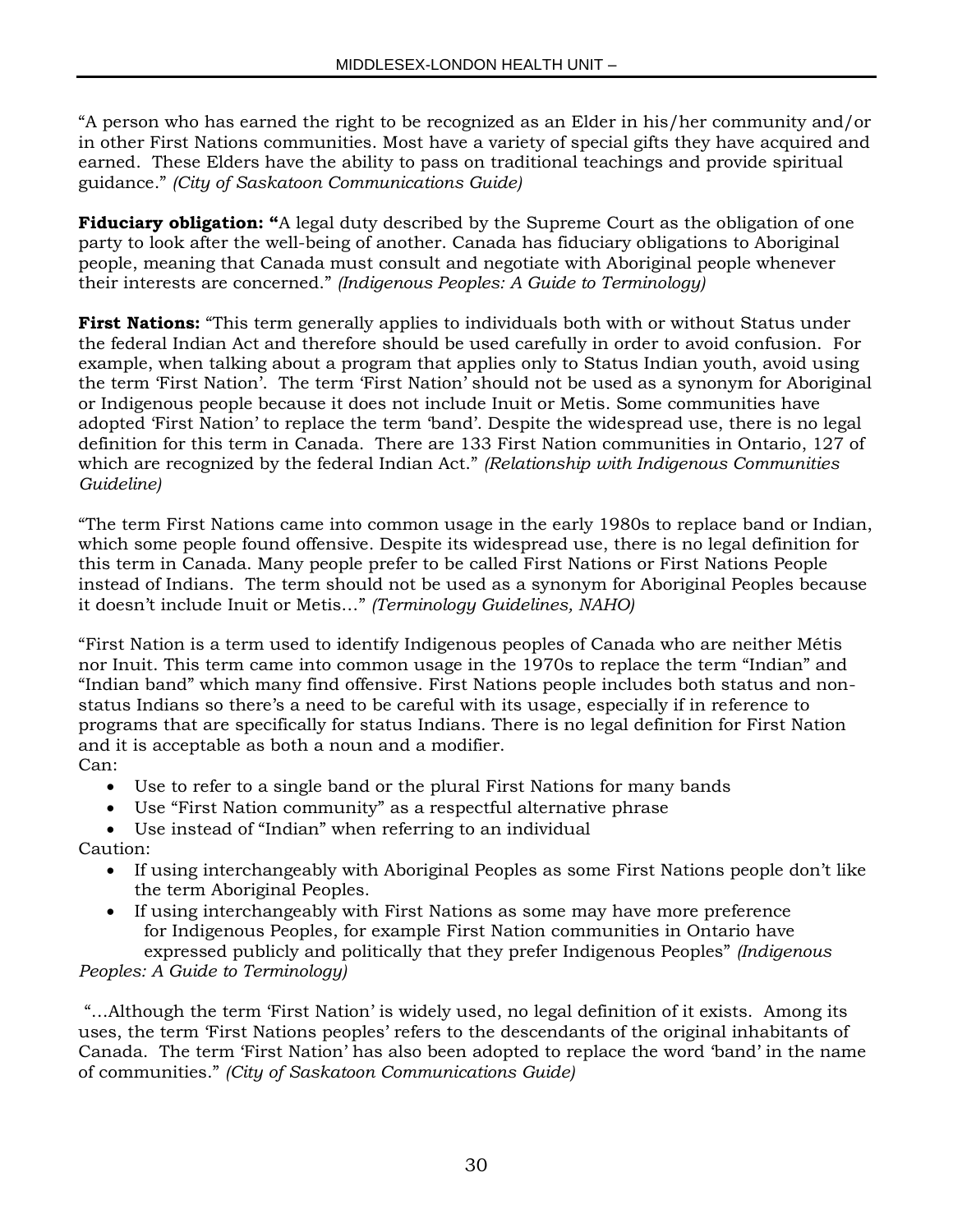**Friendship Centres:** "First established in 1951, Friendship Centres work to address the needs of urban and recently urbanized First Nations, Metis and Inuit. Friendship Centres acts as hubs of Indigenous culture and provide information on employment and housing opportunities, spaces for ceremony and organize community-building activities." *(University of Alberta Native Studies)*

"Friendship Centres are community hubs where Indigenous people living in towns, cities, and urban centres can access culturally-based and culturally-appropriate programs and services every day. Today, Friendship Centres are dynamic hubs of economic and social convergence that create space for Indigenous communities to thrive. Friendship Centres are idea incubators for young Indigenous people attaining their education and employment goals, they are sites of cultural resurgence for Indigenous families who want to raise their children to be proud of who they are, and they are safe havens for Indigenous community members requiring supports… programs and initiatives that span justice, health, family support, long-term care, healing and wellness, employment and training, education, research, and more. Friendship Centres receive their mandate from their communities, and they are inclusive of all Indigenous people – First Nation, Status/Non-Status, Métis, Inuit, and those who self-identify as Indigenous." *(Ontario Federation of Indigenous Friendship Centres,* [http://www.ofifc.org/\)](http://www.ofifc.org/)

"The N'Amerind (London) Friendship Centre is a non-profit organization committed to the promotion of physical, intellectual, emotional and spiritual well-being of Native people and in particular, Urban Native People. The commitment is realized through the implementation of culturally relevant programs aimed at social, recreational and educational needs, at developing leadership, at increasing awareness levels of native heritage, establishing resources for community development, and in promoting the development of urban aboriginal self-governing institutions." *(N'Amerind Friendship Centre,* <http://www.namerind.on.ca/>) N'Amerind Friendship Centre is located at 260 Colborne Street, London.

**Indian:** "…Indian Peoples are First Nation Peoples recognized as Aboriginal in the Canadian Constitution Act of 1982. In addition, three categories apply to Indians in Canada: Status Indians, Non-Status Indians, and Treaty Indians. The term "Indian" refers to the legal identity of a First Nations person who is registered under the federal Indian Act. The term 'Indian' should be used only when referring to a First Nations person with status under the Indian Act, and only within its legal context. Aside from this specific legal context, the term 'Indian' in Canada is consider outdated and maybe considered offensive due to it complex and often idiosyncratic colonial use in governing identity through this legislation and a myriad of other distinctions (i.e., 'treaty' and 'non-treaty', etc.)" *(Relationship with Indigenous Communities Guideline)*

"A person who is registered as an Indian or is entitled to be registered as an Indian under the *Indian Act*. A term that describes all the Aboriginal People in Canada who are not Inuit or Metis. Indian peoples are one of three groups of people recognized as Aboriginal in the *Constitution Act,* 1982. There are three definitions that apply to Indians in Canada: Status Indians, Non-Status Indians and Treaty Indians. The use of the term "Indian" has declined since the 1970s, when the term "First Nation" came into common usage." *(City of Saskatoon Communications Guide)*

"The term Indian collectively describes all the Indigenous People in Canada who are not Inuit or Metis. Indian Peoples are one of three peoples recognized as Aboriginal in the Constitution Act of 1982 along with Inuit and Metis. In addition, three categories apply to Indians in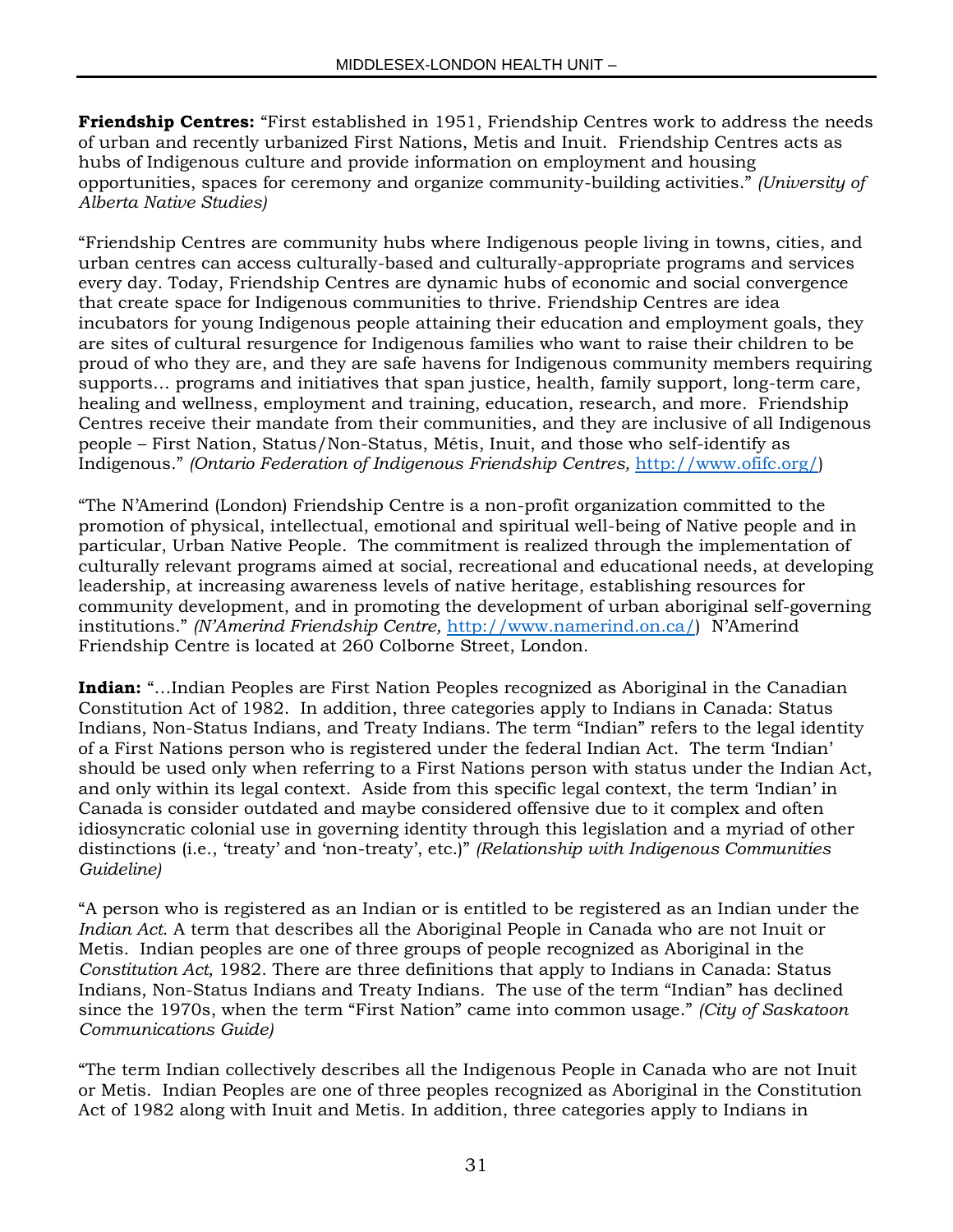Canada: Status Indians, Non-Status Indians and Treaty Indians…." *(Terminology Guidelines, NAHO)*

"'Indian' is the legal identity of an Indigenous person who is registered under the Indian Act.

Can:

- Use in direct quotations
- Use when citing titles of books, works of art, etc.
- Use in discussions of history where necessary for clarity and accuracy
- Use in discussions of some legal/constitutional matters requiring precision in terminology
	- Use in discussions of rights and benefits provided on the basis of "Indian" status
	- Use in statistical information collected using these categories (e.g., the Census)"

Caution: If using in front of individuals some may deem it as derogatory and outdated and call you out on it." *(Indigenous Peoples: A Guide to Terminology)*

**Indian Act**: "Canadian legislation first passed in 1876 and amended many times since then; defines an Indian in relation to federal obligation and sets out a series of regulations applying to Indians living on reserves." *(City of Saskatoon Communications Guide)*

**Indigenous:** "Indigenous means 'native to the area'. It is the preferred collective name for the original people of Canada and their descendants. This includes First Nations (status and nonstatus), Metis and Inuit. It is important to remember that each Indigenous nation in the larger category of 'Indigenous' has its own unique name for its community (e.g., Cree, Ojibway, Inuit)." *(Relationship with Indigenous Communities Guideline)*

"Indigenous means 'native to the area'. In this sense, Aboriginal Peoples are indeed indigenous to North America. Its meaning is similar to Aboriginal Peoples, Native Peoples or First Peoples. …As a proper name for a people, the term is capitalized; otherwise it is lower case." *(Terminology Guidelines, NAHO)*

**Inuit:** "Inuit homelands in Canada are found in the far north, including Nunavut, the Northwest Territories, the Yukon, northern Quebec and Labrador. There are no Inuit traditional territories in Ontario. Inuit live in the province in urban centres or other municipalities…and may be represented through distinct educational, social service and political organizations." *(Relationship with Indigenous Communities Guideline)*

"Inuit are a circumpolar people, inhabiting regions in Russia, Alaska, Canada and Greenland, united by a common culture and language. There are approximately 55,000 Inuit living in Canada….the Indian Act does not cover Inuit. However, in 1939, the Supreme Court of Canada interpreted the federal government's power to make decisions affecting--Indians, and Lands reserved for the Indians—as extending to Inuit." *(Terminology Guidelines, NAHO)*

"Indigenous people in northern Canada, living mainly in Nunavut, Northwest Territories, northern Quebec and Labrador. Ontario has a very small Inuit population. Inuit are not covered by the Indian Act.

Can:

- Use Inuk when referring to an individual Inuit person
- Use Inuuk when referring to two people; for three or more people, it is Inuit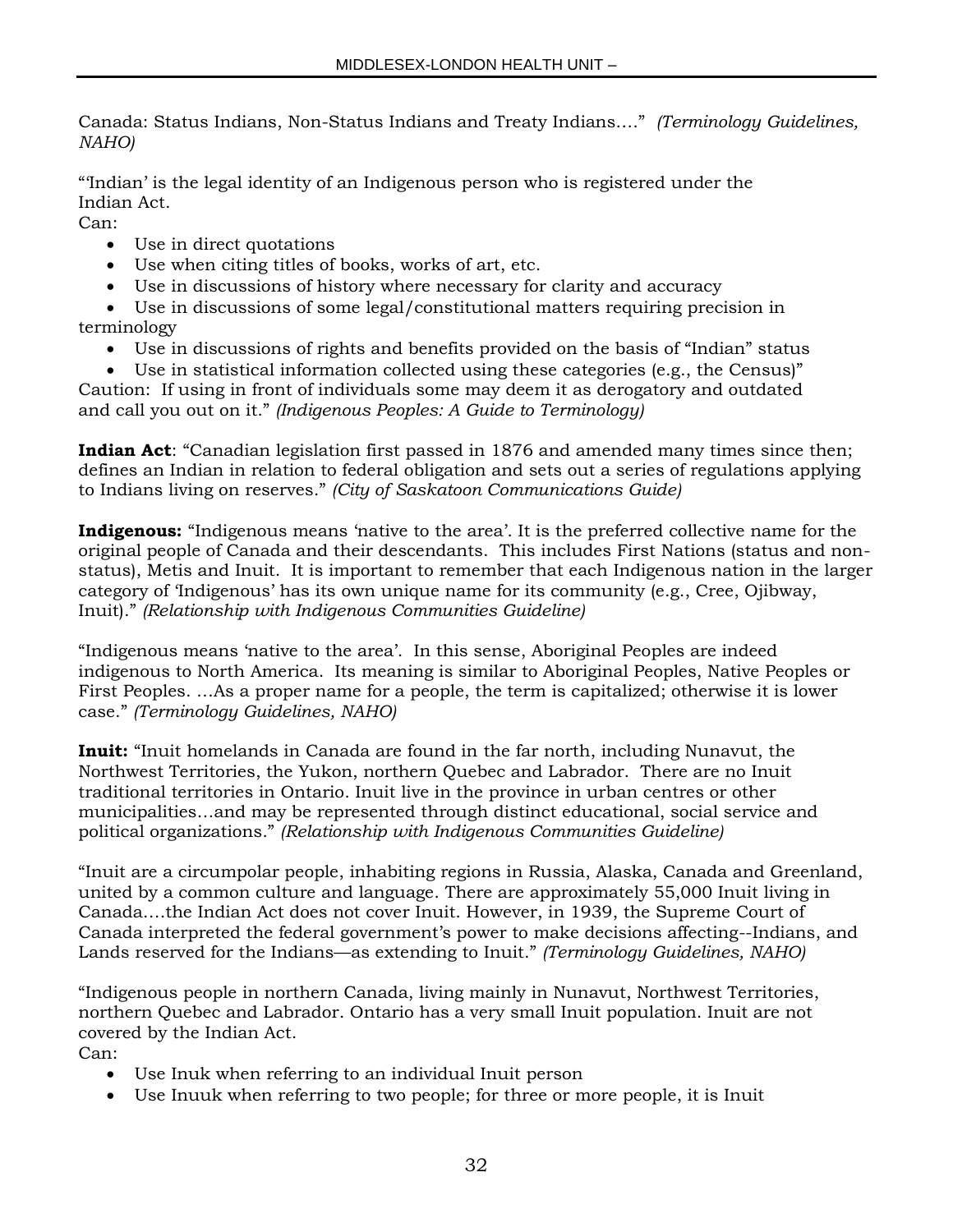• Inuit People - in the Inuktitut language the term Inuit translates to "the people". Caution:

- Eskimo as it is considered derogatory. Here's some more information on terminology related to Inuit Peoples of the World [https://www.ictinc.ca/blog/inuit-people-of-the](https://www.ictinc.ca/blog/inuit-people-of-the-world)[world](https://www.ictinc.ca/blog/inuit-people-of-the-world) .
- Inuit are not the same as Innu as Innu are an Indigenous group that primarily live in northeastern Quebec and southern Labrador." *(Indigenous Peoples: A Guide to Terminology)*

Ottawa has the largest population of Inuit living in the south. Estimates place the population at least 3700 and up to 6000. [http://www.cbc.ca/news/canada/ottawa/woefully-inaccurate](http://www.cbc.ca/news/canada/ottawa/woefully-inaccurate-inuit-population-ottawa-1.4391742)[inuit-population-ottawa-1.4391742](http://www.cbc.ca/news/canada/ottawa/woefully-inaccurate-inuit-population-ottawa-1.4391742)

**Knowledge Keeper:** "Knowledge keepers hold traditional knowledge and information passed down through oral history, customs and traditions which encompass beliefs, values, worldviews, language, and spiritual ways of life." *(Carleton University,*  [https://carleton.ca/indigenous/resources/guidelines-for-working-with-elders/\)](https://carleton.ca/indigenous/resources/guidelines-for-working-with-elders/)

**League of Haudenosaunee:** "The League of Haudenosaunee has several other names including: Haudenosaunee Confederacy, Iroquois League, League of the Five Nations, Six Nations. Specifically, the League of Haudenosaunee is made up of six nations, the Seneca, Cayuga, Oneida, Onondaga, Mohawk and Tuscarora. Together they are guided and governed by Kaianere'ko:wa, or the Great Law of Peace." *(University of Alberta Native Studies)* An additional name is the Iroquois Confederacy.

**Metis:** "The Metis are a distinct people with mixed First Nations and European heritage with their own customs and recognizable group identity. Metis representative organizations may have differing criteria for who qualifies as Metis under their particular mandates." *(Relationship with Indigenous Communities Guideline)*

"The word Metis is French for "mixed blood". Section 35 of the Constitution Act of 1982 recognizes Metis as one of the three Aboriginal Peoples…..today, the term is used broadly to describe people with mixed First Nations and European ancestry who identify themselves as Metis. Note that Metis organizations have differing criteria about who qualifies as a Metis person." *(Terminology Guidelines, NAHO)*

"Many people and groups, particularly in the west and the North, have dropped the accent in Metis. In keeping with the Metis National Council, NAHO will use the accent. Nevertheless, it is best to check the names of individual Metis organizations before you publish them." *(Terminology Guidelines, NAHO)*

"The Metis are a post-contact Indigenous people of the Canadian west. The ethnogenesis of the Metis is situated in the fur trade as European men married into Indigenous (Cree, Ojibway, Saltueax) families. The offspring of these unions eventually spawned their own communities that nurtured their own unique language (Michif), culture, and a sense of nationalistic aspirations." *(University of Alberta Native Studies)*

"People of mixed Aboriginal and European ancestry. The Métis National Council adopted the following definition of "Métis" in 2002: "Métis" means a person who self-identifies as Métis, is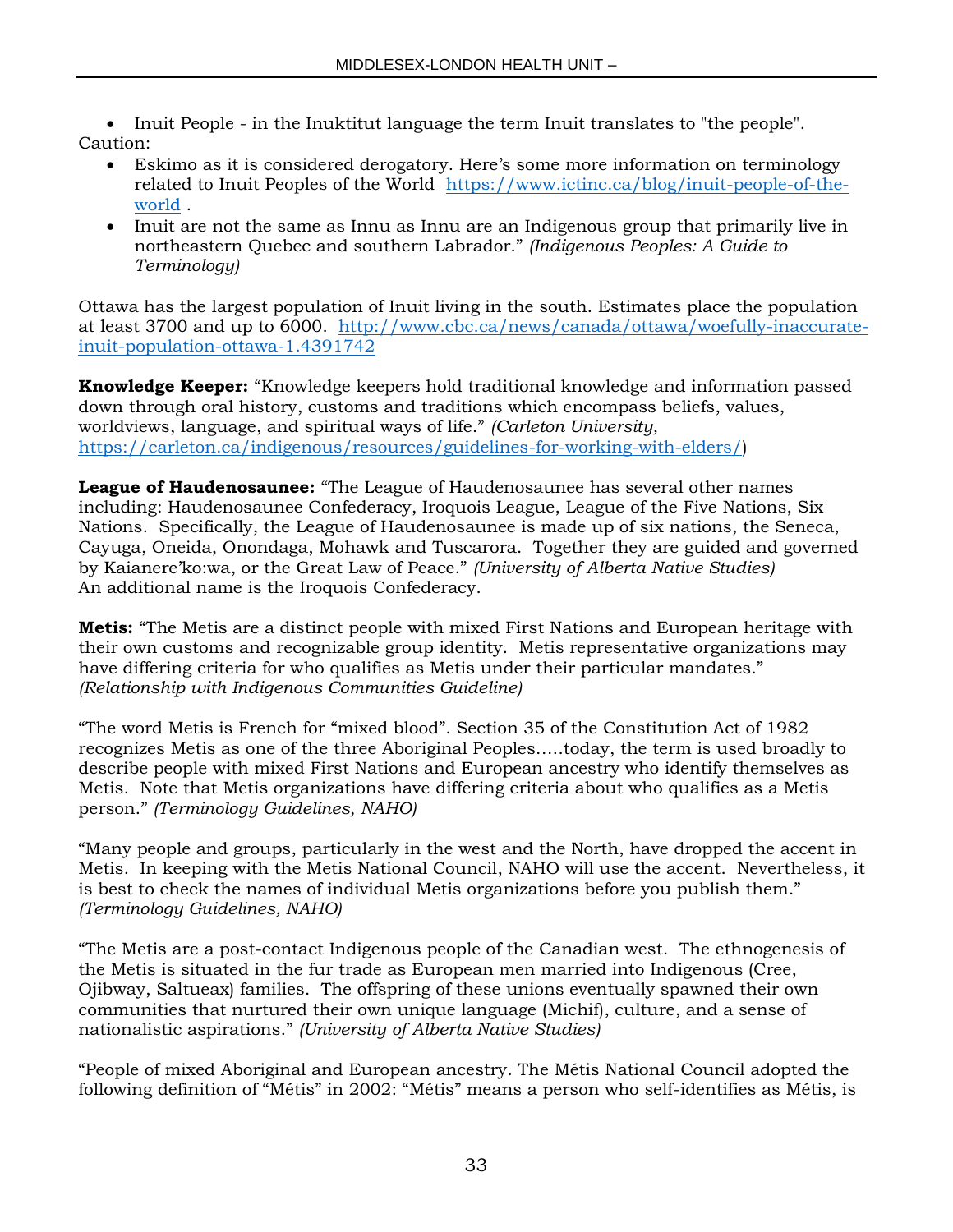distinct from other Aboriginal peoples, is of historic Métis Nation Ancestry and who is accepted by the Métis Nation." *(Indigenous Peoples: A Guide to Terminology)*

"People born of, or descended from, both European and First Nations parents. A distinctive Metis Nation developed in what is now south Manitoba in the 1800s, and the descendants of these people later moved throughout the prairies. There are also many other groups of mixed ancestry people who consider themselves Metis." *(City of Saskatoon Communications Guide)*

**Native:** "Native is a word similar in meaning to Aboriginal. Native Peoples is a collective term to describe the descendants of the original peoples of North America. The term is increasingly seen as outdated (particularly when used as a noun) and is starting to lose acceptance." *(Terminology Guidelines, NAHO)*

"A becoming gradually outdated collective term referring to Indians (Status, Nonstatus, Treaty), Métis, and Inuit but has largely been replaced by Indigenous. While some First Nations individuals refer to themselves as "Native" that doesn't necessarily give non-Indigenous people license to do so.

- Can:
	- Use when working with organizations such as the Native Women's Association of Canada
	- Use when an individual self-identifies using this term.

Caution:

 Use it sparingly as some see it as derogatory and outdated. The term was popular in the colonial and settler era. *(Indigenous Peoples: A Guide to Terminology)*

"A person born in a specified place; a local inhabitant; a member of an Indigenous people of a country, region, etc. as distinguished from settlers, immigrants and their descendants." *(City of Saskatoon Communications Guide)*

**Non-Status Indian:** "Non-Status Indians are people who consider themselves Indians or members of a First Nation but whom the Government of Canada does not recognize as Indians under the *Indian Act*, either because they are unable to prove their Indian status or have lost their status rights. Non-Status Indians are not entitled to the same rights and benefits available to Status Indians." *(Terminology Guidelines, NAHO)*

"An Indian person who is not registered as an Indian under the *Indian Act.* This may be because his or her ancestors were never registered or because he or she lost Indian status under former provisions of the *Indian Act.*" *(City of Saskatoon Communications Guide)*

It is important to note here how the Indian Act has affected status for Indigenous women. Many Indigenous women lost their right to pass on their Indian status if they married outside of their own Nation. If they married a non-First Nation person, they lost their own status and their ability to pass on treaty rights to their children and so on. Bill C3 was passed in 2011 which meant that after years of discrimination, many women, as well as their children, could finally regain their status. Years of systematic discrimination has led to Indigenous women experiencing some of the highest levels of violence and crime victimization. These factors have been linked to the numbers of under-reported and undocumented levels of hundreds of missing and murdered Indigenous women across Canada. The effort of the Canadian Government to dismantle matrilineal bloodlines has been known across nations and has had a detrimental effect on the strength and relevancy of Indigenous women in the value they held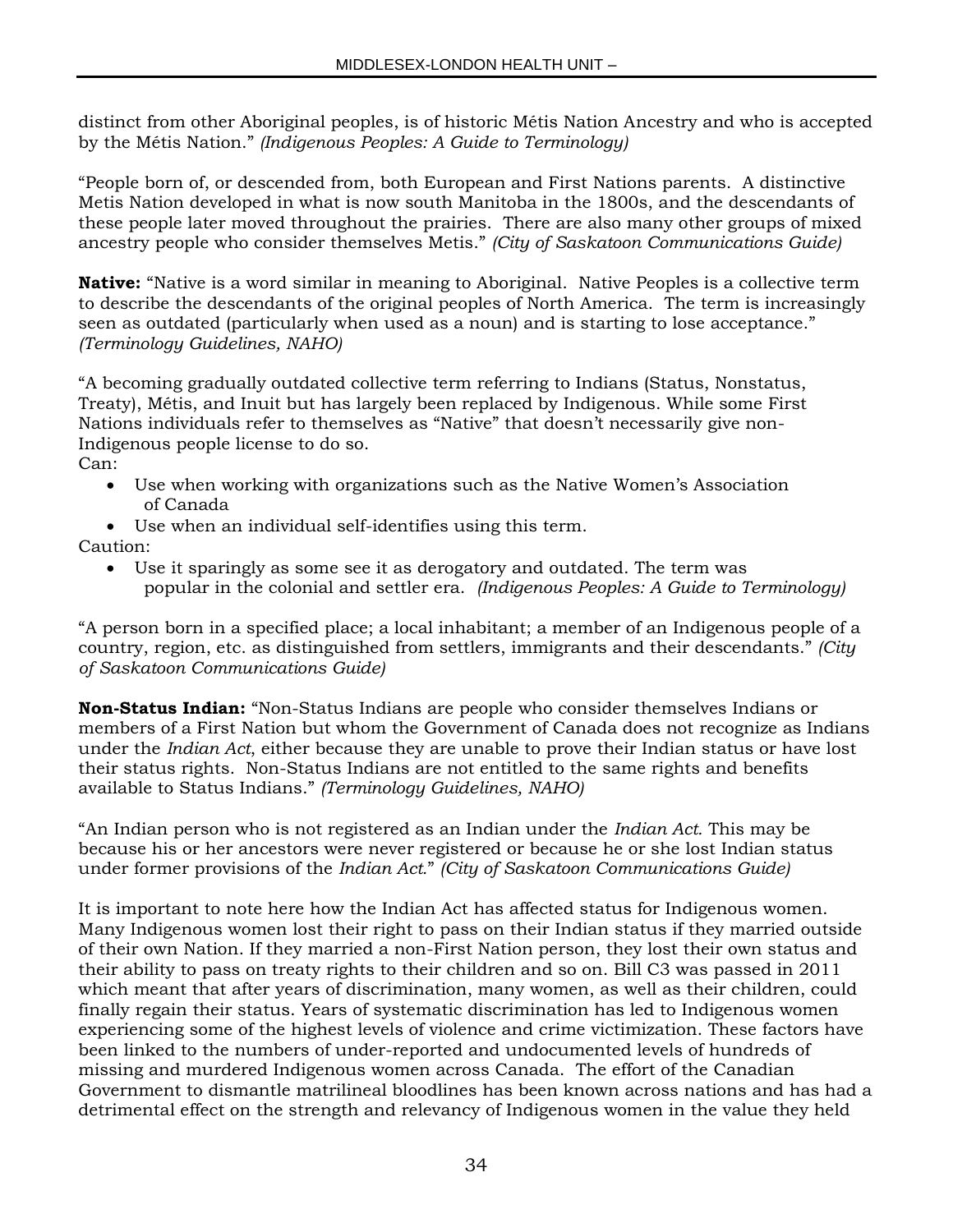pre-contact. In 2017, even more efforts to establish equality for Indigenous Women in Canada was introduced with the Gender Equality changes to the Indian Act. This is where the right of First Nation women to be able to pass on rights through their bloodline is re-established.

**Numbered Treaties:** "Treaties signed between 1871 and 1921, each numbered 1 to 11, through the North and West. All contained some rights conferred on Indians, such as reserves and annuities, and in return the First Nations agreed to share vast tracts of land." *(City of Saskatoon Communications Guide)*

**Reserve:** "A reserve is the land that is set aside by the Crown for the use and benefit of a band in Canada. Many First Nations now prefer the term First Nation community and no longer use reserve. Only capitalize reserve when used as part of a name, otherwise it should remain lowercase….Do not write "off-reserve Aboriginal people as neither the Metis nor Inuit live on reserves." *(Terminology Guidelines, NAHO)*

"Defined by the Indian Act as '… tract of land, the legal title to which is vested in Her Majesty, that has been set apart by Her Majesty for the use and benefit of a band.' A result of the definition of reserve land in the Indian Act is that reserve land cannot be privately owned by the Band or Band members. 'Reservation' is an American term." *(Indigenous Peoples: A Guide to Terminology)*

**Self-determination:** "A major objective of Aboriginal Peoples, country-wide, is to gain control over who can become members. Currently, bands are required to maintain a registry with many of the rules governing membership mandated by the Indian Act. As we move into the future, the desire is for communities to decide who their members are, and not be directed by a bureaucrat in Ottawa. Self-determination is the right to decide who your people are." *(Indigenous Peoples: A Guide to Terminology)*

"Self-determination refers to Indigenous peoples' right to freely determine their political status and pursue their economic, social and cultural development, unchallenged and away from state control." *(University of Alberta Native Studies)*

"The freedom of a people to decide their own allegiance or form of government." *(City of Saskatoon Communications Guide)*

**Self-government:** "Long before Europeans arrived in Canada, First Peoples were selfgoverning. In 1876, when the Indian Act went into effect, traditional governance systems were dismantled and alien regulations were imposed in their place. When we take a look at the dayto-day operations of a band we see that all the actions of the band are directed in accordance with the Indian Act. This is a huge problem for bands, and their politicians, because it means that while they are elected by their people they are accountable to the department of Aboriginal Affairs and Northern Development of Canada. Their preference would be to change to a system where the governing leaders are elected and accountable to their people. Such models do exist and the communities with self-government agreements have done well in terms of the nation building process." *(Indigenous Peoples: A Guide to Terminology)*

"The concept of self-government means that political bodies representing Indigenous peoples have the right to create and govern their own affairs. Aboriginal self-government in Canada refers to the state acknowledging and granting Aboriginal political organizations greater power in managing their own affairs." *(University of Alberta Native Studies)*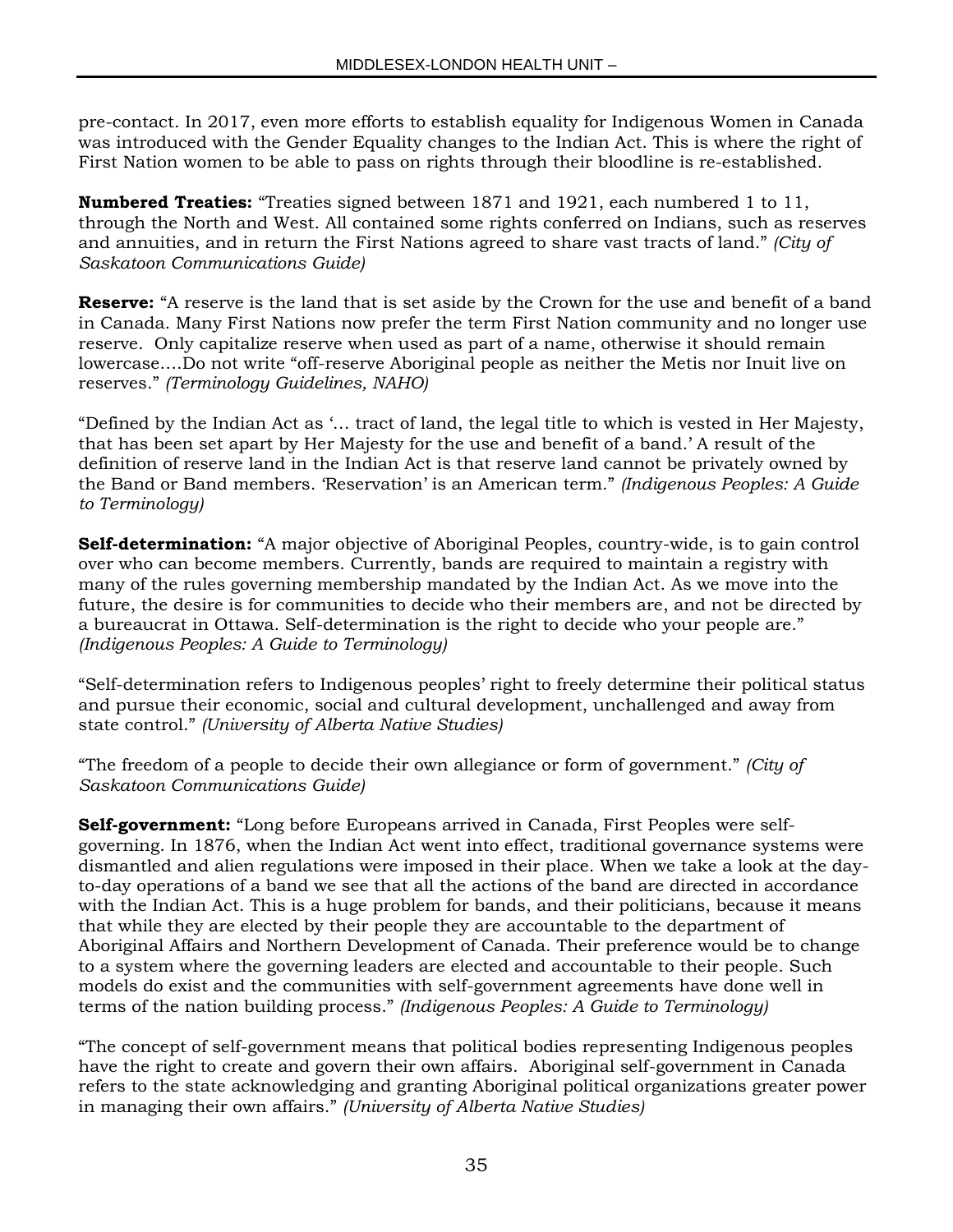"Government by its own people; self-control." *(City of Saskatoon Communications Guide)*

**Self-identification:** "Self-identification refers to the voluntary, confidential, self-described declaration of Aboriginal identity." *(Indigenous Peoples: A Guide to Terminology)*

**"Status Blindness":** "Status blindness" refers to services and programs offered in urban centres being available to all Aboriginal people, no matter if they are status, non-status, Metis, Inuit, etc." *(University of Alberta Native Studies)*

**Status Indians:** "Status Indians are people who are entitled to have their names included on the Indian Register, an official list maintained by the federal government. Certain criteria determine who can be registered as a Status Indian. Only Status Indians are recognized as Indians under the *Indian Act* and are entitled to certain rights and benefits under the law." *(Terminology Guidelines, NAHO)*

**Traditional Territory:** "The geographic area identified by a First Nation to be the area of land which they and/or their ancestors traditionally occupied or used." *(Indigenous Peoples: A Guide to Terminology)*

**Treaty:** "An agreement between government and a First Nation that defines the rights of Aboriginal Peoples with respect to lands and resources over a specified area, and may also define the self government authority of a First Nation. Modern treaties, once ratified, become part of the law of the land." *(Indigenous Peoples: A Guide to Terminology)*

"Formally conducted, concluded and ratified agreement between states; an agreement between individuals or parties, especially for the purchase of property." *(City of Saskatoon Communications Guide)*

**Treaty Indians:** Treaty Indians are descendants of Indians who signed treaties with Canada and who have a contemporary connection with a treaty band…" *(Terminology Guidelines, NAHO)*

**Tribe:** "A tribe is a group of Native Americans sharing a common language and culture. The term is used frequently in the United States, but only in a few areas of Canada (e.g. the Blood Tribe in Alberta)." *(Terminology Guidelines, NAHO)*

**Wendat (Wyandot/Huron) people:** The Wendat (Wyandot/Huron) are Indigenous people of North America. Their traditional territory was located within the Saint Lawrence Valley, however, due to various wars and treaties they migrated and formed communities in the Great Lakes region." *(University of Alberta Native Studies)*

**Upper Canada Treaties:** Also known as the Upper Canada Land Surrenders, these agreements constitute an estimated number of 30 treaties covering much of what is now southwestern Ontario. Likely the first of these was Michilimackinac Island, No. 1, signed in 1781, and presumably the last was the Manitoulin Island Treaty, signed in 1862. [www.thecanadianencyclopedia.ca/en/article/aboriginal-treaties/](http://www.thecanadianencyclopedia.ca/en/article/aboriginal-treaties/)

**Urban Indigenous Communities:** "This term refers primarily to First Nation, Inuit and Metis individuals currently residing in urban areas. According to 2016 Census data, the urban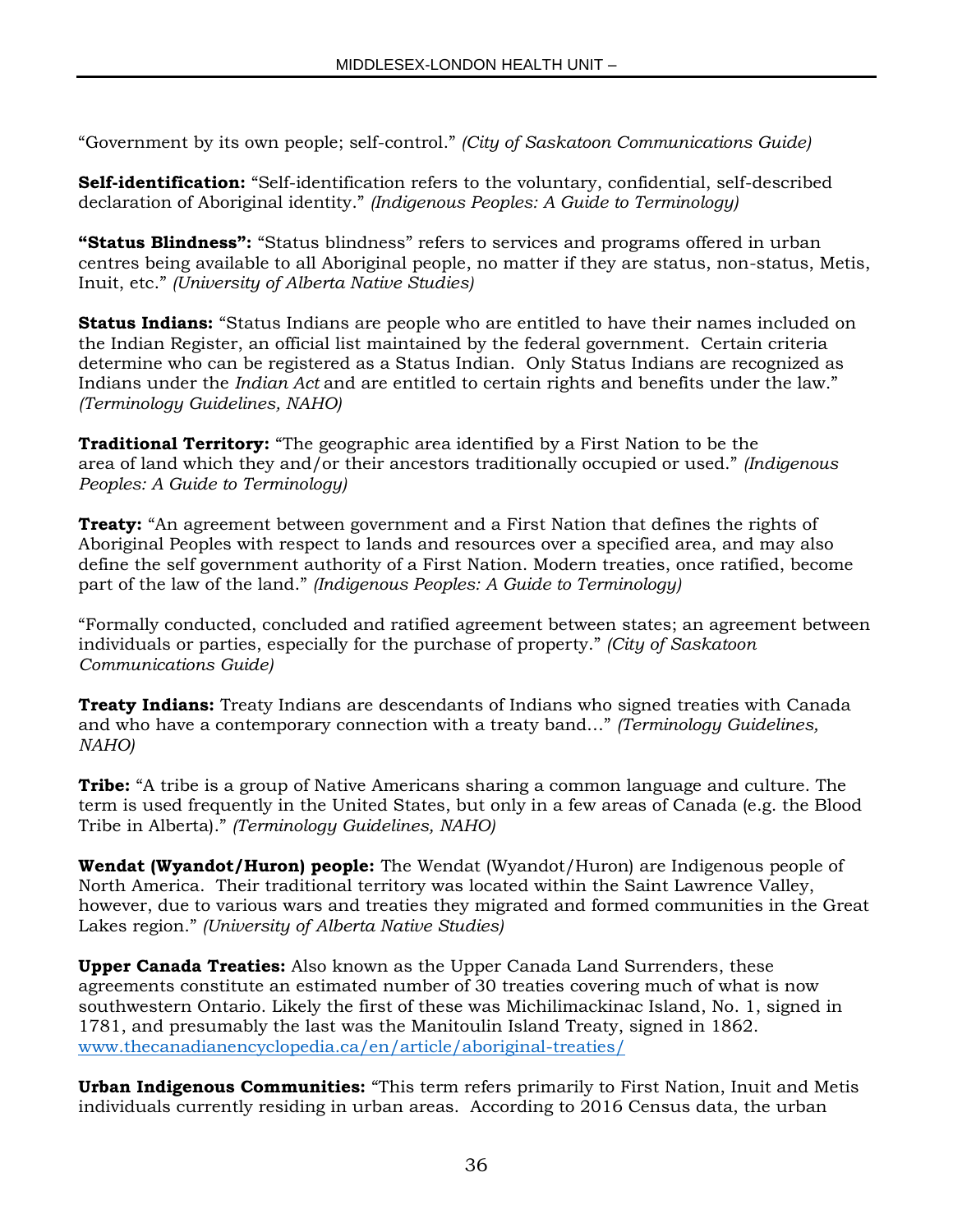Indigenous population continues to be one of the fastest growing segments of Canadian society. It is important to note that there are indications that the Census may undercount urban Indigenous populations in some areas of Ontario. They are at risk of non-participation in the Census due to factors such as increased rates of mobility and its associated lack of living at a fixed address, historical distrust of government due to past and present colonial policies and migration between geographical locations." *Relationship with Indigenous Communities Guideline)*

2018-June-18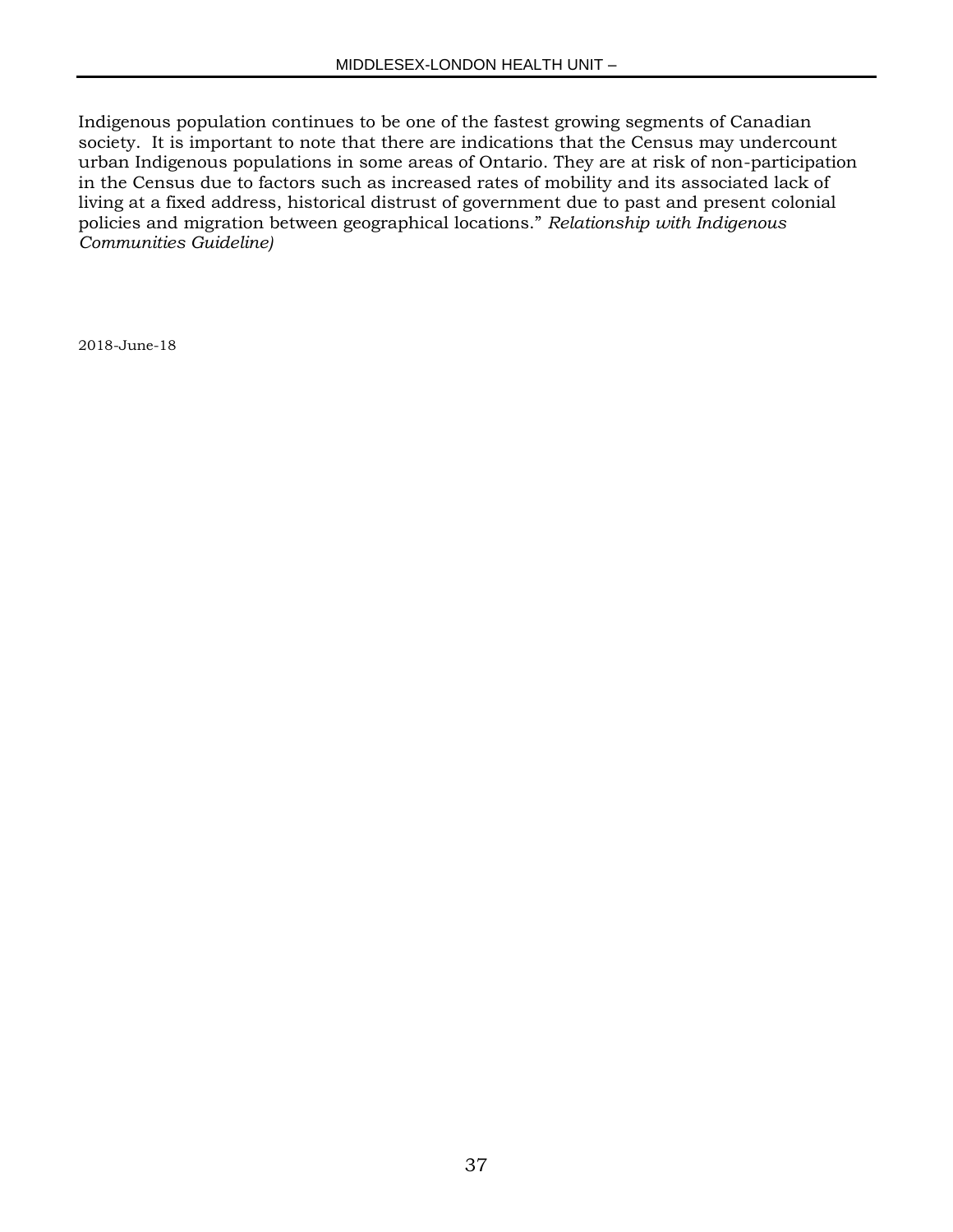## **Appendix B – Sample Suggested Reading List**

These books are just a small representation of works by (Canadian) Indigenous and settler authors; all are related to aspects of Indigenous cultures, lives, history, and experiences. They include fiction, non-fiction, memoirs, short stories, narratives and academic analyses.

Most are available from the London Public Library system and/or the Middlesex County Library system. A few are only available via the Western University Library system, which can be accessed via MLHU Library Services. If not available via the library system, they are available to purchase.

In the chart below, the library systems are identified in the "library availability" column as: LPL: London Public Library M: Middlesex County Library

| <b>Author</b>                                                        | <b>Title</b>                                                                                 | Publication | Category                              | Library                                    |
|----------------------------------------------------------------------|----------------------------------------------------------------------------------------------|-------------|---------------------------------------|--------------------------------------------|
|                                                                      |                                                                                              | <b>Date</b> |                                       | <b>Availability</b>                        |
| Barker, Adam J., Lowman,<br>Emma Battell                             | Settler: Identity and Colonialism in<br>the 21 <sup>st</sup> Century                         | 2015        | Non-fiction                           | <b>LPL</b>                                 |
| Bartleman, James                                                     | Raisin Wine: A Boyhood in a<br>Different Muskoka                                             | 2008        | Memoir                                | LPL; M                                     |
| Benton-Banai, Edward                                                 | The Mishomis Book: the Voice of the<br>Ojibway                                               | 2010        | Traditional<br>stories &<br>teachings | Not available<br>via the library<br>system |
| Bourassa, Carrie; McKenna,<br>Elder Betty; Juschka, Darlene<br>(eds) | Listening to the Beat of Our Drum:<br>Indigenous Parenting in<br><b>Contemporary Society</b> | 2017        | Non-fiction                           | Western<br>University                      |
| **Boyden, Joseph (see note at<br>end of this list)                   | Born with A Tooth                                                                            | 2001        | Short stories                         | LPL; M                                     |
|                                                                      | The Orenda                                                                                   | 2013        | Fiction                               | LPL; M                                     |
|                                                                      | Three Day Road                                                                               | 2005        | Fiction                               | LPL; M                                     |
|                                                                      | Through Black Spruce                                                                         | 2008        | Fiction                               | LPL; M                                     |
|                                                                      | Wenjack                                                                                      | 2016        | Fiction                               | LPL; M                                     |
| Campbell, Maria                                                      | Half-Breed                                                                                   | 1983        | Memoir                                | <b>LPL</b>                                 |
| Campbell, Maria; Cardinal,<br>Tantoo; Highway, Tomson;               | Our Story: Aboriginal Voices on<br>Canada's Past                                             | 2005        | Narrative                             | <b>LPL</b>                                 |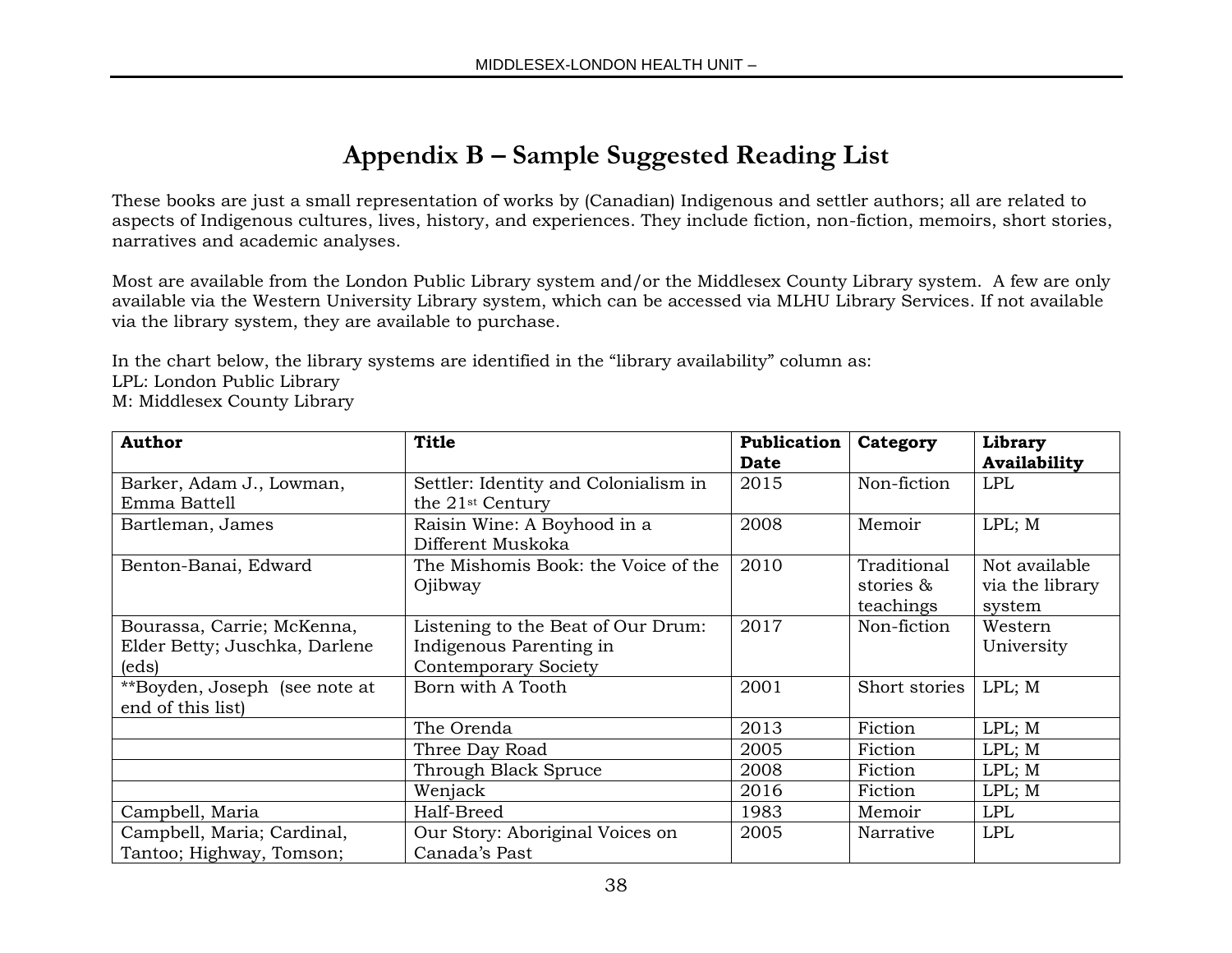| Johnston, Basil; King, Thomas;<br>Maracle, Brian; Maracle, Lee; |                                        |      |             |              |
|-----------------------------------------------------------------|----------------------------------------|------|-------------|--------------|
| Marchessault, Jovette;                                          |                                        |      |             |              |
| Qitsualik, Rachel; Taylor, Drew                                 |                                        |      |             |              |
| Hayden                                                          |                                        |      |             |              |
| Caron, Maia                                                     | Song of Batoche                        | 2017 | Fiction     | <b>LPL</b>   |
| Daniels, Carol                                                  | Bearskin Diary                         | 2015 | Fiction     | <b>LPL</b>   |
| Daschuk, James                                                  | Clearing the Plains: Disease, Politics | 2013 | Non-fiction | LPL; M       |
|                                                                 | of Starvation and the Loss of          |      |             |              |
|                                                                 | Aboriginal Life                        |      |             |              |
| Dimaline, Cherie                                                | The Marrow Thieves                     | 2017 | Young Adult | LPL; M       |
| Dumont, Marilyn                                                 | A Really Good Brown Girl               | 2015 | Poetry      | <b>LPL</b>   |
| Dupuis, Jenny Kay & Kacer,                                      | I Am Not a Number                      | 2016 | Children    | LPL; M       |
| Kathy                                                           |                                        |      |             |              |
| Florence, Melanie                                               | He Who Dreams                          | 2017 | Fiction     | <b>LPL</b>   |
| Geddes, Gary                                                    | Medicine Unbundled: A Journey          | 2017 | Non-fiction | <b>LPL</b>   |
|                                                                 | Through the Minefields of              |      |             |              |
|                                                                 | Indigenous Health Care                 |      |             |              |
| Gehl, Lynn                                                      | Claiming Anishnaabe: Decolonizing      | 2017 | Non-fiction | Western      |
|                                                                 | the Human Spirit                       |      |             | University   |
| Gray Smith, Monique                                             | Speaking Our Truth                     | 2017 | Young Adult | LPL; M       |
|                                                                 | You Hold Me Up                         | 2017 | Children    | LPL; M       |
| Greenwood, Margo; de Leuw,                                      | Determinants of Indigenous Peoples'    | 2015 | Non-fiction | MLHU library |
| Sarah; Lindsay, Nicole Marie;                                   | Health in Canada: Beyond the Social    |      |             |              |
| Reading, Charlotte (eds)                                        |                                        |      |             |              |
| Hargreaves, Allison                                             | Violence Against Indigenous Women:     | 2017 | Non-fiction | Western      |
|                                                                 | Literature, Activism, Resistance       |      |             | University   |
| Hayes, Adrian                                                   | Pegahmagabow: Legendary Warrior,       | 2003 | Non-fiction | Western      |
|                                                                 | Forgotten Hero                         |      |             | University   |
| Highway, Tomson                                                 | Kiss of the Fur Queen                  | 1999 | Fiction     | LPL; M       |
| Joseph, Bob                                                     | 21 Things You May Not Know about       | 2018 | Non-fiction | <b>LPL</b>   |
|                                                                 | the Indian Act: Helping Canadians      |      |             |              |
|                                                                 | Make Reconciliation with Indigenous    |      |             |              |
|                                                                 | Peoples a Reality                      |      |             |              |
| Kinew, Wab                                                      | The Reason You Walk: A Memoir          | 2015 | Memoir      | LPL; M       |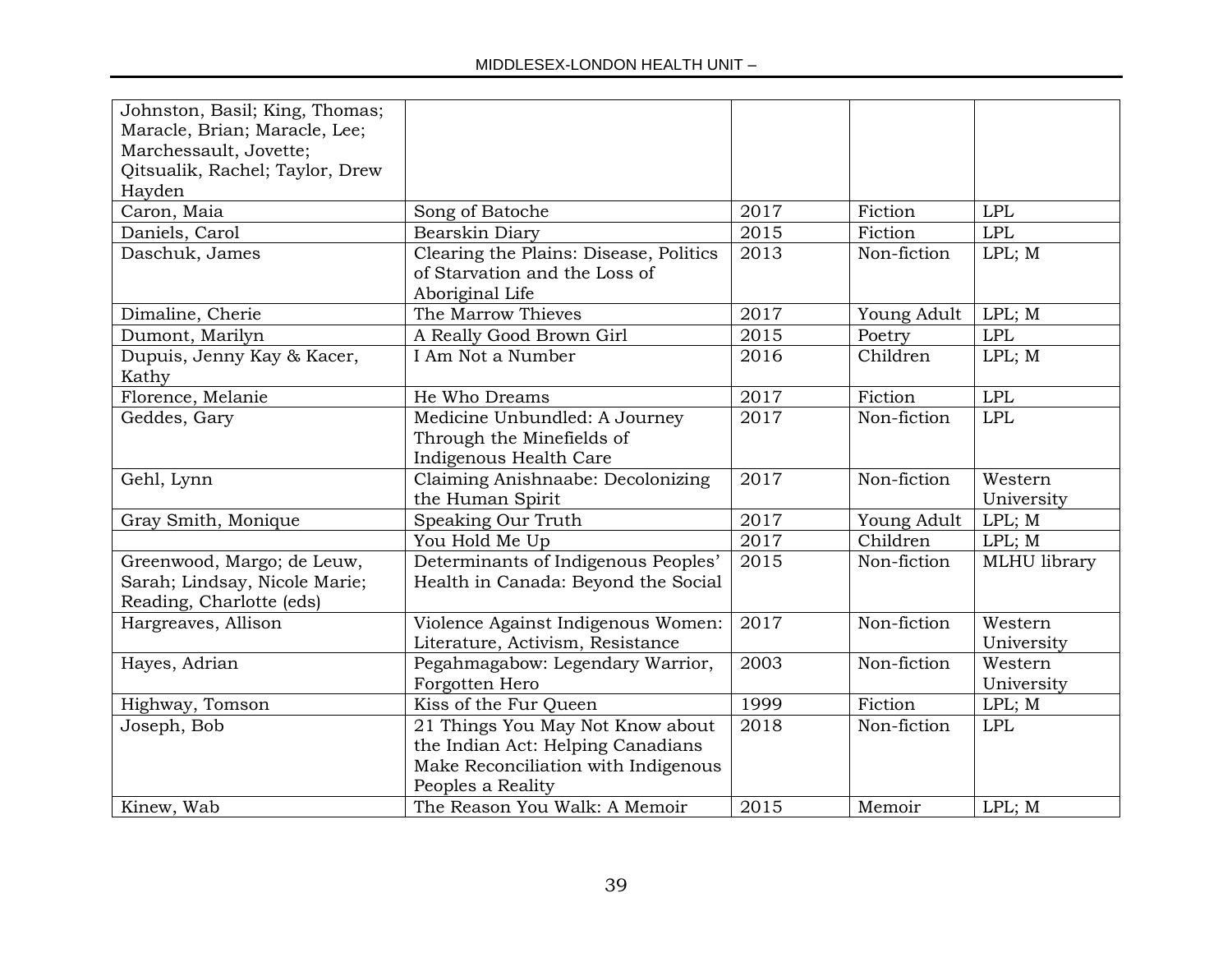| King, Thomas                                                                             | An Inconvenient Indian: A Curious<br>Account of Native People in North<br>America      | 2012 | Commentary  | LPL; M                                                                        |
|------------------------------------------------------------------------------------------|----------------------------------------------------------------------------------------|------|-------------|-------------------------------------------------------------------------------|
|                                                                                          | Green Grass, Running Water                                                             | 2010 | Fiction     | LPL; M                                                                        |
| Lux, Maureen K.                                                                          | Separate Beds: A History of Indian<br>Hospitals, 1920s-1980s                           | 2016 | Non-fiction | Western<br>University (e-<br>book only so<br>not available<br>via inter-loan) |
| Maracle, Lee                                                                             | Celia's Song                                                                           | 2014 | Fiction     | <b>LPL</b>                                                                    |
|                                                                                          | I Am Woman: a native perspective<br>on sociology and feminism                          | 1996 | Non-fiction | LPL: M                                                                        |
| Marks, Don                                                                               | They Call Me Chief: Warriors on Ice                                                    | 2008 | Memoir      | Not available<br>via the library<br>system                                    |
| McCall, Sophie; Reder, Deanna;<br>Gaertner, David; L'Hirondelle<br>Hill, Gabrielle (eds) | Read, Listen, Tell: Indigenous<br>Stories from Turtle Island                           | 2017 | Narrative   | Western<br>University (e-<br>book only so<br>not available<br>via inter-loan  |
| McInnes, Brian D.                                                                        | Sounding Thunder: the Stories of<br>Francis Pegahmagabow                               | 2016 | Non-fiction | <b>LPL</b>                                                                    |
| Merasty, Joseph Auguste                                                                  | The Education of Augie Merasty: A<br>Residential School Memoir                         | 2015 | Memoir      | LPL; M                                                                        |
| Metatawabin, Edmund                                                                      | Up Ghost River: A Chief's Journey<br>Through the Turbulent Waters of<br>Native History | 2015 | Memoir      | LPL; M                                                                        |
| Metcalfe-Chenail, Danielle (ed)                                                          | In This Together: Fifteen Stories of<br>Truth and Reconciliation                       | 2016 | Narrative   | <b>LPL</b>                                                                    |
| Monchalin, Lisa                                                                          | The Colonial Problem: An<br>Indigenous Perspective on Crime<br>and Injustice in Canada | 2016 | Non-fiction | Western<br>University                                                         |
| Porter, Tom                                                                              | And Grandma said                                                                       | 2008 | Memoir      | Not available<br>via the library<br>system                                    |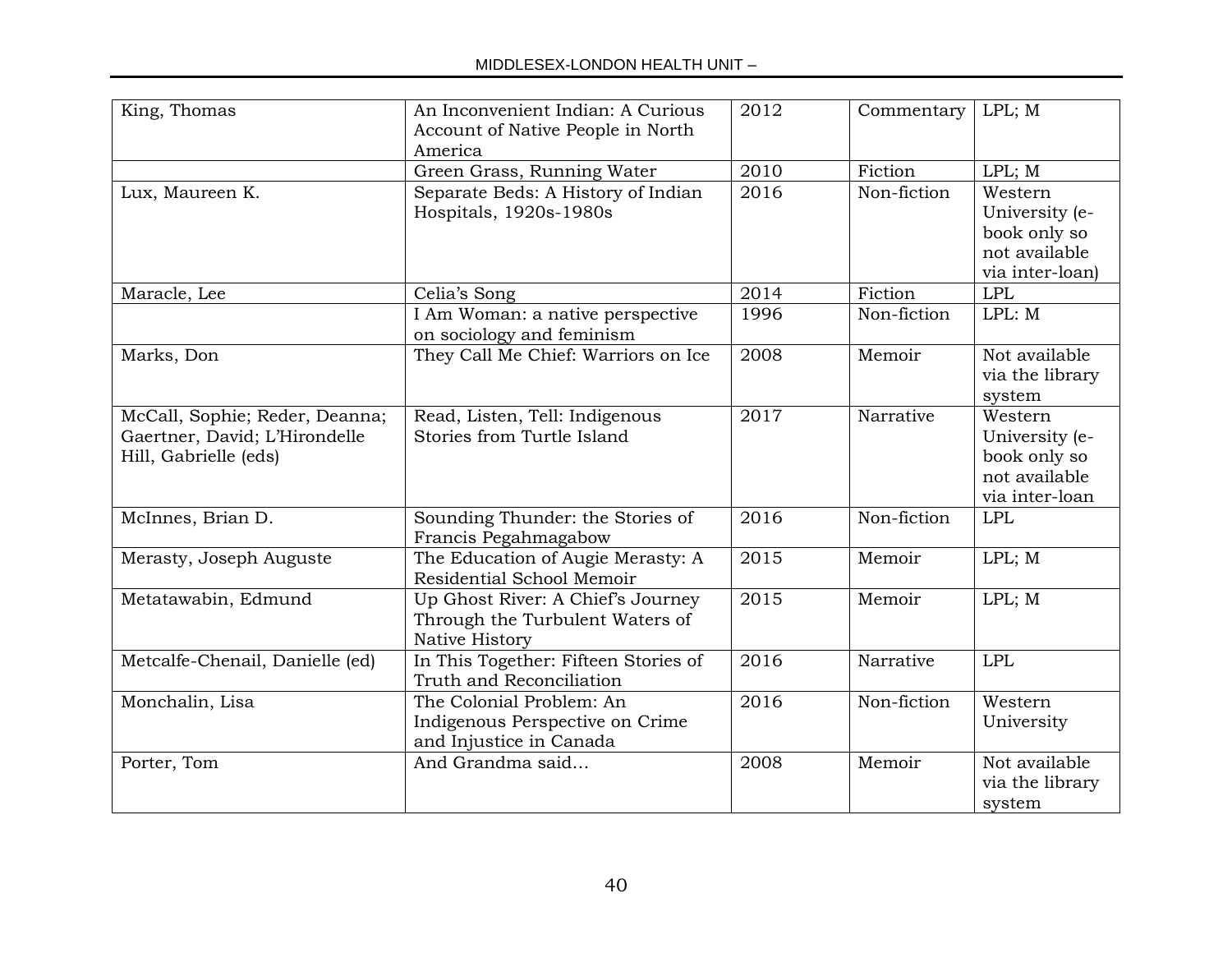| Regan, Paulette                  | Unsettling the Settler Within: Indian<br>Residential Schools, Truth Telling,<br>and Reconciliation in Canada | 2011              | Non-fiction                    | LPL; M                                                                                        |
|----------------------------------|--------------------------------------------------------------------------------------------------------------|-------------------|--------------------------------|-----------------------------------------------------------------------------------------------|
| Robertson, David Alexander       | Sugar Falls: A Residential School<br>Story                                                                   | 2012              | Graphic<br>novel               | LPL; M                                                                                        |
|                                  | When We Were Alone                                                                                           | 2016              | Children                       | <b>LPL</b>                                                                                    |
| Robinson, Eden                   | Son of a Trickster                                                                                           | 2017              | Fiction                        | LPL; M                                                                                        |
|                                  | Monkey Beach                                                                                                 | 2001              | Fiction                        | LPL; M                                                                                        |
| Scofield, Gregory                | Thunder Through My Veins:<br>Memories of a Metis Childhood                                                   | 1999              | Memoir                         | LPL                                                                                           |
| Sellars, Bev                     | They Called Me Number One:<br>Secrets and Survival at an Indian<br><b>Residential School</b>                 | 2012              | Memoir                         | LPL; M                                                                                        |
| Simpson, Leanne                  | Dancing On Our Turtle's Back:<br>Stories of Nishannbeg Re-creation,<br>Resurgence, and a New Emergence       | $\overline{2011}$ | Narrative                      | Western<br>University                                                                         |
| Tait, Myra & Ladner, Kiera (eds) | Surviving Canada: Indigenous<br>People Celebrate 150 Years of<br><b>Betrayal</b>                             | 2017              | Reflections                    | <b>LPL</b>                                                                                    |
| Talaga, Tanya                    | Seven Fallen Feathers: Racism,<br>Death, and Hard Truths in a<br>Northern City                               | 2017              | Non-fiction                    | LPL; M; MLHU                                                                                  |
| Taylor, Drew Hayden              | The Best of Funny, You Don't Look<br>Like One                                                                |                   | <b>Short</b><br><b>Stories</b> | Not available.<br>An earlier<br>collection from<br>2002 available<br>at Western<br>University |
|                                  | The Night Wanderer: A Native Gothic<br><b>Novel</b>                                                          | 2007              | Fiction,<br>Young Adult        | LPL; M                                                                                        |
|                                  | Motorcycles and Sweetgrass                                                                                   | 2010              | Fiction                        | LPL; M                                                                                        |
| Van Camp, Richard                | The Lesser Blessed (book)                                                                                    | 1996              | Fiction                        | $\mathbf M$                                                                                   |
|                                  | The Lesser Blessed (DVD)                                                                                     | 2012              | ----------                     | LPL; M                                                                                        |
| Vermette, Katherena              | The Break                                                                                                    | 2016              | Fiction                        | LPL; M                                                                                        |
| Wagamese, Richard                | Indian Horse                                                                                                 | 2012              | Fiction                        | LPL; M                                                                                        |
|                                  | Embers                                                                                                       | 2016              | Meditations                    | LPL; M                                                                                        |
|                                  | 2014                                                                                                         | Fiction           | LPL; M                         |                                                                                               |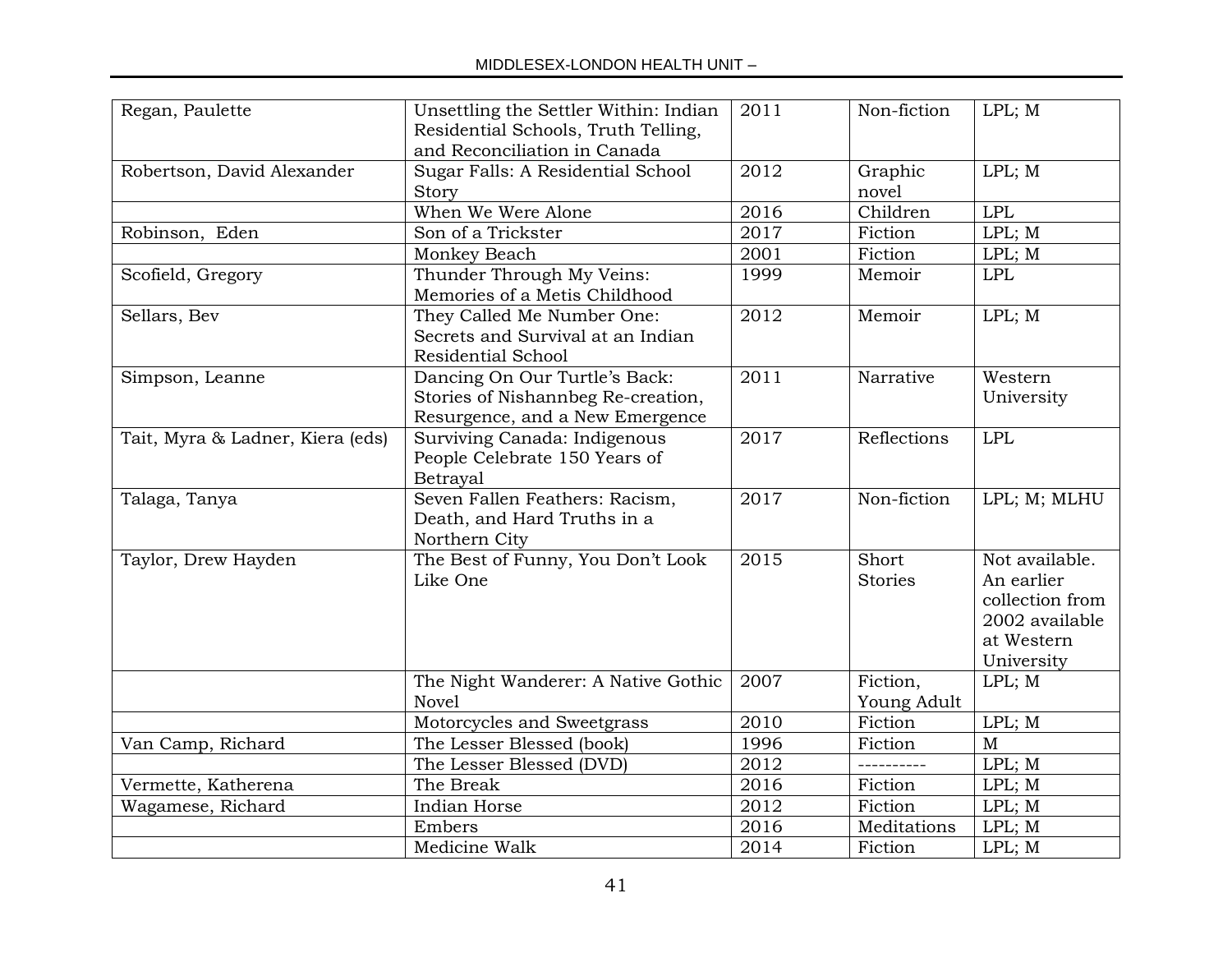#### MIDDLESEX-LONDON HEALTH UNIT –

|             | Keeper'n Me                         | 2006 | Fiction | LPL    |
|-------------|-------------------------------------|------|---------|--------|
| Wilson, Tom | Beautiful Scars: Steeltown Secrets, | 2017 | Memoir  | LPL; M |
|             | Mohawk Skywalkers and the Road      |      |         |        |
|             | Home                                |      |         |        |

\*\* Re: Joseph Boyden. Some of you may be familiar with the controversy around Joseph Boyden and his identification as Indigenous. It raised questions about who has the right to speak for the Indigenous community and stimulated dialogue within Indigenous and non-Indigenous communities. If interested in knowing more, check out: [http://www.cbc.ca/radio/thecurrent/the-current-for-january-5-2017-1.3921340/indigenous-identity-and-the-case-of](http://www.cbc.ca/radio/thecurrent/the-current-for-january-5-2017-1.3921340/indigenous-identity-and-the-case-of-joseph-boyden-1.3922327)[joseph-boyden-1.3922327](http://www.cbc.ca/radio/thecurrent/the-current-for-january-5-2017-1.3921340/indigenous-identity-and-the-case-of-joseph-boyden-1.3922327) 

June 2018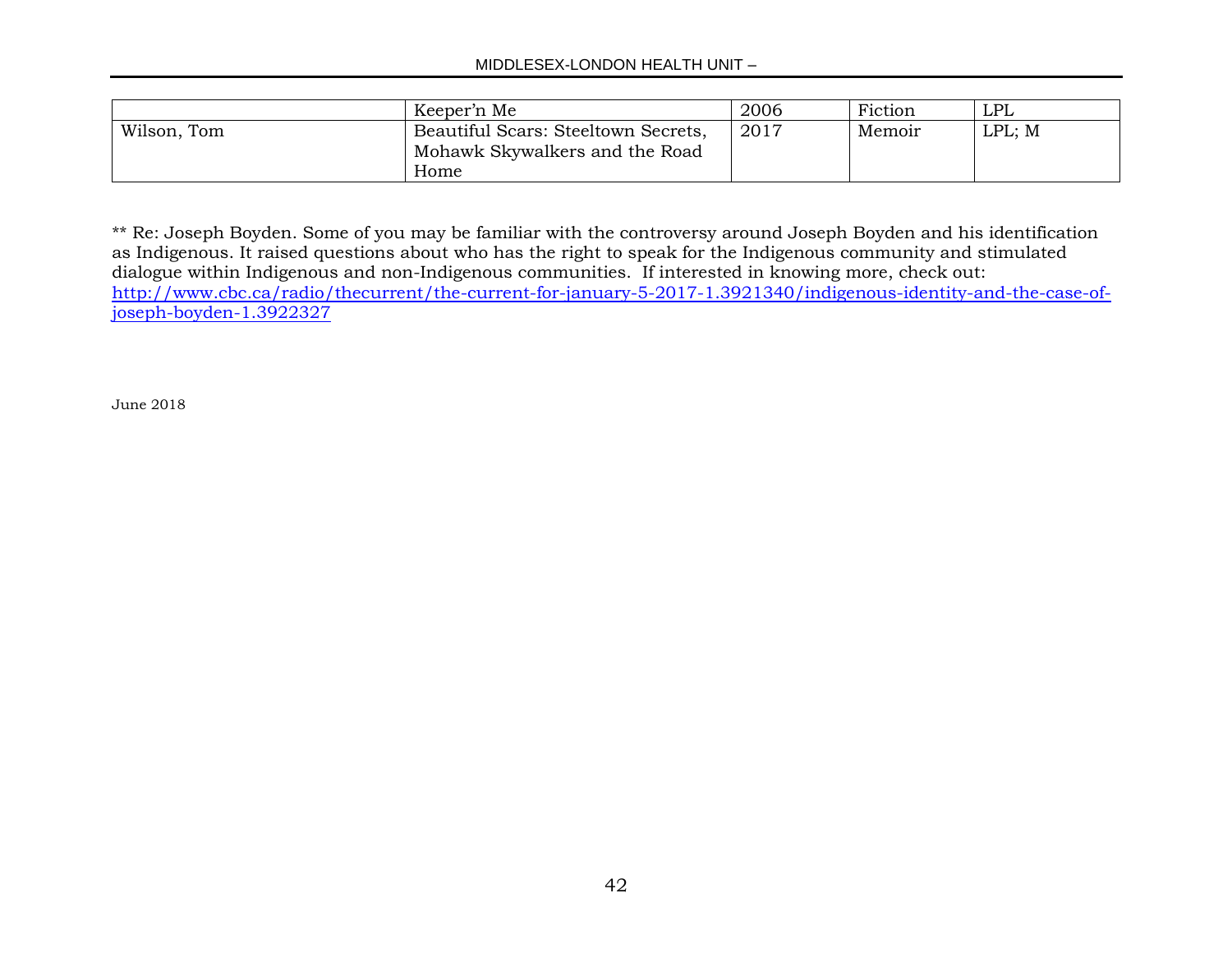## **Appendix C – Internal Inventory**

#### **Working with Indigenous Populations Middlesex-London Health Unit Internal Inventory (current as of February 2018)**

| <b>Division</b>      | Team               | <b>Contact Name</b>                         | Program/Broad<br>"Topic"                  | Populations<br>(specify which<br>Nation and/or<br>urban)                            | <b>Activities</b>                                                                                                                                                                                                       |
|----------------------|--------------------|---------------------------------------------|-------------------------------------------|-------------------------------------------------------------------------------------|-------------------------------------------------------------------------------------------------------------------------------------------------------------------------------------------------------------------------|
| <b>Healthy Start</b> | Reproductive       | Tracey Ashby,<br>PHN, ext. 2270             | <b>FASD</b>                               | All 3 Nations                                                                       | i. Planning committee for<br>FASD conference,<br>collaborative effort of the 3<br>Nations. One conference<br>was held in February 2018,<br>and another one is being<br>planned for September<br>2018                    |
| <b>Healthy Start</b> | Reproductive       | Melissa<br>Lonnee, PHN,<br>ext. 2351        | Prenatal                                  | Urban: SOAHAC                                                                       | i. Part of the "Wholistic<br>Prenatal Program" offered<br>by SOAHAC. Program is<br>currently undergoing some<br>reorganization (Jan 2018)                                                                               |
| <b>Healthy Start</b> | <b>Early Years</b> | Catherine<br>Winspear,<br>PHN,<br>ext. 2335 | Aboriginal Book<br><b>Bundles</b>         | Aboriginal Book<br>Bundles are<br>available at all 3<br>Nations, plus<br>N'Amerind. | i. Supports the distribution<br>of bundles by encouraging<br>families to connect with the<br><b>First Nation communities</b><br>to receive the book<br>bundles.<br>ii. Participates in assembly<br>of the book bundles. |
| <b>Healthy Start</b> | <b>Early Years</b> | Catherine<br>Winspear,<br>PHN, ext. 2335    | Early years<br>growth $\&$<br>development | Committee has<br>representation<br>from all 3<br>Nations plus                       | i. Joint committee that<br>organizes the Prenatal<br>Health Fairs at the 3<br>Nations. Shares                                                                                                                           |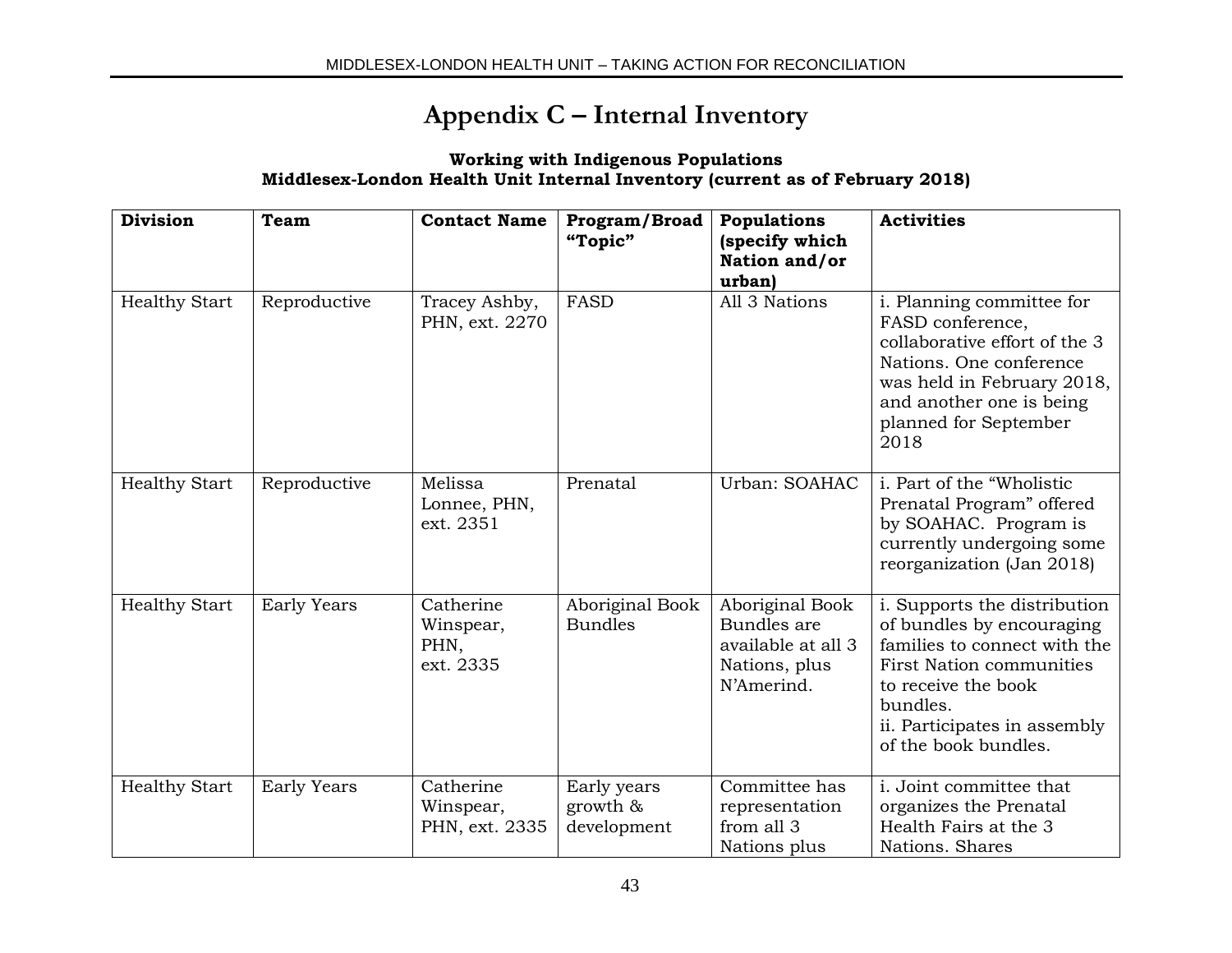|                                                  |                                                           |                                                                                                             |                                                                                                                                                                                     | N'Amerind,<br>Merrymount,<br><b>Atlohsa Native</b><br>Family Healing<br>Services,<br>SOAHAC-<br>Chippewa,<br>Mnaasged                                 | programming updates and<br>provides a connecting link<br>between the groups<br>working with Indigenous<br>families.                                                                                                                                           |
|--------------------------------------------------|-----------------------------------------------------------|-------------------------------------------------------------------------------------------------------------|-------------------------------------------------------------------------------------------------------------------------------------------------------------------------------------|-------------------------------------------------------------------------------------------------------------------------------------------------------|---------------------------------------------------------------------------------------------------------------------------------------------------------------------------------------------------------------------------------------------------------------|
| <b>Healthy Start</b>                             | <b>Early Years</b>                                        | Catherine<br>Winspear,<br>PHN, ext. 2335                                                                    | Parenting                                                                                                                                                                           | All 3 Nations<br>and N'Amerind                                                                                                                        | i. Will provide parenting<br>education sessions on<br>topics related to children<br>less than 3 years upon<br>request.                                                                                                                                        |
| <b>Healthy Start</b>                             | Best Beginnings<br>& Nurse Family<br>Partnership<br>(NFP) | Managers:<br>Kathy Dowsett,<br>ext. 2325;<br>Isabel<br>Resendes, ext.<br>2248; Jenn<br>Proulx, ext.<br>2687 | Prenatal and<br>postnatal<br>families with<br>risk (identified<br>via screening)<br>as part of the<br>HBHC and NFP<br>programs that<br>are available to<br>all community<br>members | Urban only                                                                                                                                            | i. Home visits as per HBHC<br>protocol and NFP protocol<br>ii. Community Advisory<br>Board for Nurse Family<br>Partnership has<br>representation from<br><b>SOAHAC</b>                                                                                        |
| Office of the<br>Medical<br>Officer of<br>Health | Communications                                            | Brooke Clark,<br>PHN, ext. 2369                                                                             | Health Care<br>Provider<br>Outreach                                                                                                                                                 | Health care<br>centres in the 3<br>Nations, plus<br>SOAHAC (as<br>part of program<br>to all health care<br>providers within<br>London &<br>Middlesex) | i. Office visits to Health<br>Care Providers in the<br>community on an annual<br>basis (provision of<br>screening tools, info about<br>resources). Includes<br>provision of resources<br>upon request.<br>ii. Provision of a HCP<br>binder on an annual basis |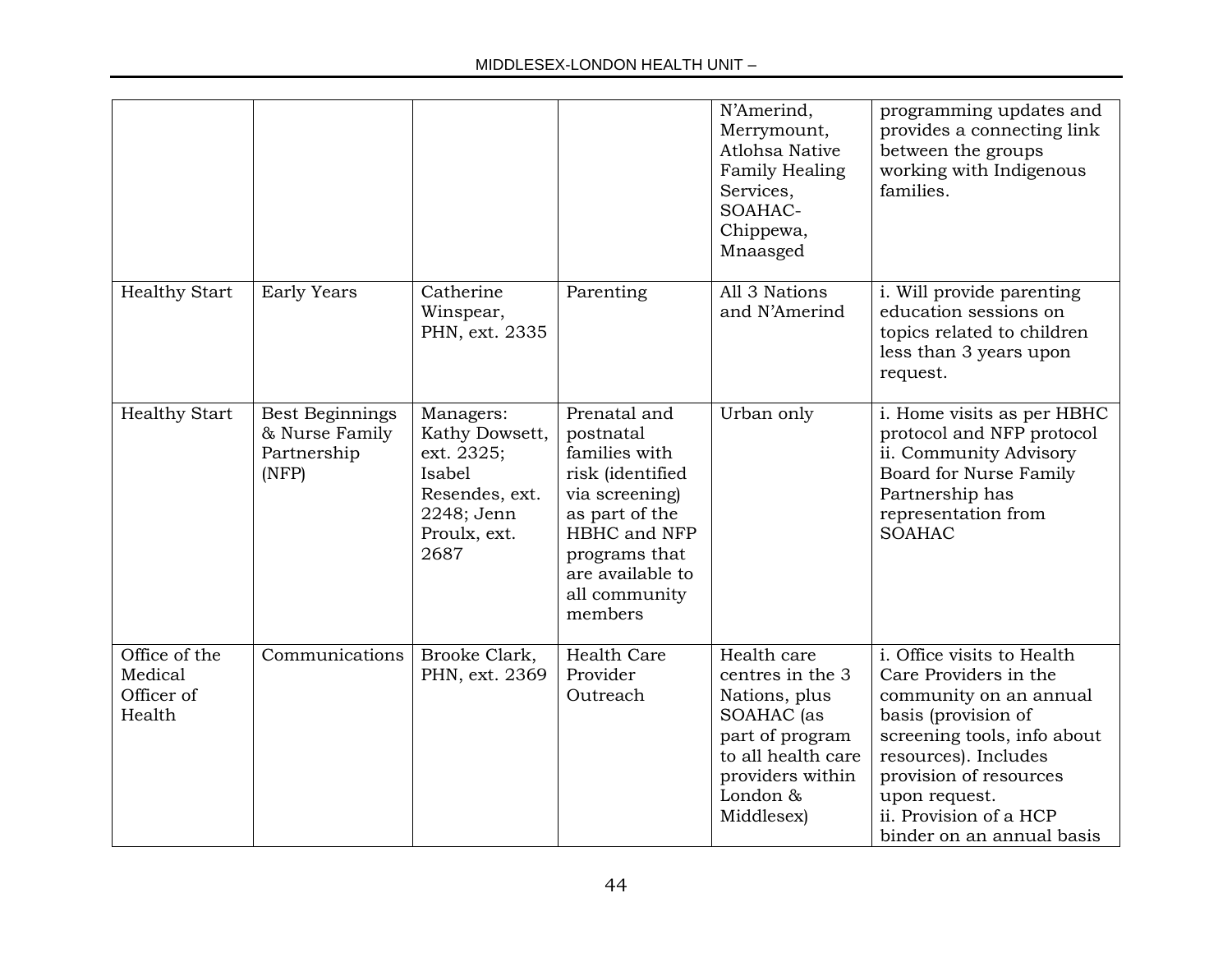|                       |                                                  |                                                                                              |                                                                         |                                                                                                                                                 | (focused on info for<br>patients)<br>iii. Annual clinical day for<br>physicians (Focus on 2-3<br>key topics at each event)<br>iv. Monthly newsletter<br>v. Is able to pull together<br>focus groups of health care<br>providers |
|-----------------------|--------------------------------------------------|----------------------------------------------------------------------------------------------|-------------------------------------------------------------------------|-------------------------------------------------------------------------------------------------------------------------------------------------|---------------------------------------------------------------------------------------------------------------------------------------------------------------------------------------------------------------------------------|
| <b>Healthy Living</b> | Oral Health                                      | Misty Deming,<br>Manager, ext.<br>$2232 + Ciny$<br>Holden, dental<br>hygienist, ext.<br>2553 | Oral Health<br>Screening as<br>per Public<br>Health<br><b>Standards</b> | 3 Nations.<br>Children<br>residing outside<br>of the Nations<br>are screened as<br>per the general<br>population of<br>their school/<br>daycare | i. Surveillance and oral<br>screening within day cares<br>and schools<br>ii. Provision of the Healthy<br>Smiles Ontario program                                                                                                 |
| Healthy Living        | Healthy<br>Communities &<br>Injury<br>Prevention | Sandy<br>Richardson,<br>PHN, ext. 2412                                                       | Workplace<br>Health and<br>Wellness                                     | Oneida Nation of<br>the Thames (Ida<br>Cornelius-health<br>care<br>administrator)                                                               | i. Presentations on<br>workplace health-e.g.<br>stress<br>ii. Contact point for all HU<br>resources/services related<br>to workplace health                                                                                     |
| Healthy Living        | Healthy<br>Communities &<br>Injury<br>Prevention | Berthe Streef,<br>PHN, ext. 2413                                                             | Physical Activity                                                       | All 3 Nations                                                                                                                                   | i. Presentation at the<br>Community Aboriginal<br><b>Recreation Activator</b><br>(CARA) Regional training<br>(June 2018) (physical<br>literacy for early years).<br>There may be future<br>opportunities.                       |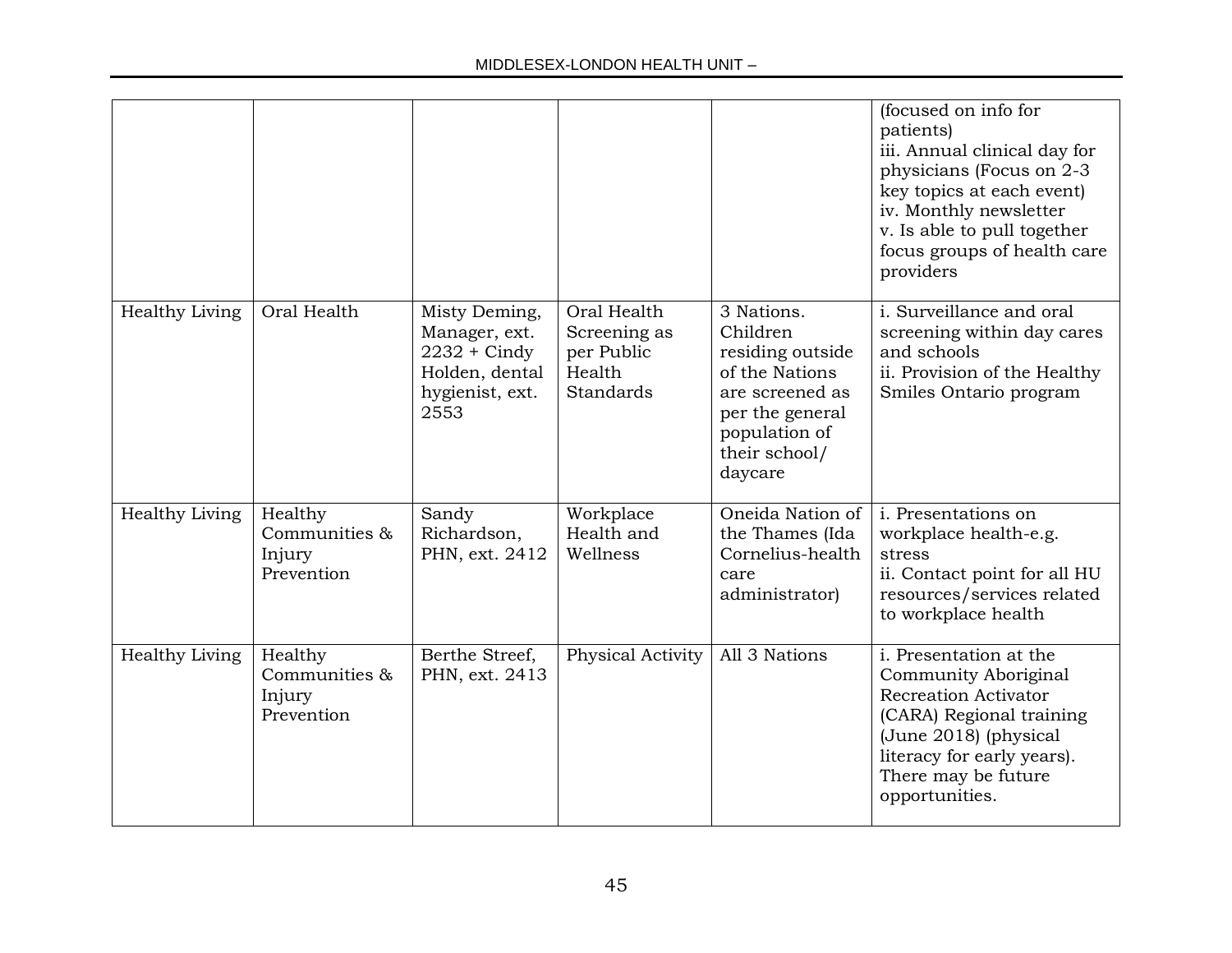| Healthy Living | Healthy<br>Communities &<br>Injury<br>Prevention          | Meagan<br>Melling, PHN,<br>ext. 2223          | Child Safety                                                        | Oneida Nation of<br>the Thames                                                        | i. Promotion of child safety,<br>particularly booster seats<br>in relation to child<br>passenger safety                                                                                                                                                                                                                                                                                                                                                                                                                                                       |
|----------------|-----------------------------------------------------------|-----------------------------------------------|---------------------------------------------------------------------|---------------------------------------------------------------------------------------|---------------------------------------------------------------------------------------------------------------------------------------------------------------------------------------------------------------------------------------------------------------------------------------------------------------------------------------------------------------------------------------------------------------------------------------------------------------------------------------------------------------------------------------------------------------|
| Healthy Living | Child Health                                              | Darrell Jutzi,<br>Manager, ext.<br>2284       | Growth &<br>Development,<br>Elementary<br>School<br>Curriculum      | Antler River<br>School<br>(Chippewas of<br>the Thames First<br>Nation)                | i. New opportunity as of<br>January 2018 to provide<br>curriculum support, in<br>collaboration with the<br>Sexual Health Team                                                                                                                                                                                                                                                                                                                                                                                                                                 |
| Healthy Living | Chronic Disease<br>Prevention &<br><b>Tobacco Control</b> | Ellen<br>Lakusiak,<br>Dietitian, ext.<br>2694 | Middlesex-<br>London Food<br>Policy Council<br>(MLFPC)              | All 3 Nations +<br>urban<br>populations                                               | i. There is a designated<br>voting position on the<br>Council for a person who is<br>Indigenous. Current<br>person is not local, but is a<br>registered dietitian from<br>Six Nations of the Grand<br>River who does some work<br>in the Middlesex London<br>area. The Council aims to<br>include consideration of an<br>Indigenous perspective in<br>any food policy discussions<br>at MLFPC.<br>ii. Hosting a food literacy<br>networking event on March<br>2, 2018. Indigenous groups<br>who do food skills<br>programming have been<br>invited to attend. |
| Healthy Living | Chronic Disease<br>Prevention &<br>Tobacco Control        | Kim Loupos,<br>Dietitian, ext.<br>2353        | <b>Harvest Bucks</b><br>program (food<br>access & food<br>literacy) | 3 Nations and<br>Urban (via<br>Indigenous<br>community<br>service<br>providers). i.e. | i. Harvest Bucks is not<br>specific to Indigenous<br>populations-all<br>organizations that provide<br>food literacy programming                                                                                                                                                                                                                                                                                                                                                                                                                               |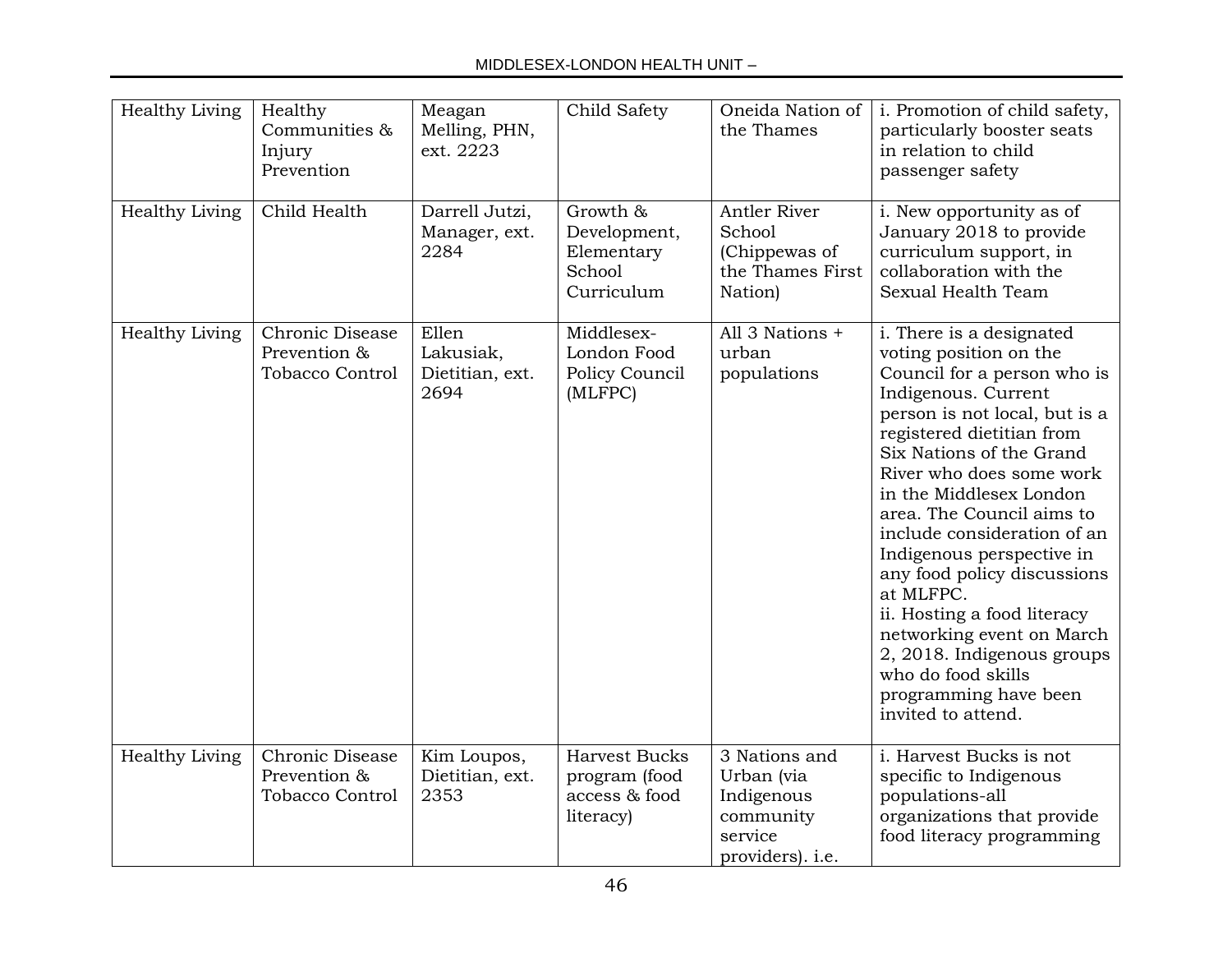#### MIDDLESEX-LONDON HEALTH UNIT –

|                       |                                                           |                                                                       |                                                  | Mnaasged:<br>serves<br>Chippewas of<br>the Thames,<br>Munsee-Munsee<br>Delaware First<br>Nation, Oneida<br>Nation of the<br>Thames, plus<br>others; SOAHAC<br>and other Urban<br>recipients | in Middlesex-London are<br>eligible to apply.                                                                                                                                                                                                                                                |
|-----------------------|-----------------------------------------------------------|-----------------------------------------------------------------------|--------------------------------------------------|---------------------------------------------------------------------------------------------------------------------------------------------------------------------------------------------|----------------------------------------------------------------------------------------------------------------------------------------------------------------------------------------------------------------------------------------------------------------------------------------------|
| <b>Healthy Living</b> | Chronic Disease<br>Prevention &<br><b>Tobacco Control</b> | Sarah Neil,<br>PHN, ext.<br>2411; Janet<br>Schaule, PHN,<br>ext. 2679 | Smoking<br>Cessation                             | Urban                                                                                                                                                                                       | i. Smoking cessation<br>services are focused on<br>"priority populations" so<br>may have clients from<br>Indigenous population<br>ii. Promote availability of<br>options for nicotine<br>replacement therapy<br>(applicable to First Nations<br>communities as well as<br>urban populations) |
| <b>Healthy Living</b> | Chronic Disease<br>Prevention &<br><b>Tobacco Control</b> | Sarah Neil,<br>PHN, ext.<br>2411; Janet<br>Schaule, PHN,<br>ext. 2679 | Smoking<br>Cessation<br>Community of<br>Practice | Urban<br>(SOAHAC); 2<br>Nations<br>(Munsee-<br>Delaware,<br>Chippewas of<br>the Thames)                                                                                                     | i. Support for a community<br>of practice to increase<br>capacity for smoking<br>cessation. Has members<br>who are Indigenous.                                                                                                                                                               |
| Healthy Living        | Young Adult                                               | Anita Cramp,<br>Manager, ext.<br>2242                                 | Secondary<br><b>School Services</b>              | Urban                                                                                                                                                                                       | i. During one-to-one<br>sessions which are<br>available to all students,<br>there may be some contact<br>with Indigenous students                                                                                                                                                            |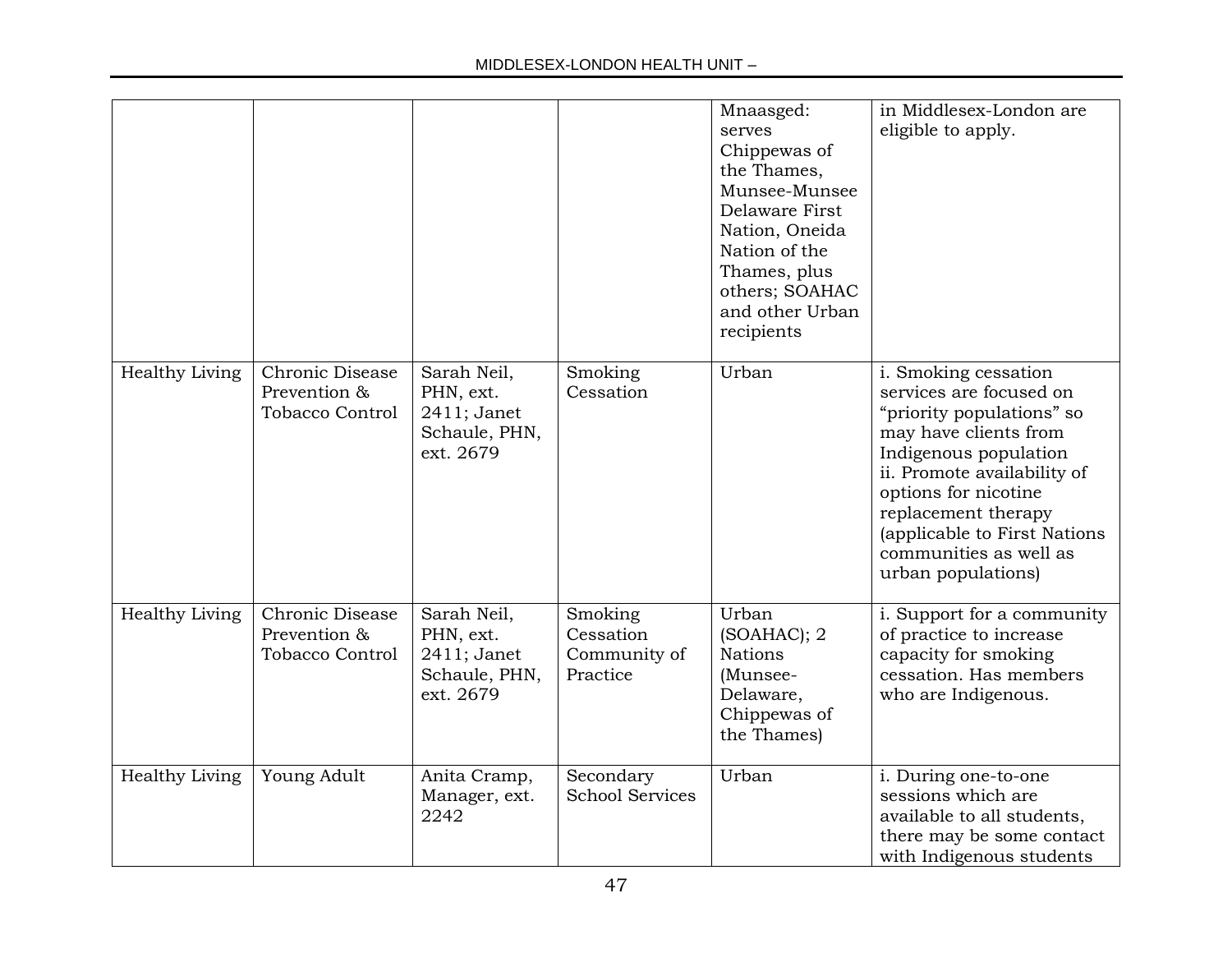| Environmental<br>Health &<br>Infectious<br><b>Diseases</b> | Sexual Health<br>and The Clinic                      | Leanne Powell,<br>PHN, ext. 2353                                                   | Growth &<br>Development,<br>Elementary<br>School<br>Curriculum | Antler River<br>School<br>(Chippewas of<br>the Thames)                                                                                        | i. Provision of<br>presentations to grades 5-8<br>for healthy growth and<br>development, i.e. healthy<br>sexuality<br>ii. Participate in health<br>fairs at the 3 Nations (upon<br>invitation)<br>iii. Participate in health<br>fairs at N'Amerind (upon<br>invitation) |
|------------------------------------------------------------|------------------------------------------------------|------------------------------------------------------------------------------------|----------------------------------------------------------------|-----------------------------------------------------------------------------------------------------------------------------------------------|-------------------------------------------------------------------------------------------------------------------------------------------------------------------------------------------------------------------------------------------------------------------------|
| Environmental<br>Health &<br>Infectious<br><b>Diseases</b> | Safe Water,<br>Rabies and<br>Vector Borne<br>Disease | Fatih<br>Sekercioglu,<br>Manager, ext.<br>2315                                     | i. Safe Water<br>ii. Rabies                                    | 3 Nations                                                                                                                                     | i. Water bottle test kits for<br>private well water (provided<br>at community health<br>centres)<br>ii. Refer animal bite<br>investigations to Health<br>Canada PHIs (when<br>notified by health care<br>providers)                                                     |
| Environmental<br>Health &<br>Infectious<br><b>Diseases</b> | Infectious<br>Diseases Control                       | Mary Lou<br>Albanese,<br>Manager, ext.<br>2538                                     | Reportable<br>diseases and<br>outbreak<br>investigations       | Could be 3<br>Nations and<br>urban-all of<br>these are part of<br>their work, not<br>specifically<br>targeted at<br>Indigenous<br>populations | i. Outbreak investigation at<br>Oneida Nation of the<br>Thames<br>ii. Reportable disease<br>follow-up<br>iii. Inspections                                                                                                                                               |
| Environmental<br>Health &<br>Infectious<br><b>Diseases</b> | Emergency<br>Preparedness                            | Sean Bertleff,<br>Manager, ext.<br>2371 and Lynn<br>Vander Vloet,<br>PA, ext. 2539 | Fit-Testing<br>Clinics                                         | Chippewas of<br>the Thames First<br>Nation (could be<br>available to<br>others upon<br>request)                                               | i. Fit-testing for PSW<br>students at Chippewas of<br>the Thames First Nation                                                                                                                                                                                           |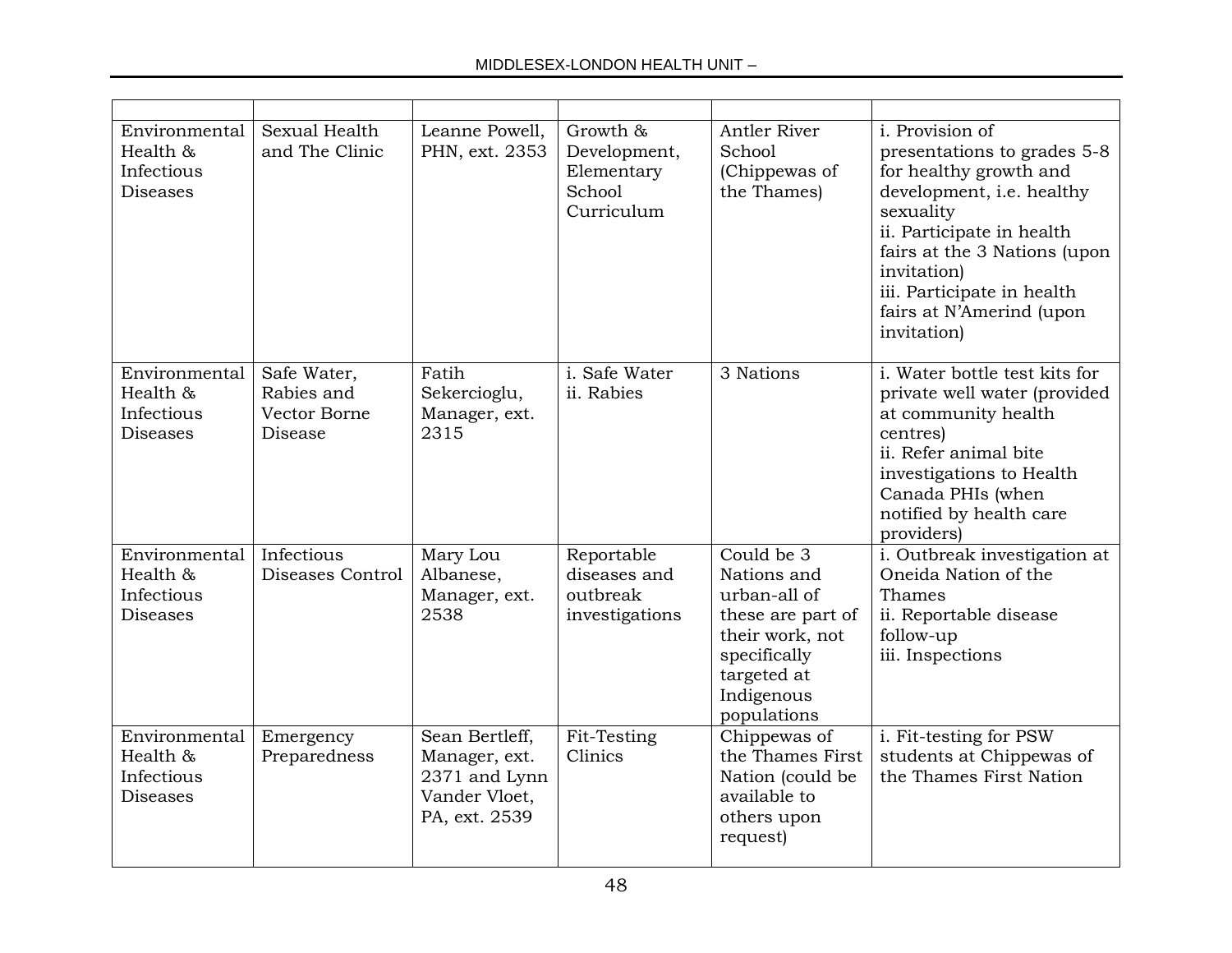## **Appendix D– Sample Resource List**

### **Resource List (February 2018)**

The following list is not exhaustive. It includes selected links to other organizations, events and resources that can support ongoing learning about Indigenous populations. The list is not specific to health, but supports learning about other social determinants of health, including the impacts of ongoing colonialism and racism within Canada.

#### **Organizations:**

- National Collaborating Centre for Aboriginal Health (NCCAH), [www.nccah.ca](http://www.nccah.ca/)
- Reconciliation Canada,<http://reconciliationcanada.ca/>
- First Nations Health Authority,<http://www.fnha.ca/>
- First Nations Information Governance Centre, [www.fnigc.ca](http://www.fnigc.ca/)
- National Centre for Truth and Reconciliation, [www.nctr.ca](http://www.nctr.ca/)
- Ministry of Indigenous Relations and Reconciliation, <https://www.ontario.ca/page/ministry-indigenous-relations-and-reconciliation>
- Indigenous Services Canada, [https://www.canada.ca/en/indigenous-services](https://www.canada.ca/en/indigenous-services-canada.html)[canada.html](https://www.canada.ca/en/indigenous-services-canada.html)
- Crown-Indigenous Relations and Northern Affairs Canada, <https://www.canada.ca/en/indigenous-northern-affairs.html>
- Well Living House Action Research Centre for Indigenous Infant, Child, and Family Wellbeing,<http://www.welllivinghouse.com/>

### **Videos:**

- "Finding Heart" video (about Dr. Peter Bryce, "whistle blower" from ~ 1907 about the terrible conditions in residential schools) ~ 14 minutes. [https://www.youtube.com/watch?v=V1NQ\\_tgR\\_oA](https://www.youtube.com/watch?v=V1NQ_tgR_oA)
- "Home Fire-Ending the Cycle of Family Violence" (2014), ~37 minutes. Restorative justice and family violence. Native Counselling Services of Alberta. [http://www.ncsa.ca/programs/education/bearpaw-research-training](http://www.ncsa.ca/programs/education/bearpaw-research-training-communication/home-fire-documentary/)[communication/home-fire-documentary/](http://www.ncsa.ca/programs/education/bearpaw-research-training-communication/home-fire-documentary/)
- "8th Fire". (2011). CBC TV with host Wab Kinew. 4 episodes with each episode being about 45 minutes.
	- o i. Indigenous in the city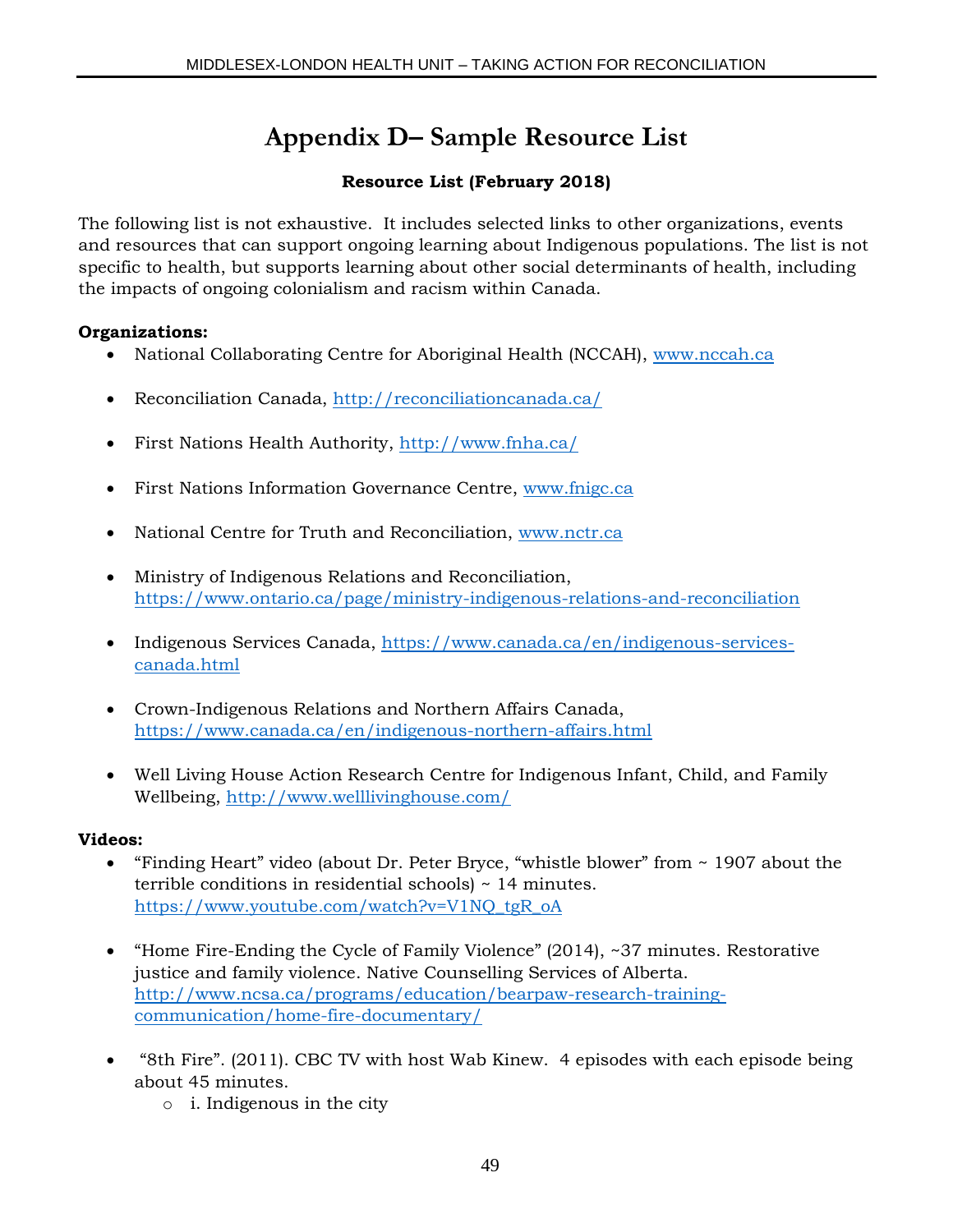- o ii. It's Time!
- o iii. Whose Land Is It Anyway?"
- o iv. At the Crossroads.

The DVD is available at London Public Library.<http://www.cbc.ca/8thfire/>

- "We Were Children" (2012). National Film Board & Eagle Vision production. A Canadian documentary film about the experiences of First Nations children in the residential school system, ~85 minutes in length. Available from London Public Library.
- "Surviving the Survivor" (2010). CBC segment by Wab Kinew. ~ 8 minutes in length. <https://www.youtube.com/watch?v=EPX9a5r6uAQ>

#### **Online/TV/Radio/Podcasts:**

- "Indigenous Canada", (a massive open online course-MOOC), University of Alberta. <https://www.coursera.org/learn/indigenous-canada>
- mediaINDIGENA, a weekly Indigenous current affairs podcast. <http://www.mediaindigena.com/>
- Unreserved (host: Rosanna Deerchild), CBC Radio. <http://www.cbc.ca/radio/podcasts/current-affairs-information/unreserved/>
- APTN (Aboriginal Peoples Television Network).<http://aptnnews.ca/>

#### **Provincial Government Documents**

- The Journey Together: Ontario's Commitment to Reconciliation with Indigenous Peoples. (2016). [https://www.ontario.ca/page/journey-together-ontarios-commitment](https://www.ontario.ca/page/journey-together-ontarios-commitment-reconciliation-indigenous-peoples)[reconciliation-indigenous-peoples](https://www.ontario.ca/page/journey-together-ontarios-commitment-reconciliation-indigenous-peoples)
- Walking Together: Ontario's Long-Term Strategy to End Violence Against Indigenous Women. (2016), and the One-Year Progress Report (2017). [https://www.ontario.ca/page/walking-together-ontarios-long-term-strategy-end](https://www.ontario.ca/page/walking-together-ontarios-long-term-strategy-end-violence-against-indigenous-women)[violence-against-indigenous-women](https://www.ontario.ca/page/walking-together-ontarios-long-term-strategy-end-violence-against-indigenous-women)

#### **Events:**

 Orange Shirt Day, annually on September 30. "The annual Orange Shirt Day on September 30th opens the door to global conversation on all aspects of Residential Schools. It is an opportunity to create meaningful discussion about the effects of Residential Schools and the legacy they have left behind. A discussion all Canadians can tune into and create bridges with each other for reconciliation. A day for survivors to be reaffirmed that they matter, and so do those that have been affected. Every Child Matters, even if they are an adult, from now on…Orange Shirt Day is also an opportunity for First Nations, local governments, schools and communities to come together in the spirit of reconciliation and hope for generations of children to come." <http://www.orangeshirtday.org/>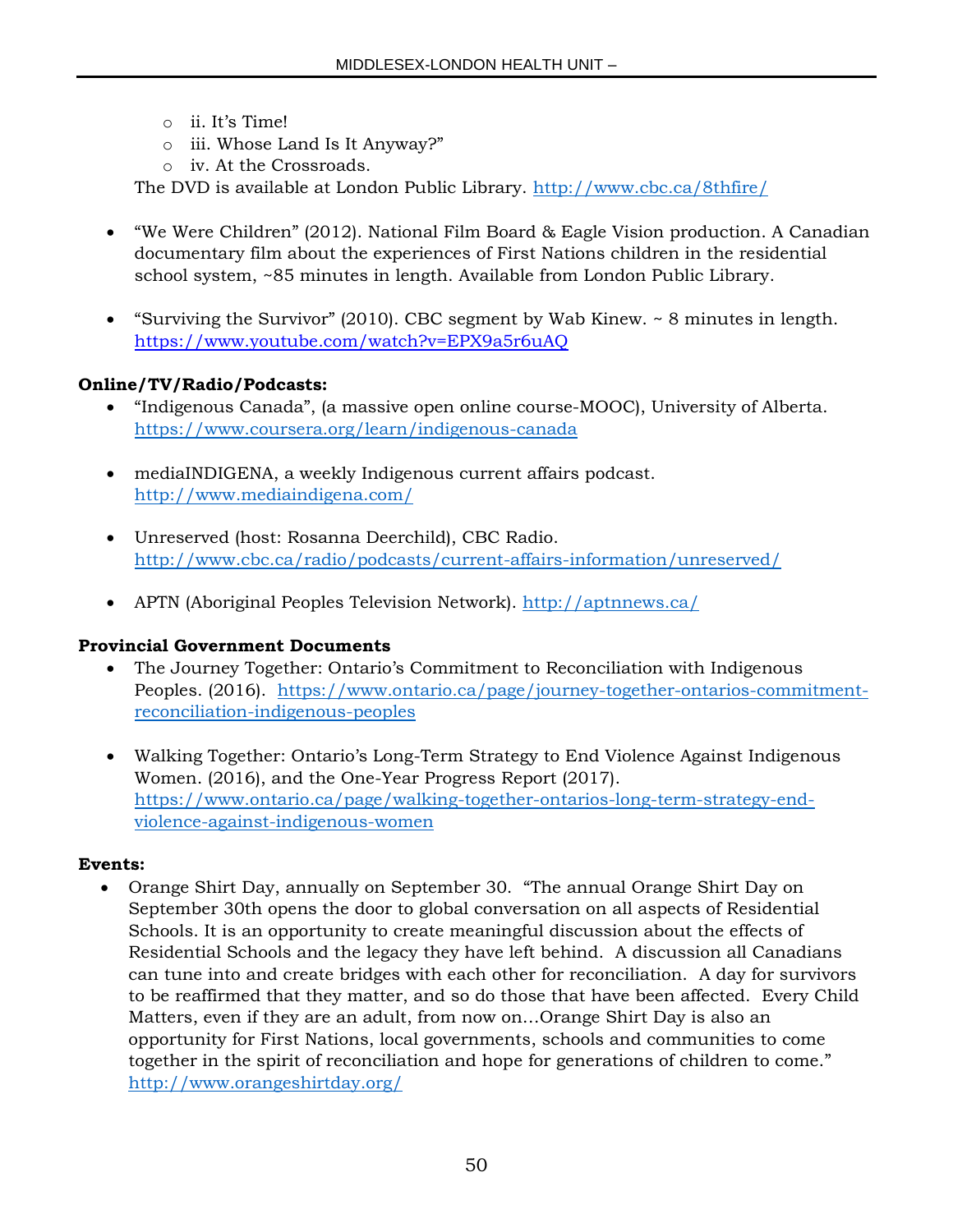Examples of local events: Promoted by SOAHAC in 2016. Mount Elgin Residential School Monument held an event in 2017. Atlohsa is holding an event at the Central Library on Sept. 27, 2018.

- National Indigenous Peoples Day (formerly known as National Aboriginal Day), annually on June 21. "In cooperation with national Indigenous organizations, the Government of Canada designated June 21 National Indigenous Peoples Day, a celebration of Indigenous culture and heritage. This date was chosen because it corresponds to the summer solstice, the longest day of the year, and because for generations, many Indigenous groups have celebrated their culture and heritage at this time of year." [https://www.canada.ca/en/canadian-heritage/campaigns/celebrate-canada](https://www.canada.ca/en/canadian-heritage/campaigns/celebrate-canada-days/aboriginal-day.html)[days/aboriginal-day.html](https://www.canada.ca/en/canadian-heritage/campaigns/celebrate-canada-days/aboriginal-day.html)
- Memorial for Murdered and Missing Indigenous Women and Girls, annually on February 14. N'Amerind participates in this memorial event. Sample media coverage from 2018: [http://thefirstnationscanada.com/2018/02/memorial-held-for-murdered-and-missing](http://thefirstnationscanada.com/2018/02/memorial-held-for-murdered-and-missing-indigenous-women-and-girls/)[indigenous-women-and-girls/](http://thefirstnationscanada.com/2018/02/memorial-held-for-murdered-and-missing-indigenous-women-and-girls/)

2018-February-20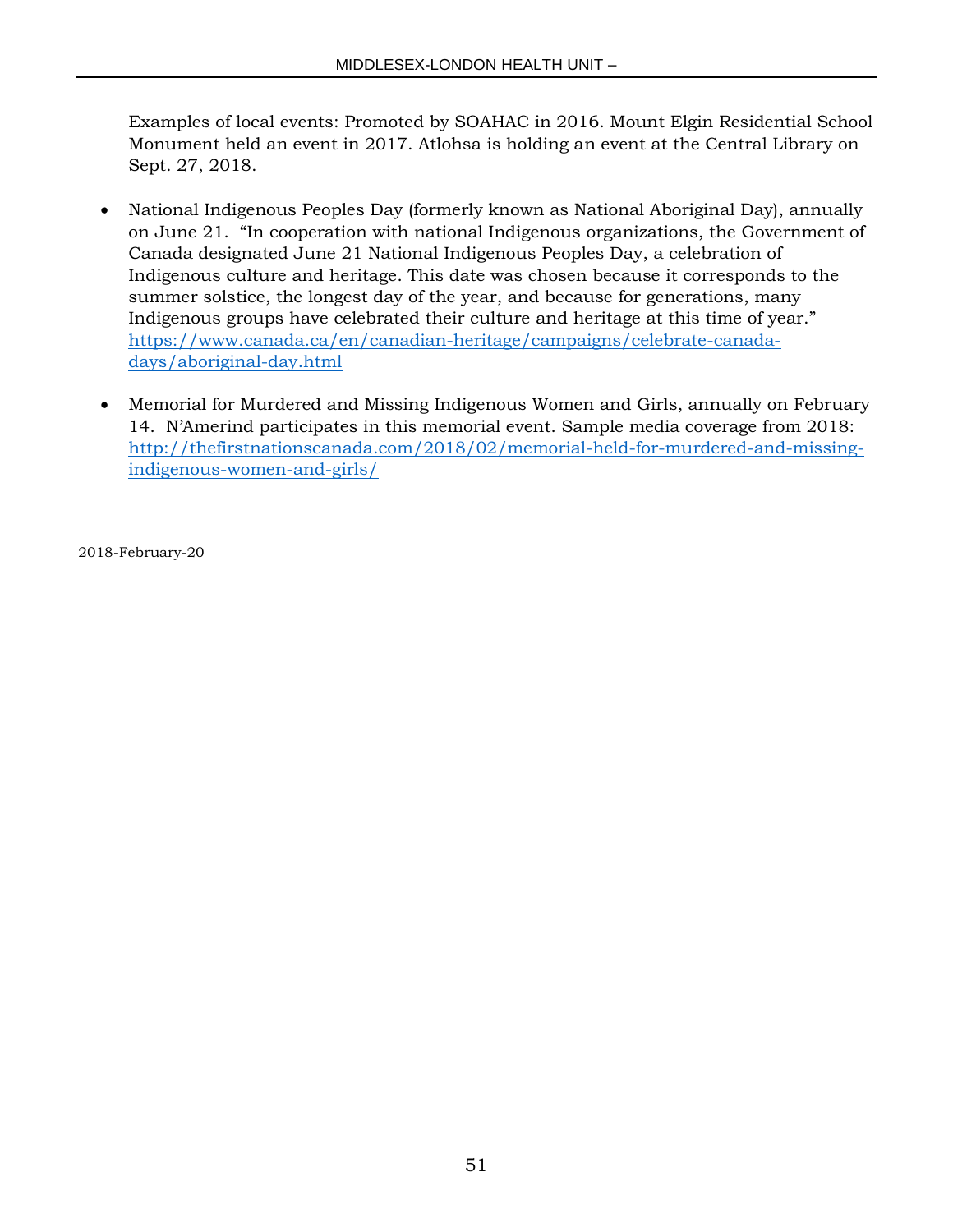## **Appendix E – Community Contributors**

Liz Akiwenzie, Cultural Consultant, Traditional Facilitator, and Cultural Keeper Vanessa Ambtman-Smith, Indigenous Health Lead, South West LHIN Joe Antone, Urban resident, Member of Oneida Nation of the Thames Ida Cornelius, Health Administrator, Oneida Nation of the Thames Al Day, Executive Director, N'Amerind Friendship Centre Laurel Day, Life Long Care Support Worker, N'Amerind Friendship Centre Raymond Deleary, Executive Director, Atlohsa Native Family Healing Services Brian Dokis, Chief Executive Officer, Southwest Ontario Aboriginal Health Access Centre Kimberly Fisher, Health Director, Chippewas of the Thames First Nation Shauna Kechego-Nichols, Urban resident, Member of Chippewas of the Thames First Nation Diane Smylie, Provincial Director, Ontario Indigenous Cultural Safety Program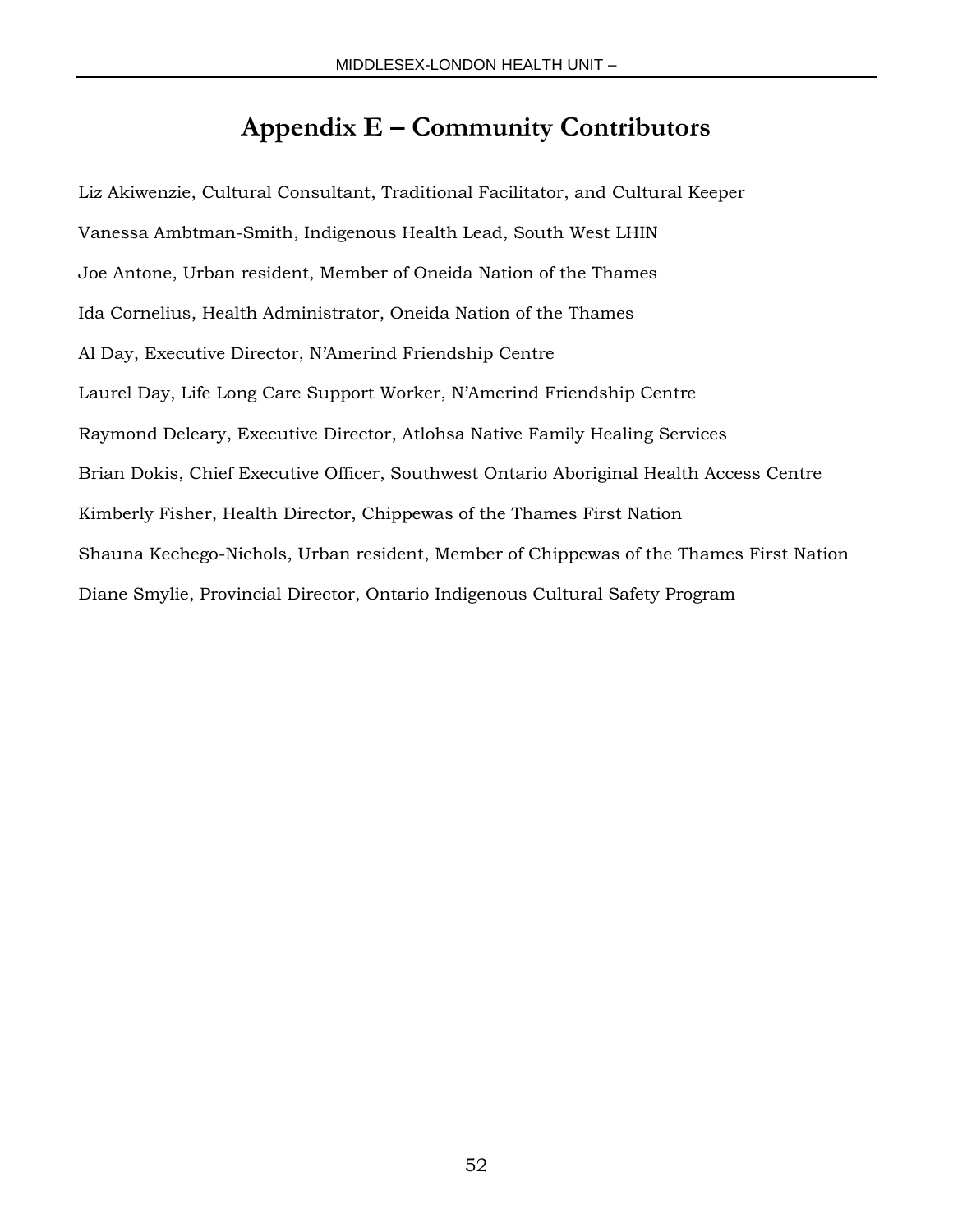## **Appendix F – TRC Principles of Reconciliation (2015)**

"The Truth and Reconciliation Commission of Canada believes that in order for Canada to flourish in the twenty-first century, reconciliation between Aboriginal and non-Aboriginal Canada must be based on the following principles.

1. The United Nations Declaration on the Rights of Indigenous Peoples is the framework for reconciliation at all levels and across all sectors of Canadian society.

2. First Nations, Inuit, and Métis peoples, as the original peoples of this country and as selfdetermining peoples, have Treaty, constitutional, and human rights that must be recognized and respected.

3. Reconciliation is a process of healing of relationships that requires public truth sharing, apology, and commemoration that acknowledge and redress past harms.

4. Reconciliation requires constructive action on addressing the ongoing legacies of colonialism that have had destructive impacts on Aboriginal peoples' education, cultures and languages, health, child welfare, the administration of justice, and economic opportunities and prosperity.

5. Reconciliation must create a more equitable and inclusive society by closing the gaps in social, health, and economic outcomes that exist between Aboriginal and non-Aboriginal Canadians.

6. All Canadians, as Treaty peoples, share responsibility for establishing and maintaining mutually respectful relationships.

7. The perspectives and understandings of Aboriginal Elders and Traditional Knowledge Keepers of the ethics, concepts, and practices of reconciliation are vital to long-term reconciliation.

8. Supporting Aboriginal peoples' cultural revitalization and integrating Indigenous knowledge systems, oral histories, laws, protocols, and connections to the land into the reconciliation process are essential.

9. Reconciliation requires political will, joint leadership, trust building, accountability, and transparency, as well as a substantial investment of resources.

10. Reconciliation requires sustained public education and dialogue, including youth engagement, about the history and legacy of residential schools, Treaties, and Aboriginal rights, as well as the historical and contemporary contributions of Aboriginal peoples to Canadian society."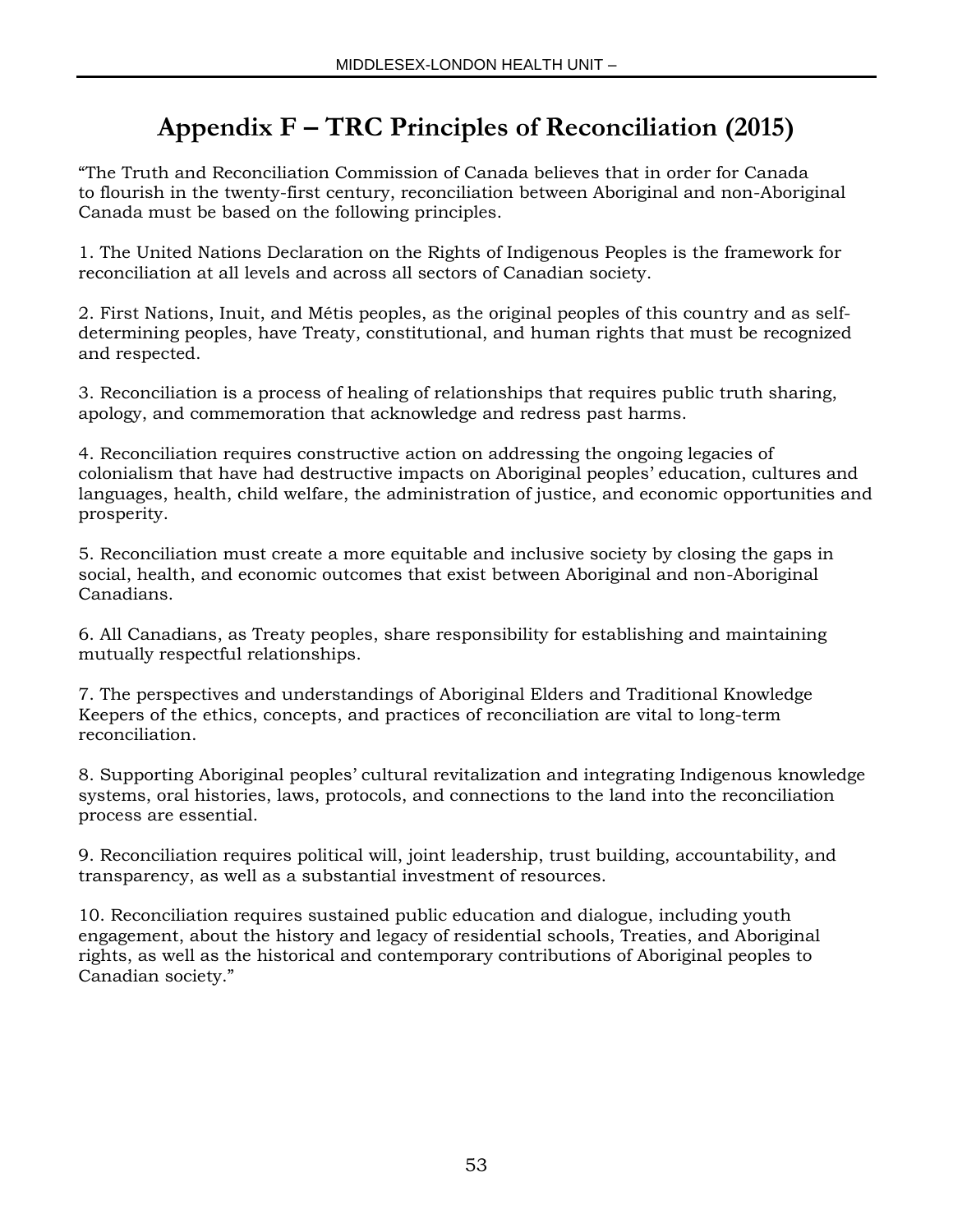## **References**

- Aboriginal Affairs Committee City of Toronto. (2016). *Toronto Indigenous Health Advisory Circle.* Retrieved from <https://www.toronto.ca/legdocs/mmis/2016/aa/bgrd/backgroundfile-96835.pdf>
- alPHa Resolution A17-2: Truth and Reconciliation Commission of Canada (TRC) Calls to Action. (2017). Retrieved from [https://c.ymcdn.com/sites/alphaweb.site](https://c.ymcdn.com/sites/alphaweb.site-ym.com/resource/collection/57E8E6A2-71DE-4390-994B-185C6E0387E2/Resol_A17-2_TRC_Peterborough.pdf)[ym.com/resource/collection/57E8E6A2-71DE-4390-994B-185C6E0387E2/Resol\\_A17-](https://c.ymcdn.com/sites/alphaweb.site-ym.com/resource/collection/57E8E6A2-71DE-4390-994B-185C6E0387E2/Resol_A17-2_TRC_Peterborough.pdf) [2\\_TRC\\_Peterborough.pdf](https://c.ymcdn.com/sites/alphaweb.site-ym.com/resource/collection/57E8E6A2-71DE-4390-994B-185C6E0387E2/Resol_A17-2_TRC_Peterborough.pdf)
- Australian Government Department of the Environment. (2014). *National environmental science programme. Indigenous engagement and participation strategy guidelines v.1.0,*  Canberra, Australia.
- Canadian Press. (2011). *First Nations children still taken from parents.* Retrieved from [https://www.cbc.ca/news/politics/first-nations-children-still-taken-from-parents-](https://www.cbc.ca/news/politics/first-nations-children-still-taken-from-parents-1.1065255)[1.1065255](https://www.cbc.ca/news/politics/first-nations-children-still-taken-from-parents-1.1065255)
- City of Toronto. (2016). *A reclamation of well-being: Visioning a thriving and healthy urban Indigenous community, 2016-2021.* Retrieved from [https://www.toronto.ca/wp](https://www.toronto.ca/wp-content/uploads/2018/02/9457-tph-tihac-health-strategy-2016-2021.pdf)[content/uploads/2018/02/9457-tph-tihac-health-strategy-2016-2021.pdf](https://www.toronto.ca/wp-content/uploads/2018/02/9457-tph-tihac-health-strategy-2016-2021.pdf)
- Churchill, M., Parent-Bergeron, M., Smylie, J., Ward, C., Fridkin, A., Smylie, D., & Firestone, M. (2017). *Evidence brief: Wise practices for Indigenous-specific cultural safety training.* Well Living House Action Research Centre for Indigenous Health, Child and Family Health and Wellbeing, Toronto, ON.
- College of Physicians and Surgeons. (2016). *Health and health care implications of systemic racism on Indigenous Peoples in Canada fact sheet, Indigenous Health Working Group*. Retrieved from [http://www.cfpc.ca/uploadedFiles/Resources/\\_PDFs/SystemicRacism\\_ENG.pdf](http://www.cfpc.ca/uploadedFiles/Resources/_PDFs/SystemicRacism_ENG.pdf)
- Ellison, C. (2014). *Indigenous knowledge and knowledge synthesis translation and exchange (KTSE).* Retrieved from [https://www.ccnsa-nccah.ca/docs/context/RPT-IndigenousKnowledgeKSTE-Ellison-](https://www.ccnsa-nccah.ca/docs/context/RPT-IndigenousKnowledgeKSTE-Ellison-EN.pdf)[EN.pdf](https://www.ccnsa-nccah.ca/docs/context/RPT-IndigenousKnowledgeKSTE-Ellison-EN.pdf)
- Environics Institute. (2016). *Canadian public opinion on Aboriginal Peoples, final report.*  Retrieved from [https://www.environicsinstitute.org/docs/default-source/project](https://www.environicsinstitute.org/docs/default-source/project-documents/public-opinion-about-aboriginal-issues-in-canada-2016/final-report.pdf?sfvrsn=30587aca_2)[documents/public-opinion-about-aboriginal-issues-in-canada-2016/final](https://www.environicsinstitute.org/docs/default-source/project-documents/public-opinion-about-aboriginal-issues-in-canada-2016/final-report.pdf?sfvrsn=30587aca_2)[report.pdf?sfvrsn=30587aca\\_2](https://www.environicsinstitute.org/docs/default-source/project-documents/public-opinion-about-aboriginal-issues-in-canada-2016/final-report.pdf?sfvrsn=30587aca_2)
- Federation of Canadian Municipalities. (2016). *Pathways to reconciliation.* Retrieved from [https://fcm.ca/Documents/tools/BCMC/Pathways\\_to\\_reconciliation\\_EN.pdf](https://fcm.ca/Documents/tools/BCMC/Pathways_to_reconciliation_EN.pdf)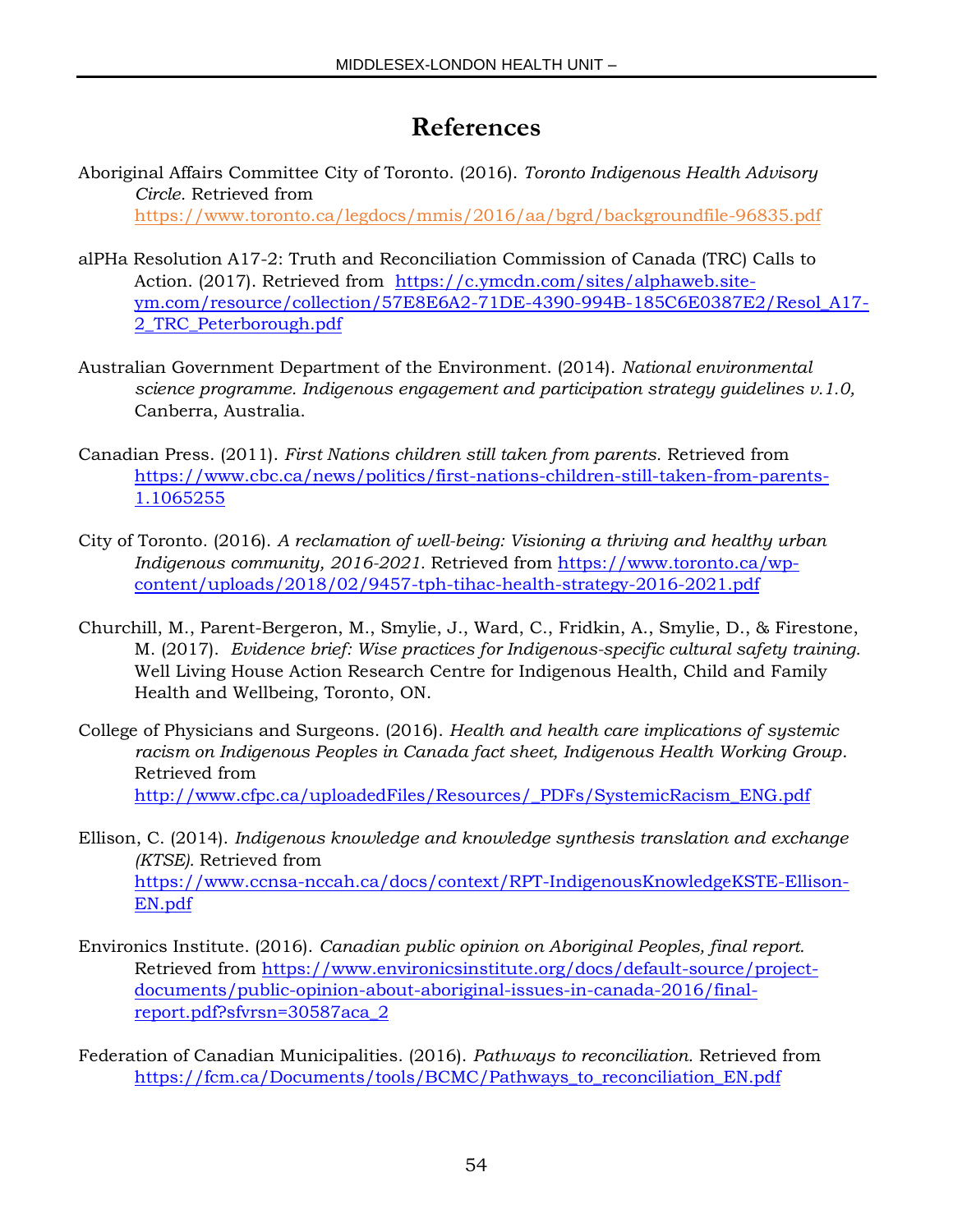- First Nations Health Authority. (n.d.). *Creating a climate for change*. Retrieved from [http://www.fnha.ca/documents/fnha-creating-a-climate-for-change-cultural-humility](http://www.fnha.ca/documents/fnha-creating-a-climate-for-change-cultural-humility-resource-booklet.pdf)[resource-booklet.pdf](http://www.fnha.ca/documents/fnha-creating-a-climate-for-change-cultural-humility-resource-booklet.pdf)
- First Nations Health Authority. (n.d.). *Cultural safety and humility: Key drivers and ideas for change*. Retrieved from [http://www.fnha.ca/Documents/FNHA-Cultural-Safety-and-](http://www.fnha.ca/Documents/FNHA-Cultural-Safety-and-Humility-Key-Drivers-and-Ideas-for-Change.pdf)[Humility-Key-Drivers-and-Ideas-for-Change.pdf](http://www.fnha.ca/Documents/FNHA-Cultural-Safety-and-Humility-Key-Drivers-and-Ideas-for-Change.pdf)
- Health Council of Canada. (2012). *Empathy, dignity, and respect: Creating cultural safety for Aboriginal people in urban health care*. Retrieved from [https://healthcouncilcanada.ca/files/Aboriginal\\_Report\\_EN\\_web\\_final.pdf](https://healthcouncilcanada.ca/files/Aboriginal_Report_EN_web_final.pdf)
- Justice, D.H. (2017). *All mouth and no ears: Settlers with opinions.* Retrieved from <http://theconversation.com/all-mouth-and-no-ears-settlers-with-opinions-83338>
- McKeen, Alex. (2018). *Province aims to 'hand back' health-care decisions to First Nations within years.* Retrieved from [https://www.thestar.com/news/queenspark/2018/02/14/province-aims-to-hand](https://www.thestar.com/news/queenspark/2018/02/14/province-aims-to-hand-back-health-care-decisions-to-first-nations-within-years.html)[back-health-care-decisions-to-first-nations-within-years.html](https://www.thestar.com/news/queenspark/2018/02/14/province-aims-to-hand-back-health-care-decisions-to-first-nations-within-years.html)
- Ministry of Health & Long-Term Care. (2017). *Standards for public health programs & services: Requirements for programs, services, and accountability*. Toronto: Queen's Printer of Ontario
- Ministry of Health & Long-Term Care, Population and Public Health Division. (2018). *Relationship with Indigenous Communities Guideline, 2018.* Toronto: Queen's Printer of Ontario
- National Collaborating Centre for Aboriginal Health. (2015). *Transforming our realities: The determinants of health and Indigenous Peoples.* Retrieved from [https://www.ccnsa](https://www.ccnsa-nccah.ca/docs/determinants/RPT-TransformingRealitiesSDOH-EN.pdf)[nccah.ca/docs/determinants/RPT-TransformingRealitiesSDOH-EN.pdf](https://www.ccnsa-nccah.ca/docs/determinants/RPT-TransformingRealitiesSDOH-EN.pdf)
- NSW Agency for Clinical Innovation. (2013). *A framework for working effectively with Aboriginal People.* Retrieved from [https://www.aci.health.nsw.gov.au/\\_\\_data/assets/pdf\\_file/0010/203788/ACI-](https://www.aci.health.nsw.gov.au/__data/assets/pdf_file/0010/203788/ACI-Aboriginal-Framework.pdf)[Aboriginal-Framework.pdf](https://www.aci.health.nsw.gov.au/__data/assets/pdf_file/0010/203788/ACI-Aboriginal-Framework.pdf)
- Ontario Public Health Association. (2017). *OPHA's resolution on the public health response to the Truth and Reconciliation's calls to action.* Retrieved from [http://www.opha.on.ca/getmedia/c0bb9f2f-9d12-4077-81b2-23597a542cd4/OPHA-](http://www.opha.on.ca/getmedia/c0bb9f2f-9d12-4077-81b2-23597a542cd4/OPHA-Resolution-on-the-Public-Health-Response-to-the-Truth-and-Reconciliation.pdf.aspx?ext=.pdf)[Resolution-on-the-Public-Health-Response-to-the-Truth-and-](http://www.opha.on.ca/getmedia/c0bb9f2f-9d12-4077-81b2-23597a542cd4/OPHA-Resolution-on-the-Public-Health-Response-to-the-Truth-and-Reconciliation.pdf.aspx?ext=.pdf)[Reconciliation.pdf.aspx?ext=.pdf](http://www.opha.on.ca/getmedia/c0bb9f2f-9d12-4077-81b2-23597a542cd4/OPHA-Resolution-on-the-Public-Health-Response-to-the-Truth-and-Reconciliation.pdf.aspx?ext=.pdf)
- Reconciliation Australia. (2017). *What is reconciliation?* Retrieved from <https://www.reconciliation.org.au/what-is-reconciliation/>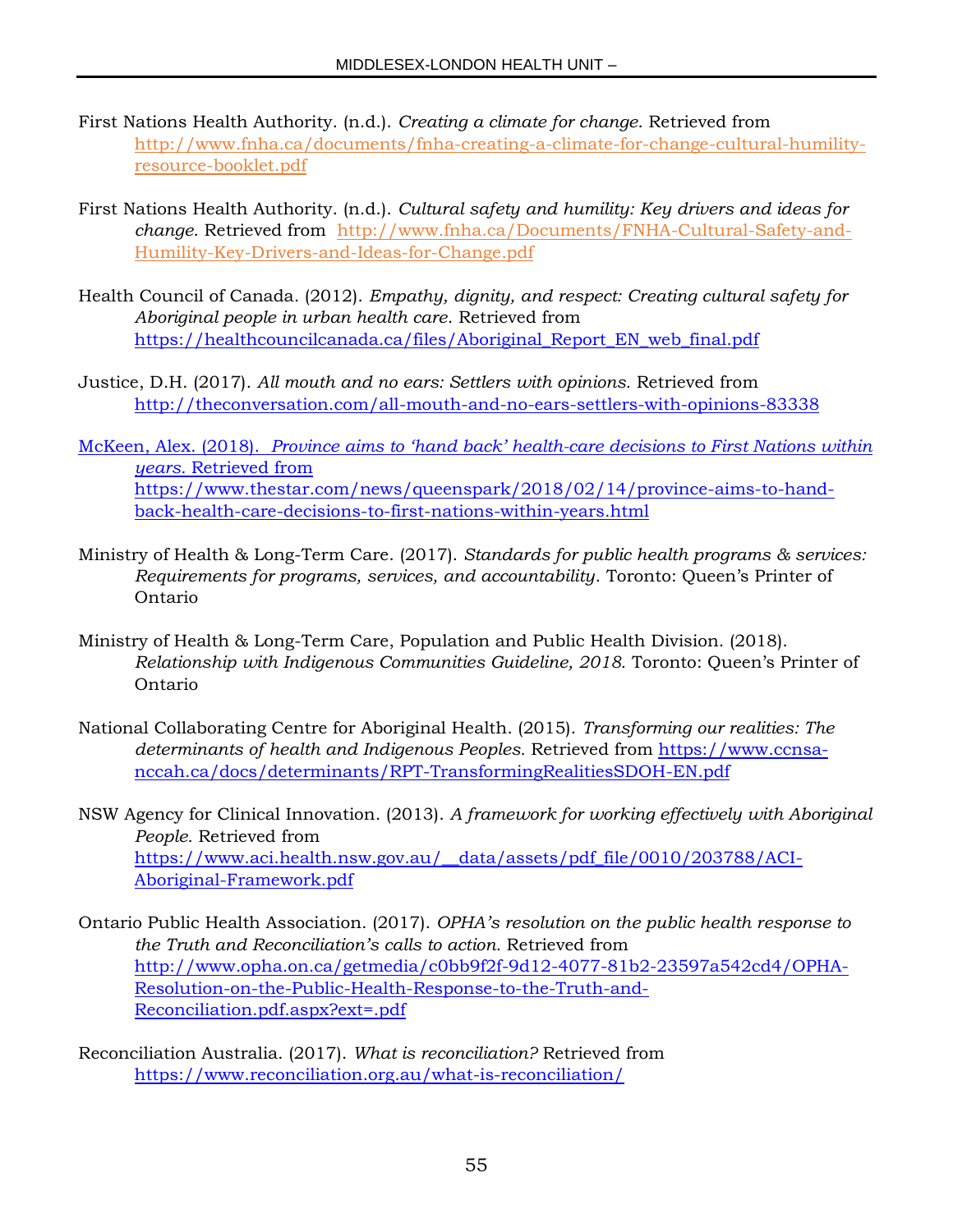- Reconciliation Canada. (2017). *The Canadian reconciliation landscape.* Retrieved from [http://reconciliationcanada.ca/staging/wp](http://reconciliationcanada.ca/staging/wp-content/uploads/2017/05/NationalNarrativeReport-ReconciliationCanada-ReleasedMay2017_2.pdf)[content/uploads/2017/05/NationalNarrativeReport-ReconciliationCanada-](http://reconciliationcanada.ca/staging/wp-content/uploads/2017/05/NationalNarrativeReport-ReconciliationCanada-ReleasedMay2017_2.pdf)[ReleasedMay2017\\_2.pdf](http://reconciliationcanada.ca/staging/wp-content/uploads/2017/05/NationalNarrativeReport-ReconciliationCanada-ReleasedMay2017_2.pdf)
- Reconciliation Canada. (n.d.). *Kitchen table guide for reconciliation dialogue.* Retrieved from [http://reconciliationcanada.ca/reconciliation-begins-with](http://reconciliationcanada.ca/reconciliation-begins-with-me/downloads/CommunityActionToolkit_KitchenTable.pdf)[me/downloads/CommunityActionToolkit\\_KitchenTable.pdf](http://reconciliationcanada.ca/reconciliation-begins-with-me/downloads/CommunityActionToolkit_KitchenTable.pdf)
- Relationship Building with First Nations and Public Health Research Team. (2017). *Relationship building with First Nations and public health: Exploring principles and practices for engagement to improve community health-literature review.* Retrieved from [https://www.publichealthontario.ca/en/ServicesAndTools/Documents/LDCP/FirstNati](https://www.publichealthontario.ca/en/ServicesAndTools/Documents/LDCP/FirstNationsTeam_LiteratureReview_FINAL.pdf) [onsTeam\\_LiteratureReview\\_FINAL.pdf](https://www.publichealthontario.ca/en/ServicesAndTools/Documents/LDCP/FirstNationsTeam_LiteratureReview_FINAL.pdf)
- Smylie, J. (2015). *Approaching reconciliation: Tips from the field.* Retrieved from <http://journal.cpha.ca/index.php/cjph/article/view/5262/3167>
- Social Compass. (2016). *Development of Aboriginal community engagement and partnership framework: Discussion paper.* Retrieved from [www.socialcompass.com](http://www.socialcompass.com/)

Statistics Canada. (2016). *Living arrangements of Aboriginal children aged 14 and under.*  Retrieved from [https://www150.statcan.gc.ca/n1/pub/75-006](https://www150.statcan.gc.ca/n1/pub/75-006-x/2016001/article/14547-eng.htm) [x/2016001/article/14547-eng.htm](https://www150.statcan.gc.ca/n1/pub/75-006-x/2016001/article/14547-eng.htm)

- Truth and Reconciliation Commission of Canada. (2015). *Honouring the truth, reconciling for the future. Summary of the final report of the Truth and Reconciliation Commission of Canada*. Retrieved from [http://www.trc.ca/websites/trcinstitution/File/2015/Exec\\_Summary\\_2015\\_06\\_25\\_we](http://www.trc.ca/websites/trcinstitution/File/2015/Exec_Summary_2015_06_25_web_o.pdf) [b\\_o.pdf](http://www.trc.ca/websites/trcinstitution/File/2015/Exec_Summary_2015_06_25_web_o.pdf)
- Truth and Reconciliation Commission of Canada. (2015). *Truth and Reconciliation Commission of Canada: Calls to action.* Retrieved from [http://www.trc.ca/websites/trcinstitution/File/2015/Findings/Calls\\_to\\_Action\\_Englis](http://www.trc.ca/websites/trcinstitution/File/2015/Findings/Calls_to_Action_English2.pdf) [h2.pdf](http://www.trc.ca/websites/trcinstitution/File/2015/Findings/Calls_to_Action_English2.pdf)
- Ward,C., Branch, C. and A. Fridkin (2016) *What is Indigenous cultural safety-and why should I care about it?* Retrieved from [http://www.heretohelp.bc.ca/visions/indigenous-people](http://www.heretohelp.bc.ca/visions/indigenous-people-vol11/what-is-indigenous-cultural-safety-and-why-should-i-care-about-it)[vol11/what-is-indigenous-cultural-safety-and-why-should-i-care-about-it](http://www.heretohelp.bc.ca/visions/indigenous-people-vol11/what-is-indigenous-cultural-safety-and-why-should-i-care-about-it)
- Well Living House. (2016). *Summary report of a provincial "Three Ribbon" expert consensus panel*. Retrieved from [http://www.welllivinghouse.com/wp](http://www.welllivinghouse.com/wp-content/uploads/2017/12/Emergent-Principles-and-Protocols-for-Indigenous-Health-Service-Evaluation-Summary-Report-of-a-Provincial-Three-Ribbons-Expert-Consensus-Panel.pdf)[content/uploads/2017/12/Emergent-Principles-and-Protocols-for-Indigenous-Health-](http://www.welllivinghouse.com/wp-content/uploads/2017/12/Emergent-Principles-and-Protocols-for-Indigenous-Health-Service-Evaluation-Summary-Report-of-a-Provincial-Three-Ribbons-Expert-Consensus-Panel.pdf)[Service-Evaluation-Summary-Report-of-a-Provincial-Three-Ribbons-Expert-Consensus-](http://www.welllivinghouse.com/wp-content/uploads/2017/12/Emergent-Principles-and-Protocols-for-Indigenous-Health-Service-Evaluation-Summary-Report-of-a-Provincial-Three-Ribbons-Expert-Consensus-Panel.pdf)[Panel.pdf](http://www.welllivinghouse.com/wp-content/uploads/2017/12/Emergent-Principles-and-Protocols-for-Indigenous-Health-Service-Evaluation-Summary-Report-of-a-Provincial-Three-Ribbons-Expert-Consensus-Panel.pdf)